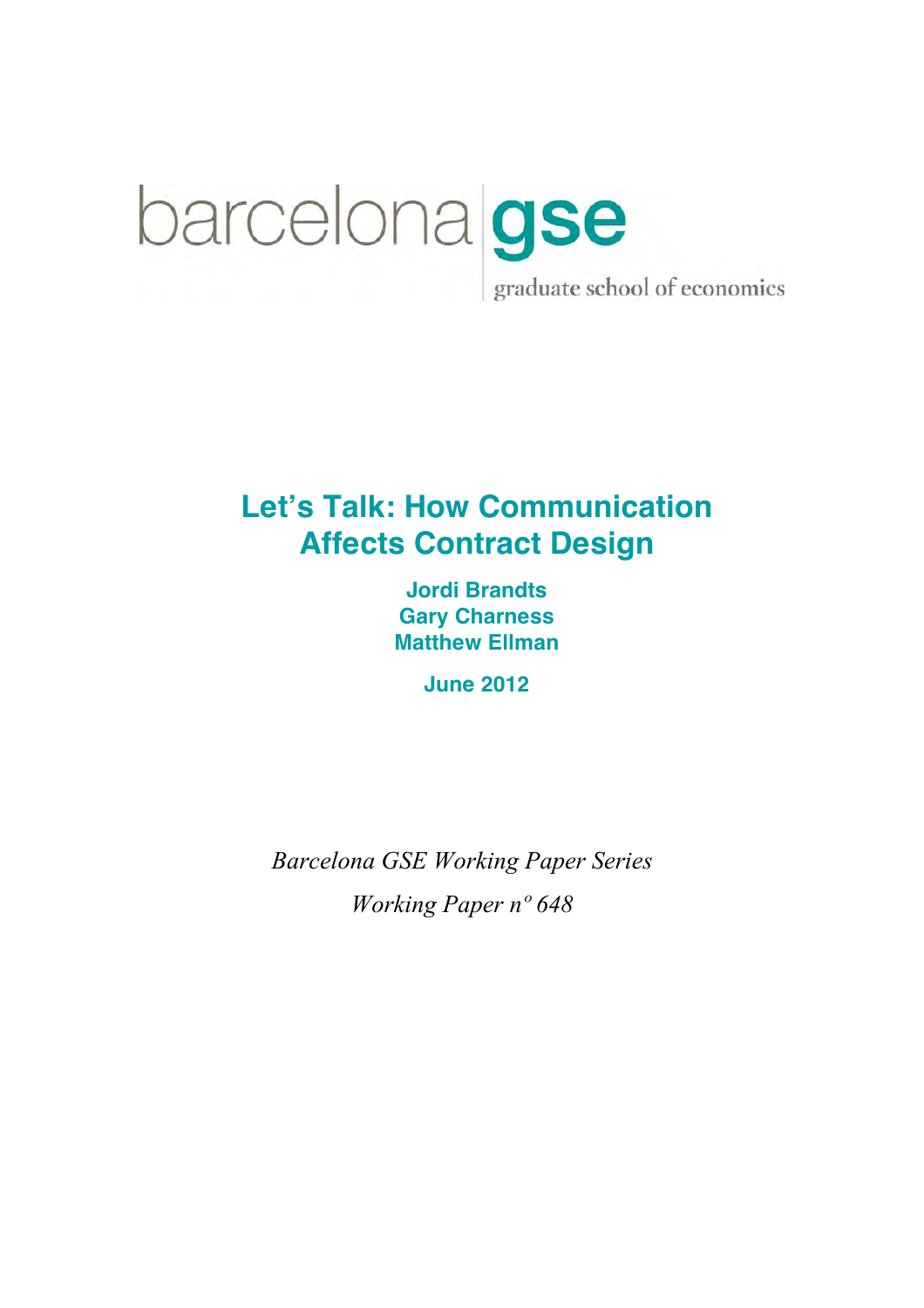## **Let's talk: How communication affects contract design**

Jordi Brandts, Gary Charness, and Matthew Ellman

June, 2012

**Abstract:** We study experimentally how the ability to communicate affects the frequency and effectiveness of flexible and inflexible contracts in a bilateral trade context where sellers can adjust trade quality after observing a post-contractual cost shock and a discretionary buyer transfer. In the absence of communication, we find that rigid contracts are more frequent and lead to higher earnings for both buyer and seller. By contrast, in the presence of communication, flexible contracts are much more frequent and considerably more productive, both for buyers and sellers. Also, both buyer and seller earn considerably more from flexible with communication than rigid without communication. Our results show quite strongly that communication, a normal feature in contracting, can remove the potential cost of flexibility (disagreements caused by conflicting perceptions). We offer an explanation based on social norms.

*Keywords*: Communication, contracts, perceptions and cooperation. *JEL codes*: C91, D03, D63, J41, D86

\* Brandts: Universitat Autònoma de Barcelona, Institut d'Anàlisi Econòmica (CSIC) and Barcelona GSE. Charness: University of California, Santa Barbara. Ellman: Institut d'Anàlisi Econòmica (CSIC) and Barcelona GSE. The authors thank Christina Rott for excellent research assistance and Hector Solaz for running the experiments for us at the LINEEX lab of the University of Valencia. The authors benefited from comments received at the following conference and seminar presentations: IMEBE in Barcelona, ESA in Chicago, CESIfo in Munich, ASSA in Chicago, USC Law School, University of Amsterdam, University of Rennes, Maastricht University and Paris I, as well as from Florian Englmaier, Oliver Hart, Bentley MacLeod, Pedro Ortín, Pedro Rey-Biel, Arno Riedl, Joel Sobel, and Christian Zehnder. Brandts acknowledges financial support from the Antoni Serra Ramoneda (UAB – Catalunya Caixa) Research Chair, the Spanish Ministry of Economics and Competitiveness (Grant: ECO2011-29847-C02-01) and the *Generalitat de Catalunya* (Grant: 2009 SGR 820) and Ellman gratefully acknowledges financial support from the Spanish Ministry of Economics and Competitiveness (Grant: ECO2011-25293) and the *Generalitat de Catalunya* (Grant: 2009 SGR 820).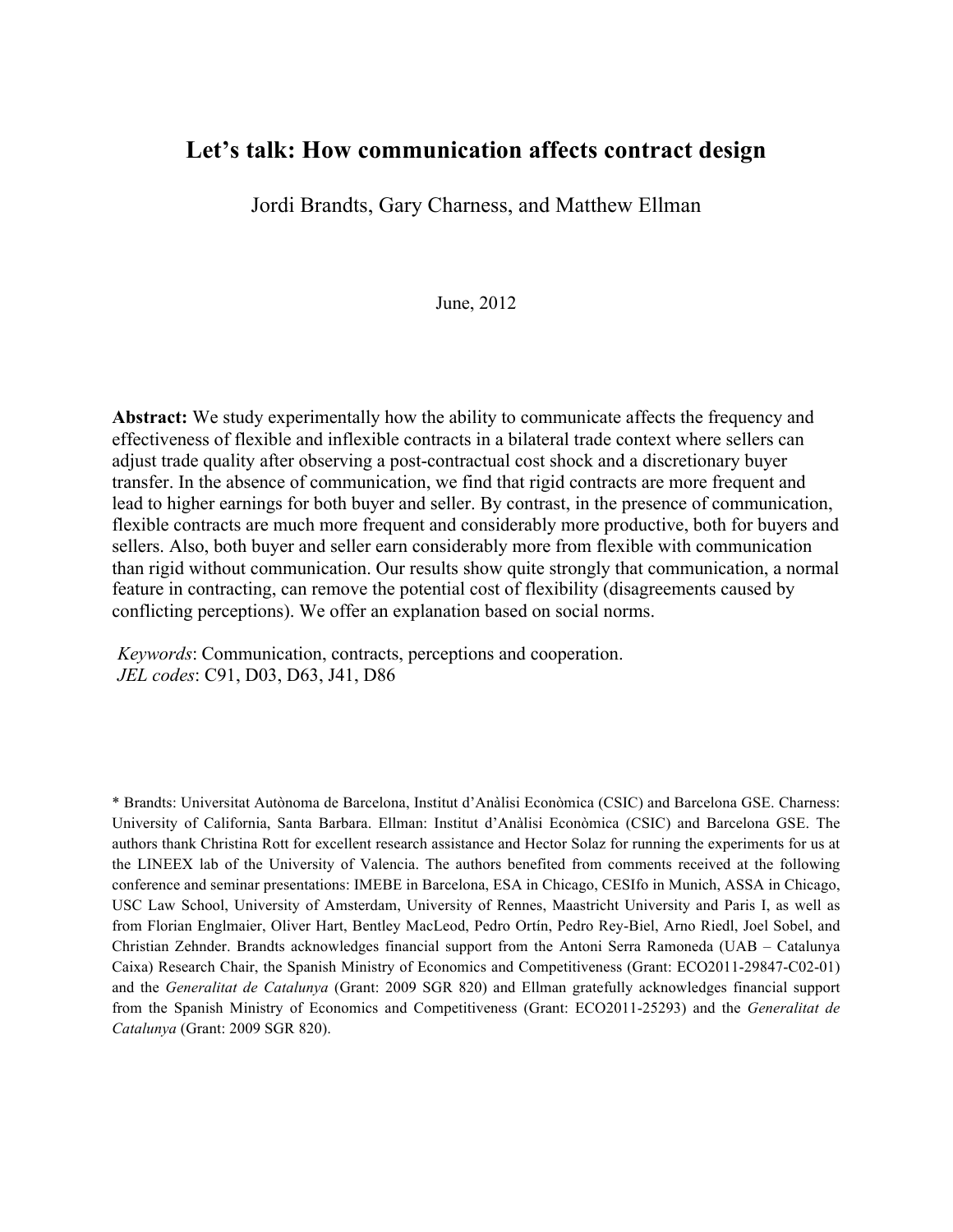#### **1. Introduction**

An enduring topic in contract theory is how to motivate the seller of a good to provide high quality when the seller has discretion over quality *after* agreement on trade. Formal (courtenforced) contracts can generate quality incentives by fixing rewards and punishments, but formal contracting is usually imperfect and costly. So trading parties often rely heavily on informal procedures and industry norms (see Macauley, 1963). Traders' subjective perceptions then directly determine how they enforce their (informal) agreements. A clear "mutual understanding of the events that determine contract breach" (MacLeod, 2007) becomes a key factor behind successful trading relationships. Communication has a vital role to play.

Business practitioners encourage interacting parties to simplify their plans where communication is difficult. Simple plans are less responsive to events but they limit the risk of misunderstandings and disagreements. We develop these ideas formally to investigate their implications for contract design and the impact of communication. We test our novel predictions in a simple new experimental context. Our results support the notion that without communication, flexible (responsive) plans can lead to problems and inefficiencies, but that matters are strikingly different in a free-communication environment. Communication leads to a dramatic increase in prices and quality and a dramatic decrease in rejections of proposed contracts, with both contracting parties earning considerably more.

We work in a trade context where adaptation is valuable but potentially problematic. A buyer and a seller interact once (see MacLeod, 2007, on the parallels between repeated game and behavioral enforcement of informal agreements). They both observe a non-verifiable shock to the seller's cost but only after they commit to joint trade at some base price. The buyer can potentially respond to the shock with an additional transfer before the seller sets the trade's non-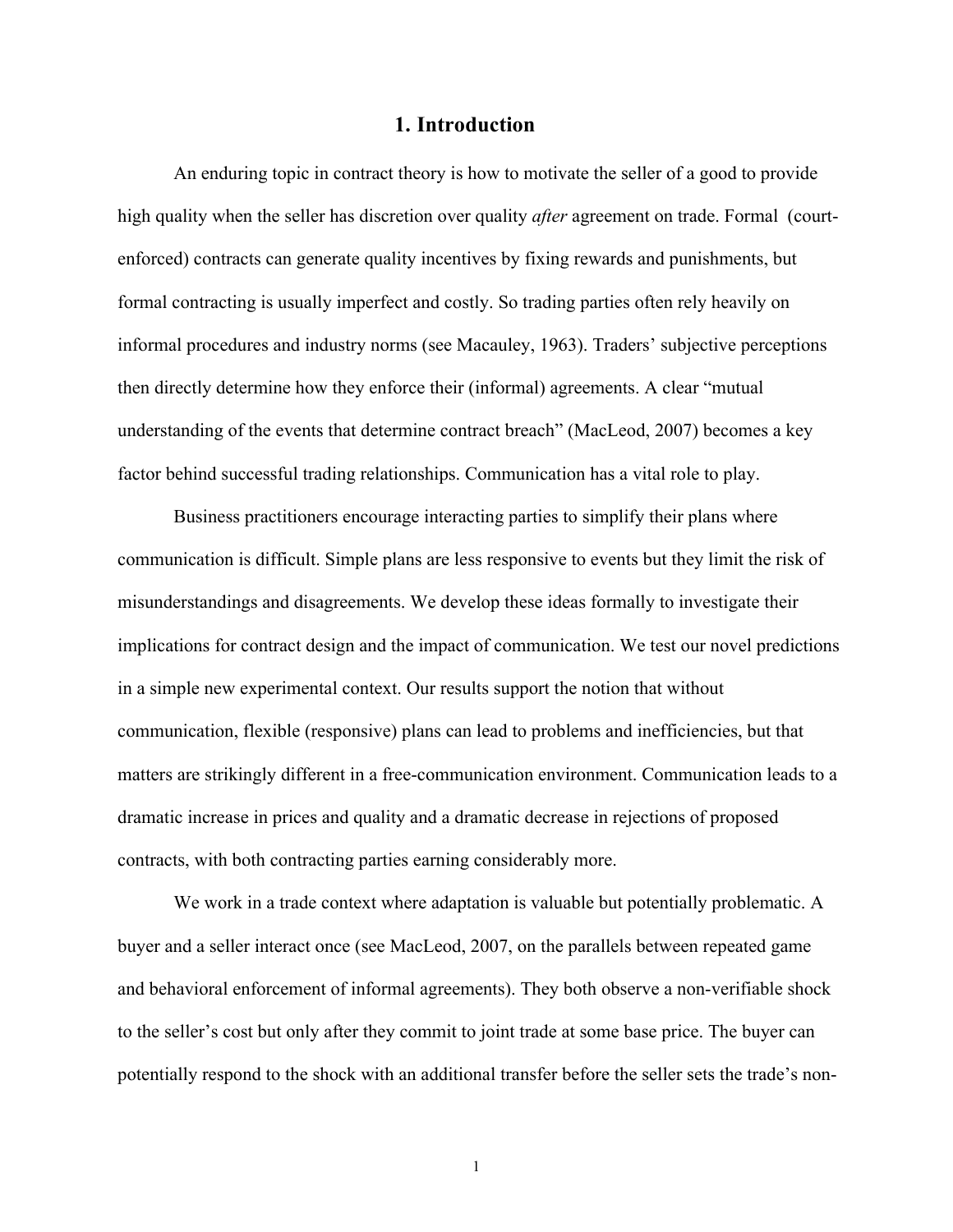verifiable quality (superior, neutral or inferior), but the simplest plan is trade at a fixed price. A "rigid contract" commits to such a plan: it fixes a base price and rules out discretion to make additional transfers later on (see design section for interpretation). By contrast, a "flexible contract" permits the buyer to set an additional transfer after observing the cost shock. We investigate whether traders choose rigid or flexible contracts and how quality and profitability are affected in settings with and without ongoing, free-form, bilateral communication.

In principle, flexibility is preferable. The buyer can use it to raise joint surplus by adapting the transfer to share in the seller's cost (this insures the seller, reduces inequality and quite possibly encourages seller cooperation). Utility is transferable and rigidity only commits the buyer against being more generous, so one might expect traders to negotiate a flexible agreement. However, flexibility can have a downside. It leaves more room for ongoing disagreement over appropriate actions. Such disagreements are often costly, because disgruntled sellers tend to set inefficiently low quality.

A rigid contract completely pins down the buyer's transfer obligation. So the norm of "living with the consequences of one's choices" (see Hayek's decision responsibility formulation below) admonishes a seller who accepts a rigid contract from later feeling cheated by the agreed transfer level. By contrast, the flexible contract (absent communication) leaves the transfer plan partially open and this leaves much room for disagreement *ex post* over the additional transfers that the buyer should pay in each cost state. Accordingly, without communication we expect traders to select rigid contracting in settings where seller discretion over quality makes such disagreements particularly costly.

Rich communication radically changes this prediction. Intuitively, we expect traders with symmetric information to use communication to avoid costly disagreements. Traders can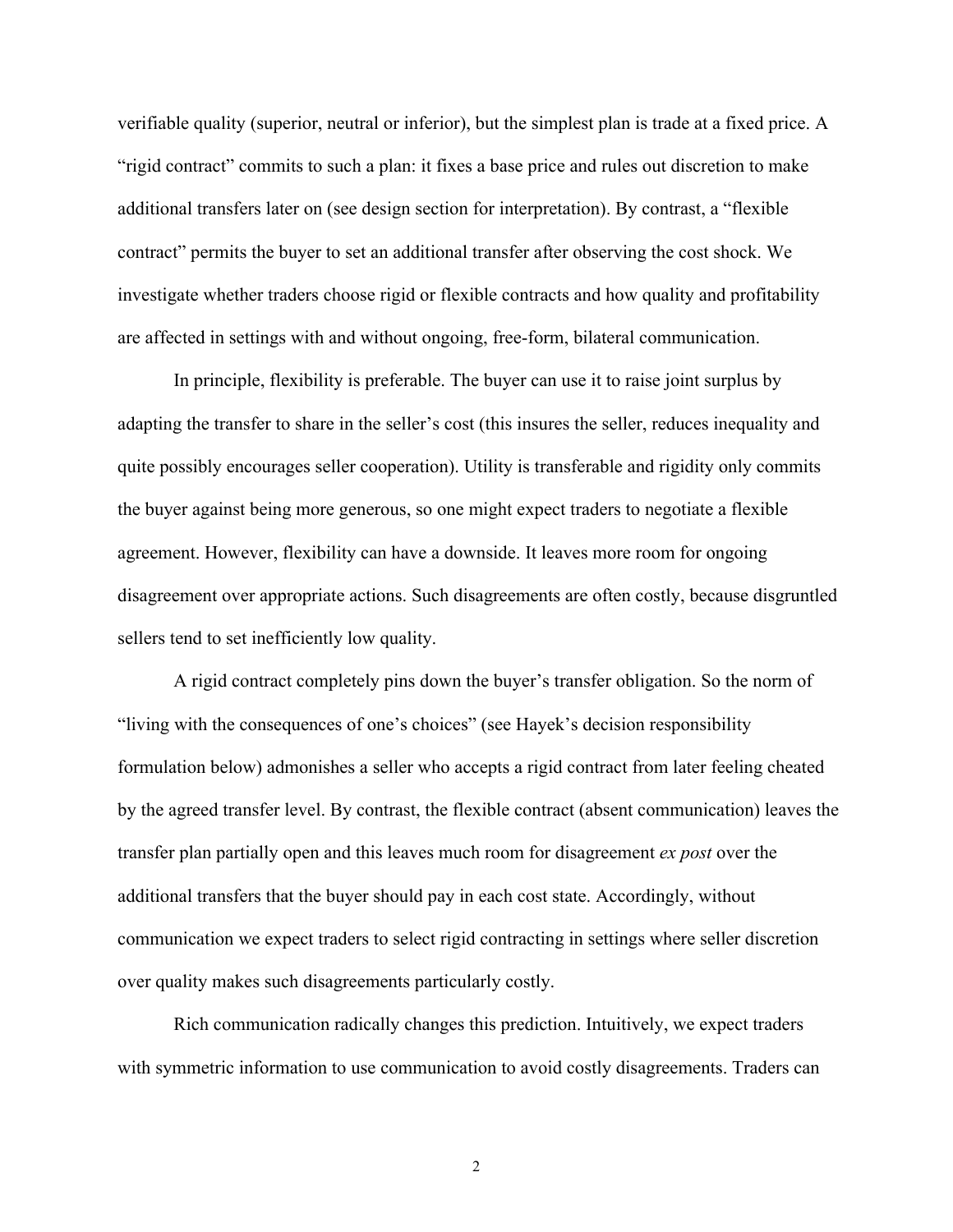agree on a flexible contract with informal (not court-enforced) commitments to a unique additional transfer specified for each cost state (by the buyer) and to high quality (by the seller). Such agreements are unambiguous: they specify exactly what each trader should do in each state, so they leave no room for subsequent disagreements. Communication removes the downside of flexibility by clarifying the buyer's transfer plan.<sup>1</sup> We therefore predict that a communication channel (open during initial negotiations) will lead traders to shift from rigid to flexible contracting. In essence, communication reduces the need for simple plans and therefore complements flexibility.

Our results strongly confirm these predictions. In our baseline no-communication treatment, we find higher prices, quality and profitability for rigid than flexible contracts. Buyers (who always propose the contract type) earn 22 percent more overall with rigid contracts than with flexible contracts, seller earnings are essentially unaffected, overall total earnings are 11 percent higher, and traders choose rigid contracts 25 percent more frequently than flexible ones. The results are quite different in our communication treatment: Buyers earn 34 percent more with flexible contracts than with rigid contracts, sellers earn 26 percent more, overall profits are 30 percent higher, and traders choose flexible thrice as often as rigid; indeed, the proportion of flexible contracts grows over time, reaching 84 percent.

In addition, we find that overall (not controlling for contract type) buyers earn 54 percent more in the communication treatment, sellers earn 167 percent more (the price paid is 130 percent higher with communication and rejections become very rare), and total earnings more than double. These results are fully consistent with the clarification role of communication

 $<sup>1</sup>$  Of course, the buyer (and seller) might breach the informal terms of the agreement, but lowering promised</sup> additional transfers limits this risk. So flexible contracting is optimal even when trustworthiness is limited. In our game, the seller's breach temptation (the cost of superior quality) is low and the buyer has a strong incentive to fulfill her transfer commitments to avoid seller retaliation (inferior quality).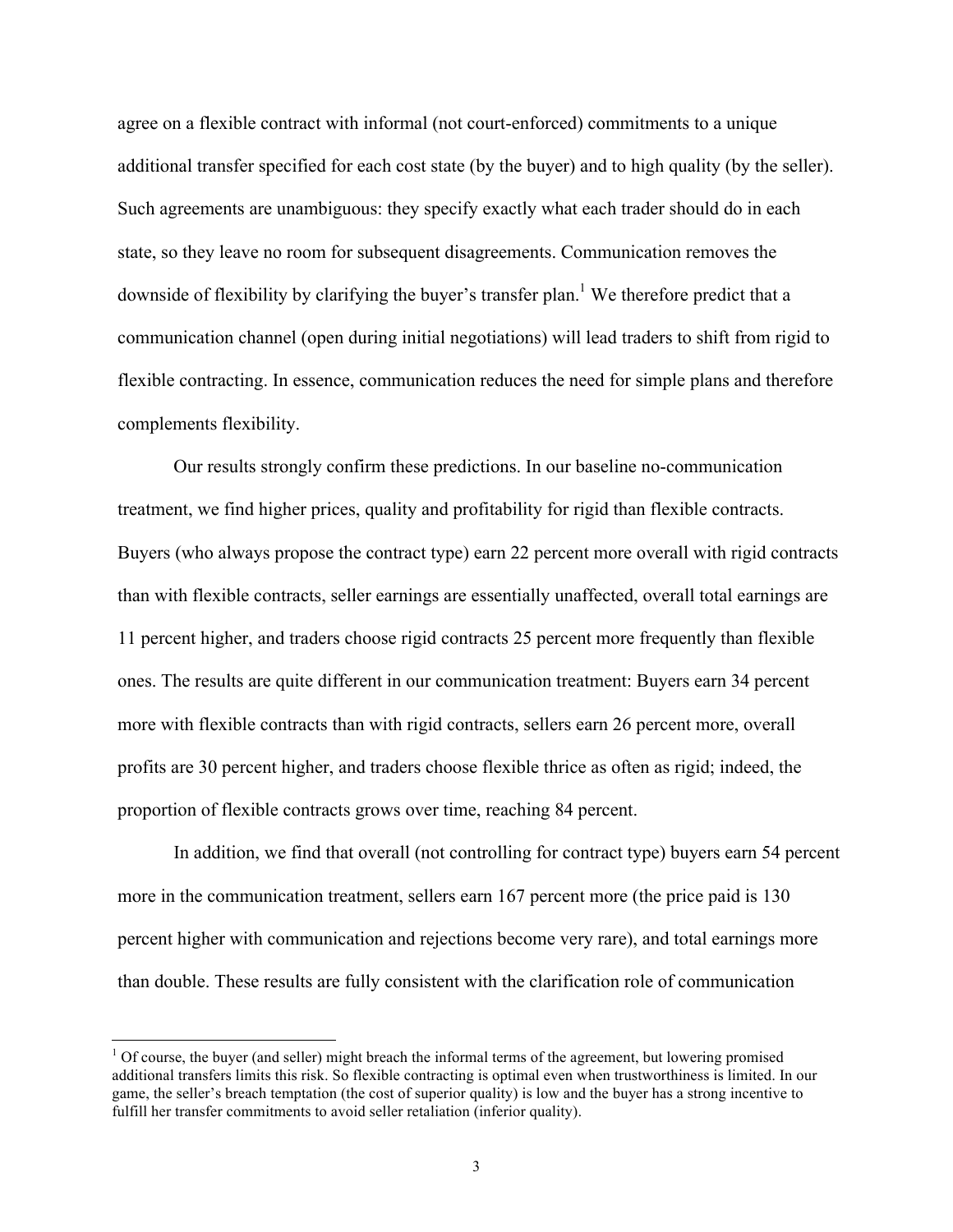discussed above. In addition, communication permits informal quality commitments that can explain some efficiency increase for both contract types; social-preference theories can even explain why communication might complement flexible contracting, however, they cannot explain why rigid should ever predominate (in our base game). To shed further light on how communication works, we code the chat data to analyze which chat categories are most closely associated with the relative success of flexible and rigid contracts. Consistent with our main prediction and these complementary effects, we find that clarification (of transfer plans) is significantly associated with successful outcomes (high total earnings) when flexible contracts are chosen, while friendliness and, less robustly, trust (quality promises) are positively associated with good outcomes in rigid as well as flexible contracts.

This project is related to Hart and Moore's (2008) theory and Fehr, Hart and Zehnder's (2009, 2011A and 2011B) experiments, henceforth denoted HM, FHZb, FHZa and FHZc (where a,b,c reflects the order of writing). Conflicting feelings of entitlement or "reference points" lead to retaliation: the cost of disagreement is inefficiently low quality.<sup>2</sup> The main difference is that only formal and competitively-determined contracts shift the reference points in HM's theory, while in our view informal (and formal) agreements affect perceived entitlements and they can do so with or without competition. In our framework, communication leads to informal agreements that enable traders to (get around non-contractibility restrictions on formal contracts and still) avoid the costly disagreements otherwise associated with flexible contracts. By contrast, applying HM directly, neither rigidity nor communication has an impact in a noncompetitive setting like ours. In essence, we adapt HM's theory to capture the idea that bilateral agreements can also affect (perceived) entitlements. Our predictions follow from the

 $<sup>2</sup>$  HM and FHZa present the psychological phenomena of self-serving beliefs as a critical problem of flexibility,</sup> noting that uncertainty in perceived entitlements can generate the same results.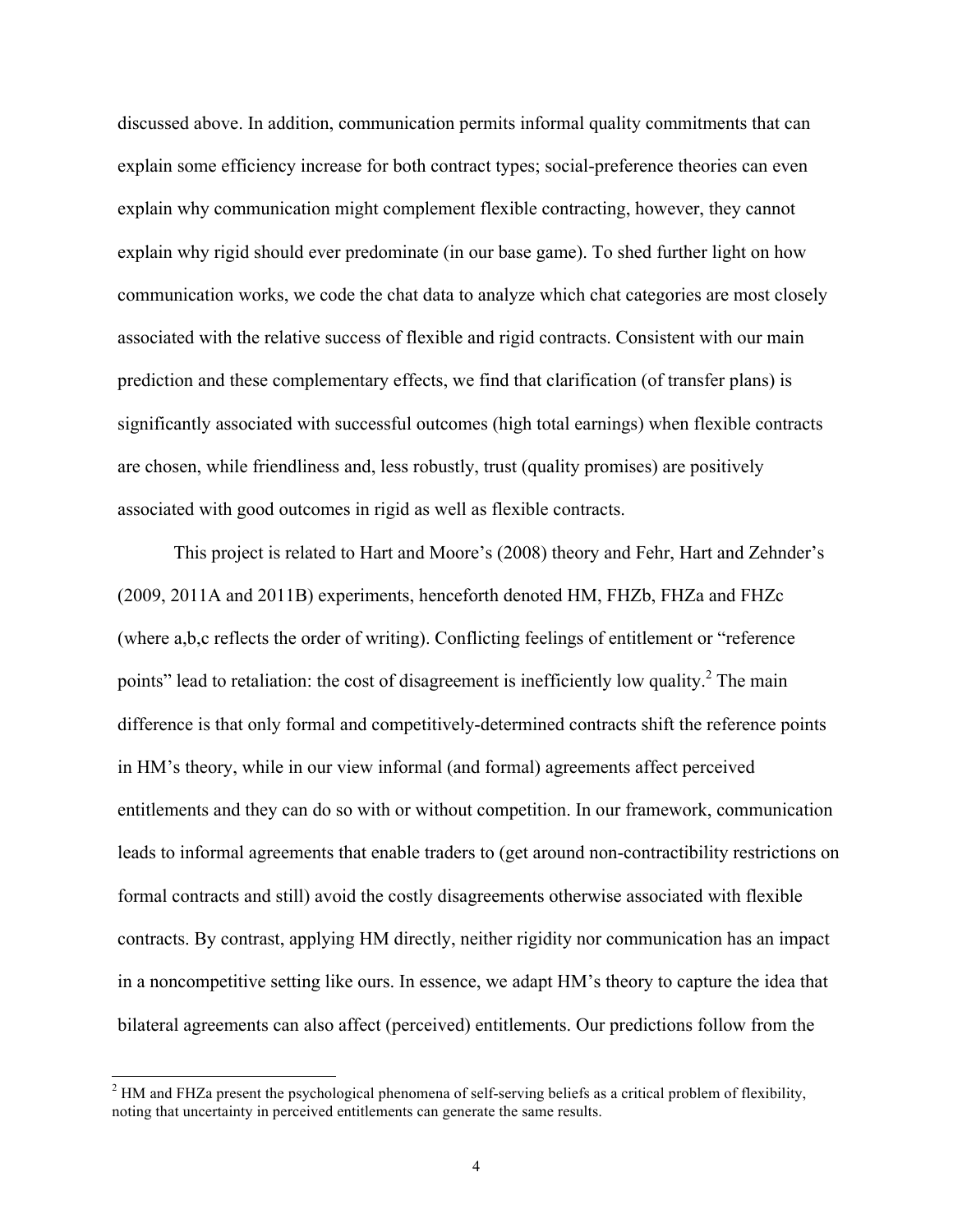formal model of Hart and Moore (2008) after adapting the process that determines reference points.

Concretely, our results follow from applying the norm of decision responsibility, that people should not feel entitled to get more than the anticipatable consequences of their agreements (whether formal or informal). Without communication, flexible contracts lead to unclear expectations so, unlike rigid contracts, they fail to restrain perceived entitlements. Communication removes this downside because, in our symmetric information, rich language setting, traders can then clarify, discuss and adapt their plans and expectations until mutually compatible (that is, until their reference points coincide). $3$ 

The remainder of this paper is structured as follows. We review the existing literature in section 2 and present our experimental design and implementation in section 3. We derive our predictions and experimental design in section 4, and describe experimental results in section 5. Section 6 offers a discussion of our findings and section 7 concludes.

#### **2. Related literature**

Non-binding, free-form communication (*cheap talk*) is ubiquitous in the field environment. Our study introduces a rich message space and we permit a two-way flow of information between the buyer and seller. Communication works in different contexts for different reasons. Cheap talk has been shown to improve cooperation or coordination between two parties. For example, Cooper, DeJong, Forsythe, and Ross (1992) find that non-binding pre-

<sup>&</sup>lt;sup>3</sup> In essence, our communication result represents a much simpler cousin of the Maskin and Tirole (1999) challenge to the Grossman-Hart-Moore "observable but non-verifiable" modeling strategy. Maskin and Tirole (1999) develop mechanisms that make non-verifiability of (mutually) observable payoff-relevant events irrelevant (if renegotiation can be restricted or traders are risk averse), because "message games" (*ex post*) can induce revelation of these events. Our setting is much simpler and only requires informal agreements (*ex ante* communication) that specify complete plans of action.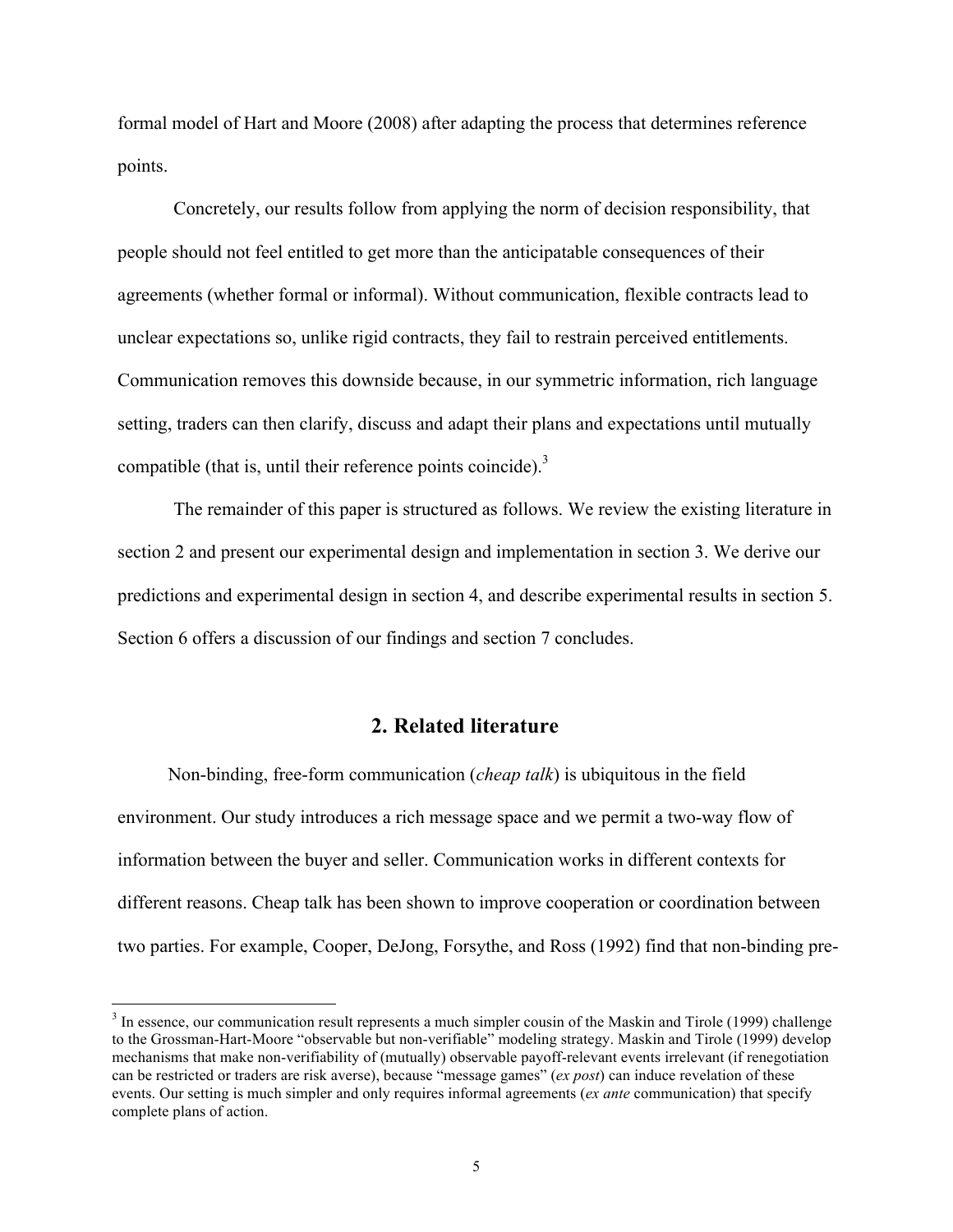play communication is effective in improving the rate of the Pareto-superior (but riskdominated) outcome.<sup>4</sup> Charness (2000) shows a very high rate of coordination on the payoffdominant equilibrium in a Stag Hunt, despite the issue of the credibility of the signal, as pointed out in Aumann (1990). More recently, Charness and Dufwenberg (2006) and Charness and Dufwenberg (2011) demonstrate that free-form communication can be very effective in steering behavior towards optimal social outcomes when there is hidden action or hidden information. Promises (statements of intent) are the key driving force in this process, as they help to raise expectations and improve the credibility of the signals. Interestingly, in our study, communication helps by (we argue) avoiding over-expectations, essentially lowering expectations.

Brandts and Cooper (2007) consider Leontief production in a team of four workers. Coordination failure is rife in a no-communication treatment. In a treatment where a manager, assigned to each team, can either increase the incentives of each team member or communicate by sending them free-form messages, analysis of chat content reveals that a simple communication strategy is very effective: specifically, the manager requests high effort and points out the mutual benefits of high effort. The content of effective communication for coordination is quite different from that needed in Charness and Dufwenberg's (2006, 2011) principal-agent setting. Yet in both cases, communication helps by clarifying intentions and expected actions and thereby influencing beliefs.

Ellman and Pezanis-Christou (2011) examine how the structure of the decision-making process (horizontal or vertical) and communication affect the extent to which a firm chooses to maximize own profits at the expense of a helpless third party. The communication treatment is

 <sup>4</sup> For an interesting theoretical analysis of the effects of communication in coordination games see Ellingsen and Östling (2010).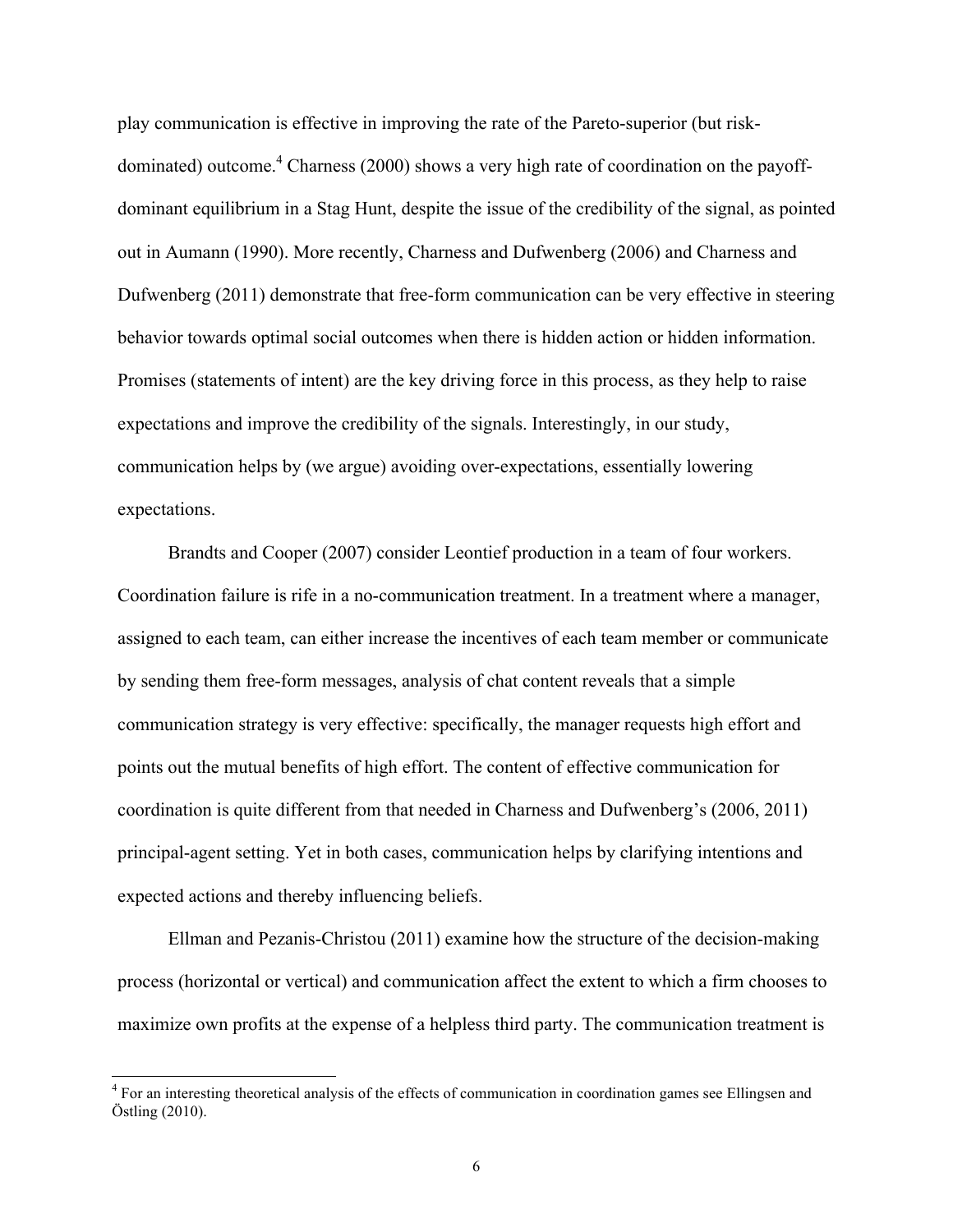the same as used here and we use a similar content analysis strategy. In the data, communication makes vertical firms more ethical which leads to notably greater social surplus. The authors infer that voice is a form of involvement that leads actors to feel more responsible for group decisions. Here, we argue that communication improves outcomes, because sellers feel responsible for accepting any clearly-stated (formal or informal) agreement.

Without communication, there is some evidence that flexibility has negative consequences. FHZa find that rigid contracts can induce better outcomes for buyers than flexible contracts in an environment with competition between two potential sellers and uncertainty over a potential cost shock.<sup>5</sup> Their main result is that the buyer's average profit is higher with rigid contracts, because flexible contracts lead to lower quality when controlling for total price. The seller's profit is lower, so total earnings are almost the same.<sup>6</sup> Rigid contracts are chosen 50 percent of the time. Since rigid contracts preclude trade in their bad state of the world, our environment seems more realistic: field environments generally allow sellers to trade; in particular, sellers can trade at a loss if they consider the contract to be fair on average.

FHZb seek to verify that competition between sellers is the driving force behind FHZa's result. To create a control that eliminates competition between sellers, they impose base prices (randomly selected from the winning seller bids of the competitive treatment) onto the buyer and sellers. Their main result is that rigid contracts are no longer better for the buyers (though the rigid contract is now chosen 82 percent of the time). Buyer profits are now slightly (but not

<sup>&</sup>lt;sup>5</sup> Two potential buyers are matched with two potential sellers (with random re-matching for 15 periods). Each seller has two units to sell and each buyer can purchase at most one unit. The buyer determines the type of contract (rigid or flexible) and the two sellers compete over price (tied within an exogenous interval to prevent loss-making trades). The state of nature (seller cost shock) is then determined. With a flexible contract, the buyer can then adjust by unilaterally increasing the price to be paid (subject to a no-loss upper bound). After learning the final price, the seller trades *if* the price covers cost; to simplify, the seller does not actually choose here but this assumption captures the "at will" nature of their contracting environment. If trading, the seller then chooses a quality level from normal or low (sabotage). Choosing low/sabotage is costly to the seller, but is much more costly to the buyer.

<sup>&</sup>lt;sup>6</sup> In our no-chat treatment, we find that rigid contracts yield higher earnings for sellers as well as buyers (see below).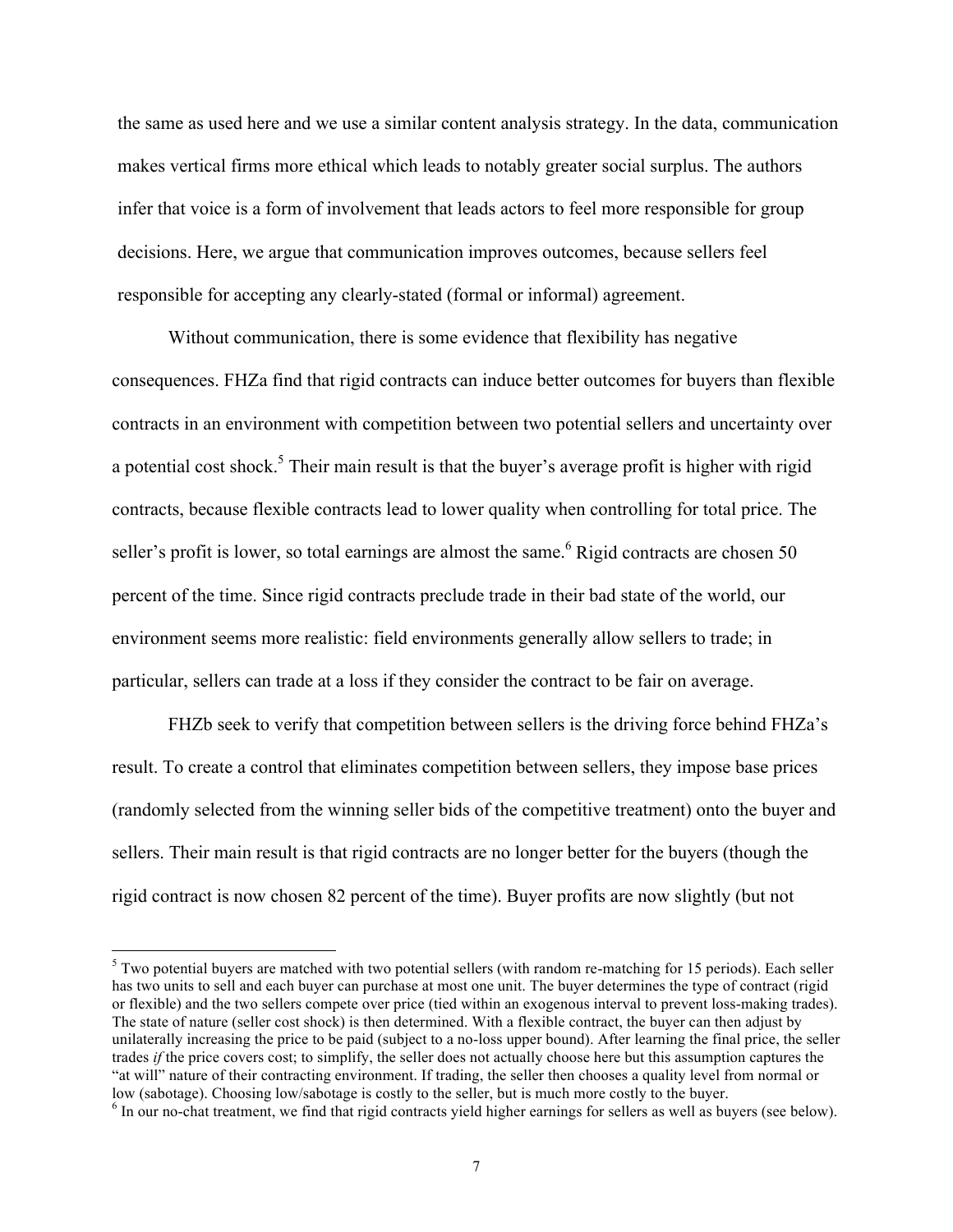significantly) lower with rigid contracts and contract type does not affect quality. Notice that our norm of decision responsibility does not apply to the initial contract here, because FHZb's design has no prior agreements; sellers are not responsible for the price, since it is imposed on them (as opposed to determined by seller bidding as in FHZa).

FHZc, a recent study conducted independently from ours, does consider a limited form of communication (buyers must send two numbers indicating state-contingent promised transfers before sellers compete).<sup>7</sup> In this variation on FHZa, flexible contracts are no worse than rigid ones, however, flexible contracts are still no more profitable than rigid ones. By contrast, in our setting, communication makes flexible contracts sharply more profitable. One explanation for this difference is that free-form communication is much more effective than restricted and unilateral communication. Indeed, a stylized fact emerging from the experimental literature on communication is that simple, exogenous messages are not effective for avoiding inefficient equilibria when these are unique (though they are often effective for equilibrium selection when there are multiple equilibria). <sup>8</sup> Additionally, our bilateral communication is more personal and reinforces seller responsibility, whereas the buyer's numerical promises in FHZc are unilateral and directed at both the sellers.<sup>9</sup>

Erlei and Reinhold (2011) note that in FHZa sellers have reason to blame buyers for selecting rigid contracts given that total price is then driven down to a minimum by competition between sellers. They argue that this may affect sellers' behavior independent of reference points. So they investigate the case of exogenous contract types, finding that quality is higher for

 $7$  FHZc and our study were conducted independently and roughly contemporaneously.

<sup>8</sup> Examples include Charness (2000), Andreoni (2005), Charness and Dufwenberg (2010), Ben-Ner, Putterman, and Ren (2011), and Oprea, Charness, and Friedman (2012).

<sup>&</sup>lt;sup>9</sup> The competition in FHZc may also explain the weaker effect. HM's competition-based theory predicts that communication will not resolve the disagreement cost of flexibility to the extent that communication interferes with the impersonal objectivity of competition; in FHZc, each buyer personally controls his or her informal commitments - competitive bidding (by sellers) only fixes the base price. In some settings, competition might also affect the credibility of communication.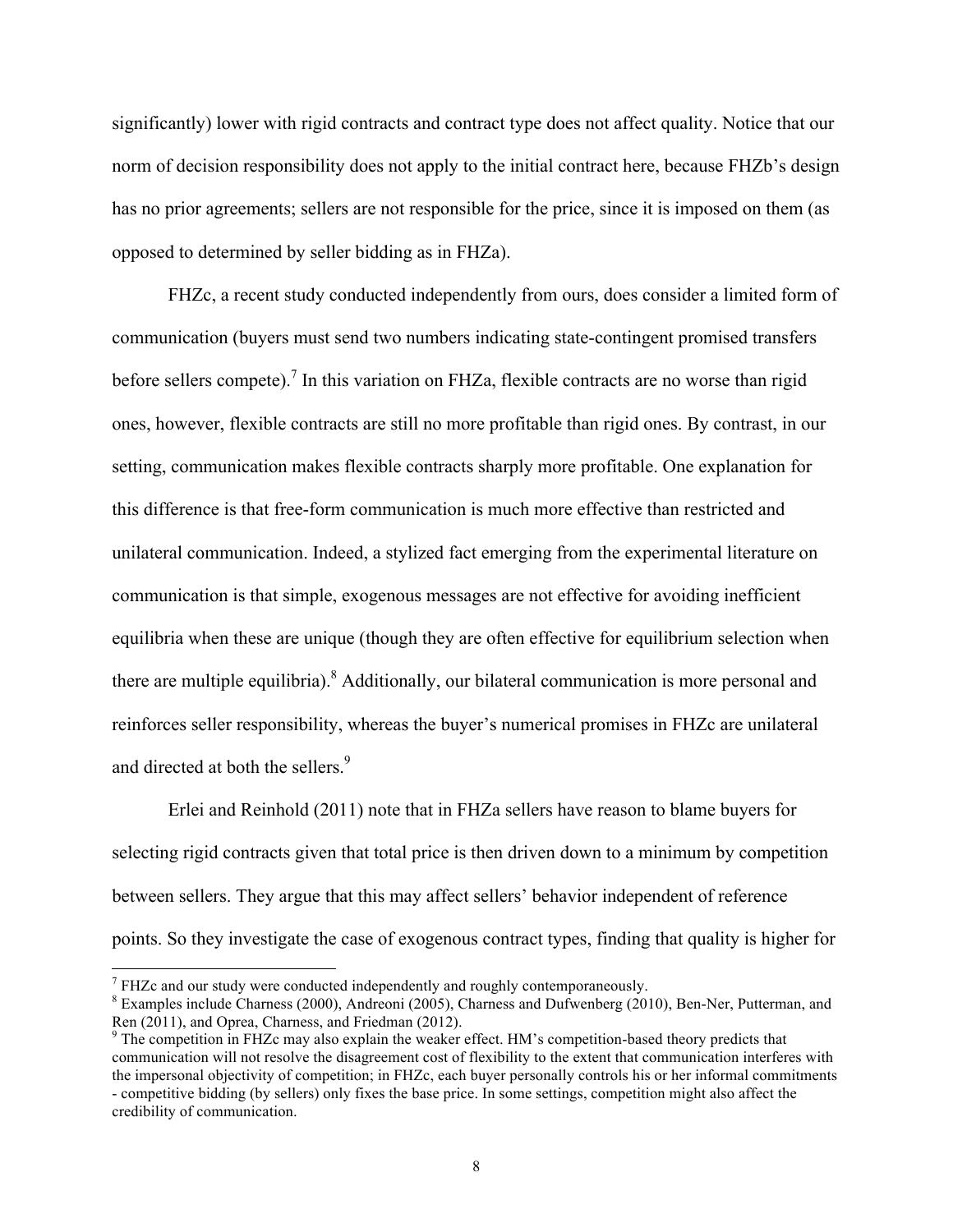both contract types. They interpret this in terms of negative reciprocity when rigid contracts are chosen and (fairness) signaling when flexible contracts are chosen.<sup>10</sup> Notice, however, that choosing rigid is *not* necessarily unkind or unfair in our noncompetitive setting because here the buyer can readily compensate (for precluding additional transfers) by setting an arbitrarily high base price.

In sum, the existing literature on flexible contracts versus inflexible ones provides some support for the notion that *ex ante* flexibility can lead to *ex post* misunderstandings in a specific context. Our study generalizes into new trade and contract environments and, most importantly, argues that the picture painted is substantially less gloomy than previously reported.

#### **3. Experimental design and implementation**

Our focus is on communication and agreements. Communication is possible in most realworld settings and is typically free-form and personalized. Our no-chat treatment starkly prevents all communication, but we intend it to capture a setting in which traders cannot reach a common understanding on the precise terms of trade because the relevant trade contingencies are complicated and difficult to describe in the time available.

Before describing our design in detail, we motivate three other major design choices. We chose to study bilateral negotiation (no competition), "specific performance" contracting (that is, contracts that always enforce trade), and to allow for costly quality as well as costly sabotage (that is, what one might call "shining" as well as what HM call "shading"). Since our predictions

<sup>&</sup>lt;sup>10</sup> They also offer a replication treatment of FHZa's endogenous contract type setting. They find notably more low quality than in FHZa (particularly for rigid) and buyers reveal a preference for flexible contracts (chosen 72.3 percent of the time) in contrast to the indifference found in FHZa. At the same time, buyer payoffs are again higher for rigid, though not significantly so.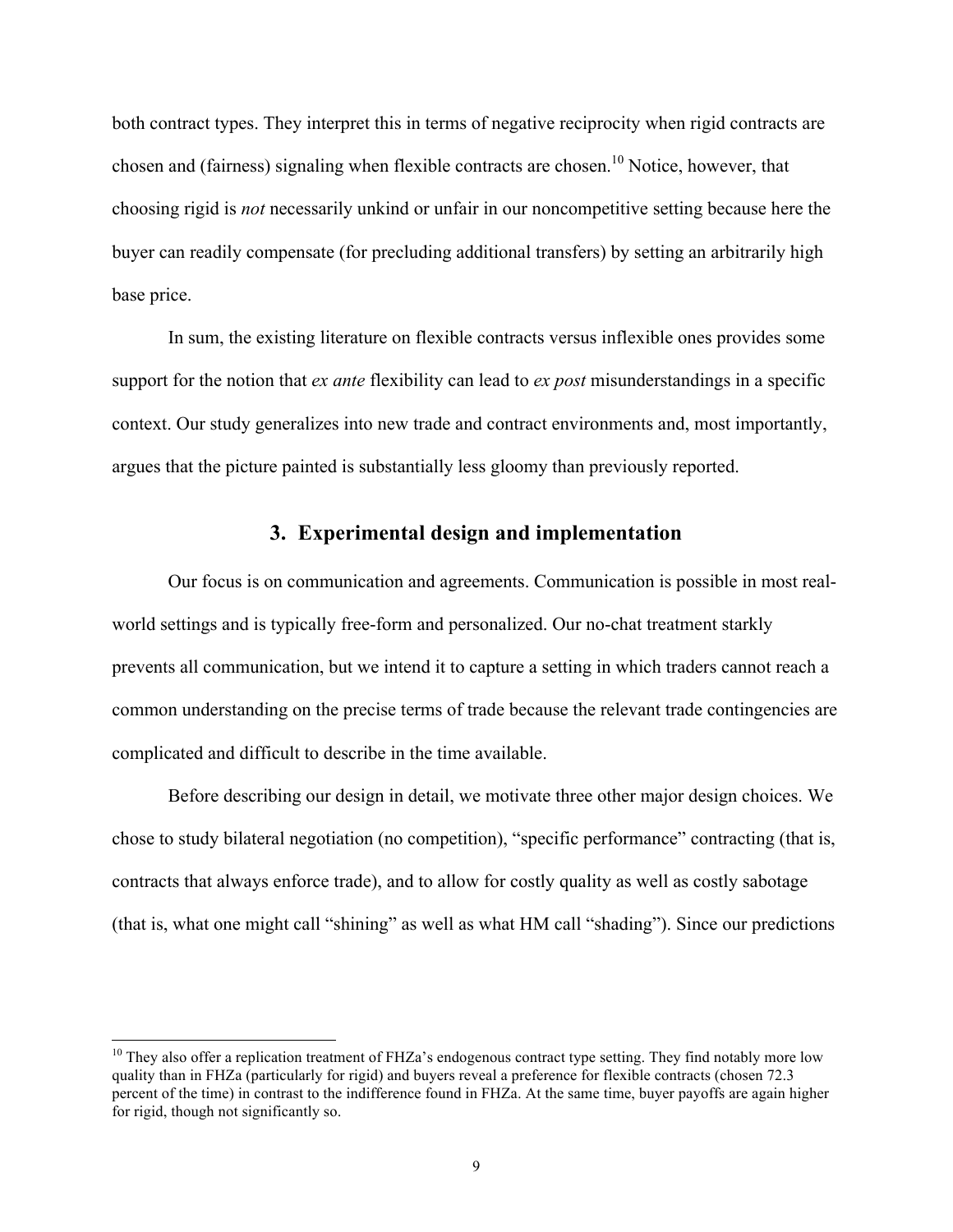do not rely on competition, it is natural to dispense with it.<sup>11</sup> Doing so allows us to focus on a simpler environment and reduces the risk of subjects becoming confused. The control study of FHZb also removes competitive bidding, but has no price negotiation at all: prices and contracts are imposed on the seller (and the buyer only chooses the contract type); so our bilateral negotiation setting is sharply different. Specific performance contracting also keeps the trading problem simple: trade is decided once and for all *ex ante* (stages 1 and 2). This simplicity is quite valuable. In "at will" contracting environments, as in FHZa,b,c, traders face an *ex post* trade decision as well. To simplify, FHZa,b,c restrict this *ex post* trade decision by imposing that trade can only occur when *ex post* individually rational. However, traders clearly deviate from purely selfish motives in their game, and might wish to do so in the trade decision itself. Finally, costly (higher) quality is the more standard assumption in economics. We allow for both upward and downward deviations from the self-interested benchmark decision (neutral quality). This adds realism and identification power; it slightly raises complexity but the previous two design features (and our help screen described below) seem to more than compensate.12

Participants play the same one-shot basic game in each of 11 periods (the first period is a trial run and does not affect actual payments).13 Across periods, they are re-matched and no two subjects ever play each other more than once nor observe another's past choices, so there is no opportunity for building a personal reputation. Since the same game is played independently in each period, we can focus our analysis on the basic game, bearing in mind that subjects may

<sup>&</sup>lt;sup>11</sup> We agree with HM's insight that competitive processes can reveal external information and shift views about appropriate shares. However, we believe that simple bilateral agreements alone can have powerful effects on people's views about what is appropriate; their agreements shift their perceived obligations and entitlements.

<sup>&</sup>lt;sup>12</sup> Overall, our simple context encouraged us to make a minor design difference compared to FHZa,b,c: we do not provide any feedback on payoffs in other buyer-seller matches (FHZa,b,c inform buyers of the running averages of buyer payoffs for each contract type and contract type popularity).<br><sup>13</sup> Business relationships between two firms or a firm and an employee are typically repeated over time, but the one-

shot model is often relevant when the buyer is a final consumer (see the construction examples in Hart, 1995). In any case, the one-shot setting provides an important benchmark before moving on to analyze repeated interactions.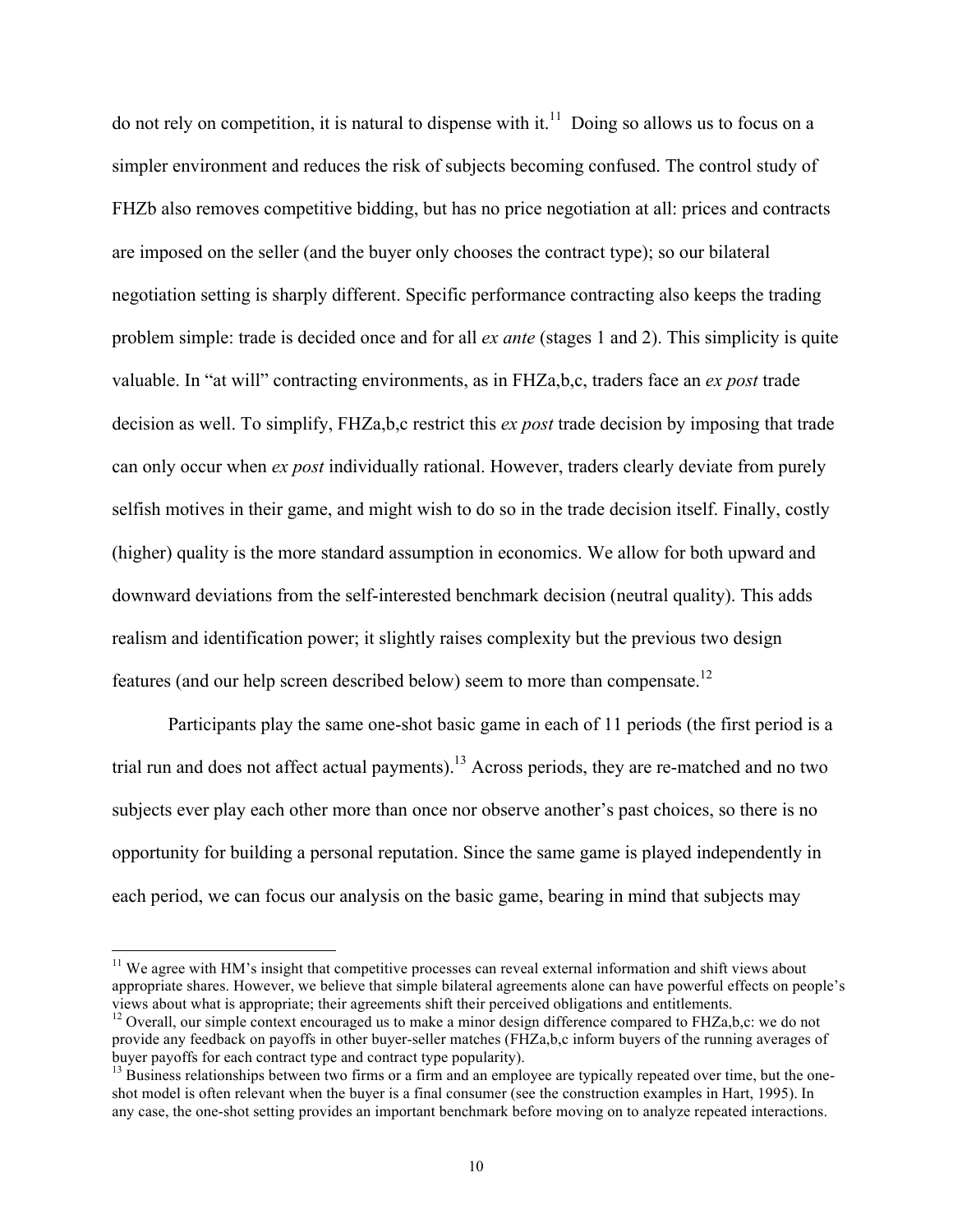learn how to play across periods.

#### **3.1 Details and parameters of the basic game**

After a buyer and a seller have been matched, the buyer chooses a contract type (rigid or flexible) and a price P to offer to the seller (or makes no offer). The seller then accepts or rejects the offer. If no contract is agreed, the buyer and seller each receive outside option payments (5 each). If the seller accepts a contract offer, the seller has to provide a good (or service) to the buyer. The seller's basic cost C is subject to a shock; C is either 0 or 20 with a 50 percent probability of each outcome. We chose this relatively large cost shock to make it salient. Both buyer and seller observe the outcome of this cost shock. If a rigid contract was chosen at the initial contracting stage, the price cannot now be changed and remains at the initial level of  $P<sup>14</sup>$ . However, if a flexible contract was chosen, the buyer can now augment the initial price of P by any amount, which we denote by Q. After observing the cost shock and any additional transfer Q from the buyer, the seller chooses the quality of the good.

We denote this quality response by *x*, which can take three values:  $x = 0$  represents normal quality and involves no additional cost,  $x = -1$  represents an inferior quality, and  $x = +1$ represents superior quality. Either non-zero *x* costs the seller one unit on top of the base cost C. Implicitly, the stage-0 trade contract gives the seller an incentive to provide a base quality good (i.e. to set  $x = 0$ ) and any deviation, upwards or downwards, from this quality level is costly.<sup>15</sup> Both upward and downward marginal deviations have minor cost implications for the seller, but first-order implications for the buyer. Concretely, the buyer's payoff from the good increases with quality *x* from 10 ( $x = -1$ ) to 30 ( $x = 0$ ) to 45 ( $x = 1$ ). This captures a natural decreasing

<sup>&</sup>lt;sup>14</sup> In practise, such rigidity is more likely enforced by informal commitments, but we simplify (so do FHZa,b,c).<br><sup>15</sup> The seller's cost of  $x = +1$  represents a cost of increasing quality mitigated by any quality rewards reputational); the seller's cost of  $x = -1$  can represent a cost of hidden sabotage (careful distortions to satisfy the letter of the contract) or a cost from loss of reputation or rewards, mitigated by any effort reduction.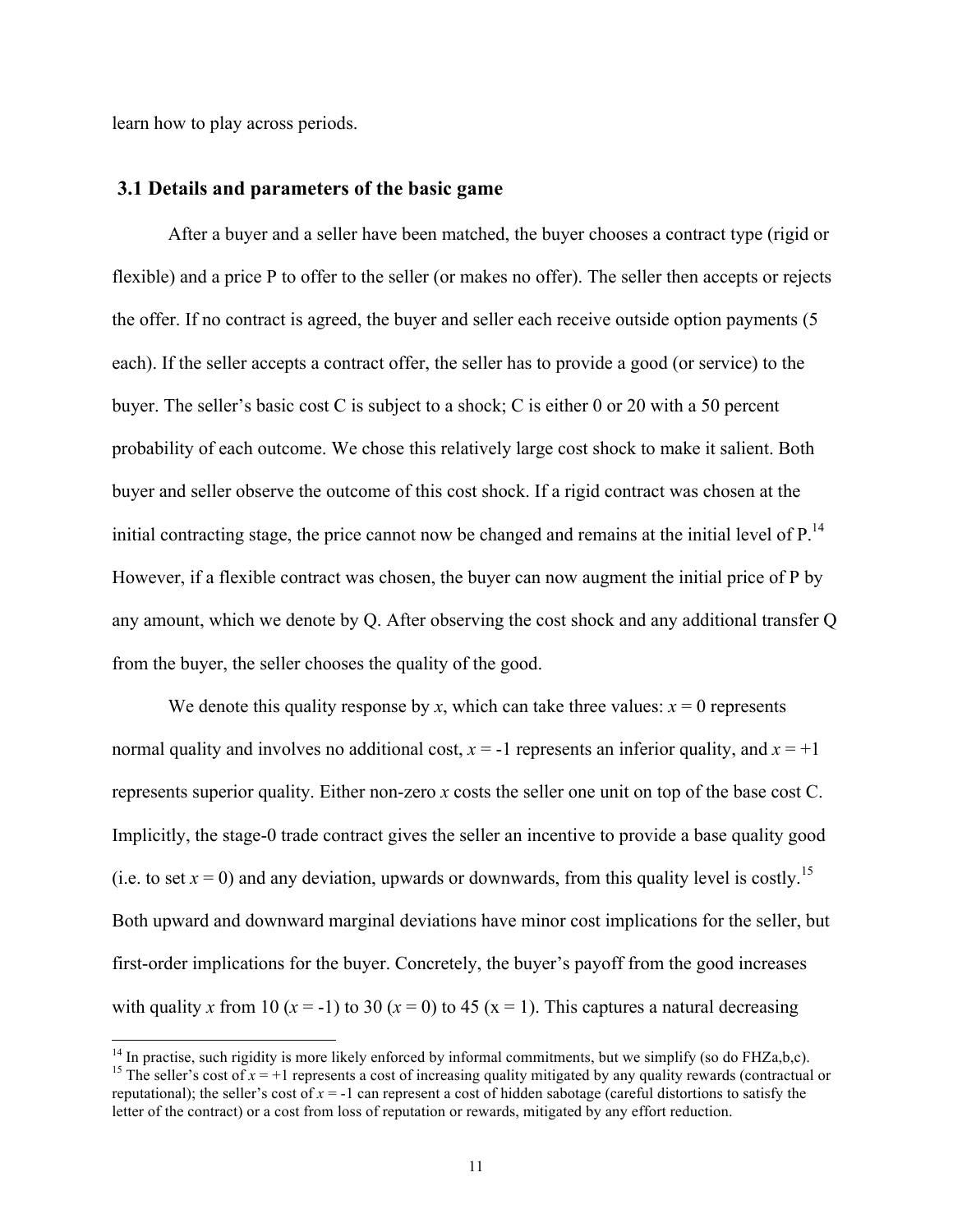marginal return on quality: the buyer's gain from raising *x* to 0 (from inferior to basic) is higher, at 20, than the buyer's gain of 15 from raising *x* to 1 (from basic to superior). These large gains in buyer value at low seller cost give buyers a strong incentive to seek to induce sellers to choose high quality (despite the one-shot setting).

In sum, the monetary earnings of buyer,  $\Pi_B$ , and seller,  $\Pi_S$ , are five each if no contract is agreed upon and otherwise  $\Pi_B = 5 + v(x) - P - Q$  for the buyer and  $\Pi_S = 5 + P + Q - C - x$  for the seller, where the buyer's trade value, v(*x*) equals 10, 30, or 45, depending on the value of *x*. The instructions are presented in Appendix A.

#### **3.2 Timing**

The exact sequence of events is defined by the following five-stage game in which both parties always learn what happened in all preceding stages:

*Stage 1: Buyer B chooses whether to offer the seller S a rigid or flexible contract; in each case, the buyer sets the contract's initial price offer P.* 

*Stage 2: Seller S accepts or rejects this offer*.

*Stage 3: The computer randomly determines the seller's base cost C (at 0 or 20 with 50 percent probability for each)* 

*Stage 4: If the contract is flexible, buyer B sets an additional transfer Q.* 

*Stage 5: Seller S sets the quality level,*  $x = -1$ ,  $x = 0$  or  $x = 1$ .

In the communication (or "chat") treatment, we introduce free-form communication to allow traders to make informal agreements. Our interest is three-fold. We examine whether people use communication to establish informal contracts, we characterize the discussions that lead to any such informal contracts, and we investigate how these affect behavior.

The buyer and seller can send each other written messages through a chat window on the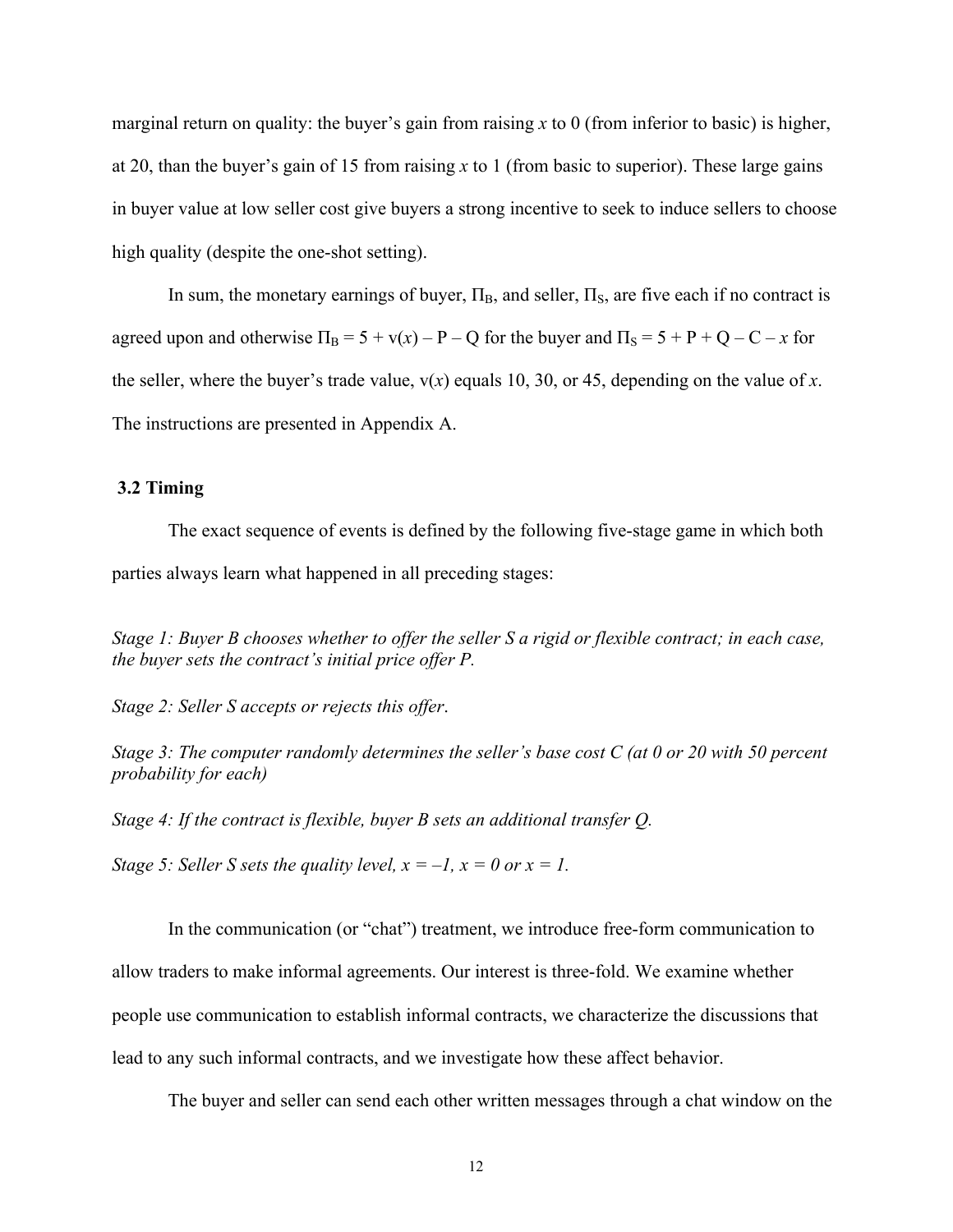help-screen. They can send such messages at any time during a period, starting from the moment a buyer and a seller are matched and begin negotiating right up until the seller sets *x* in the final stage (stage 5).

#### **3.3 Implementation**

Our sessions were conducted in Valencia at the LINEEX laboratory. Each session involved groups of 22 people who played 10 periods (and one practice period); no one could participate in more than one session. One of the 10 non-practice periods was randomly selected for payment. Each payoff unit was worth one euro (1 $\epsilon$ ), and participants received an 8 $\epsilon$  show-up fee on top of their earnings.

Each participant's role (buyer or seller) was fixed for the duration of the session and (in the payoff periods) no participant was ever matched twice with any other participant; this was all common information. Instructions and a careful explanation were read aloud at the start of each session. A help screen, always immediately available, enabled each person to compute (privately) the payoff implications for self and current partner of any set of choices he or she wishes to consider. There were four sessions without communication and four sessions with communication (chat) between the buyer and the seller. Thus, in all we had 176 participants in our experiment. Average earnings were approximately 17 $\epsilon$  for no-chat sessions that lasted about 90 minutes, and  $25\epsilon$  for the chat sessions that lasted about 120 minutes.

#### **4. Our predictions**

We start with some general considerations about the interaction between buyers and sellers. In section 4.2 we present our theoretical predictions for the choice between rigid and flexible contracts, in section 4.3 we make predictions on earnings levels and in section 4.4 we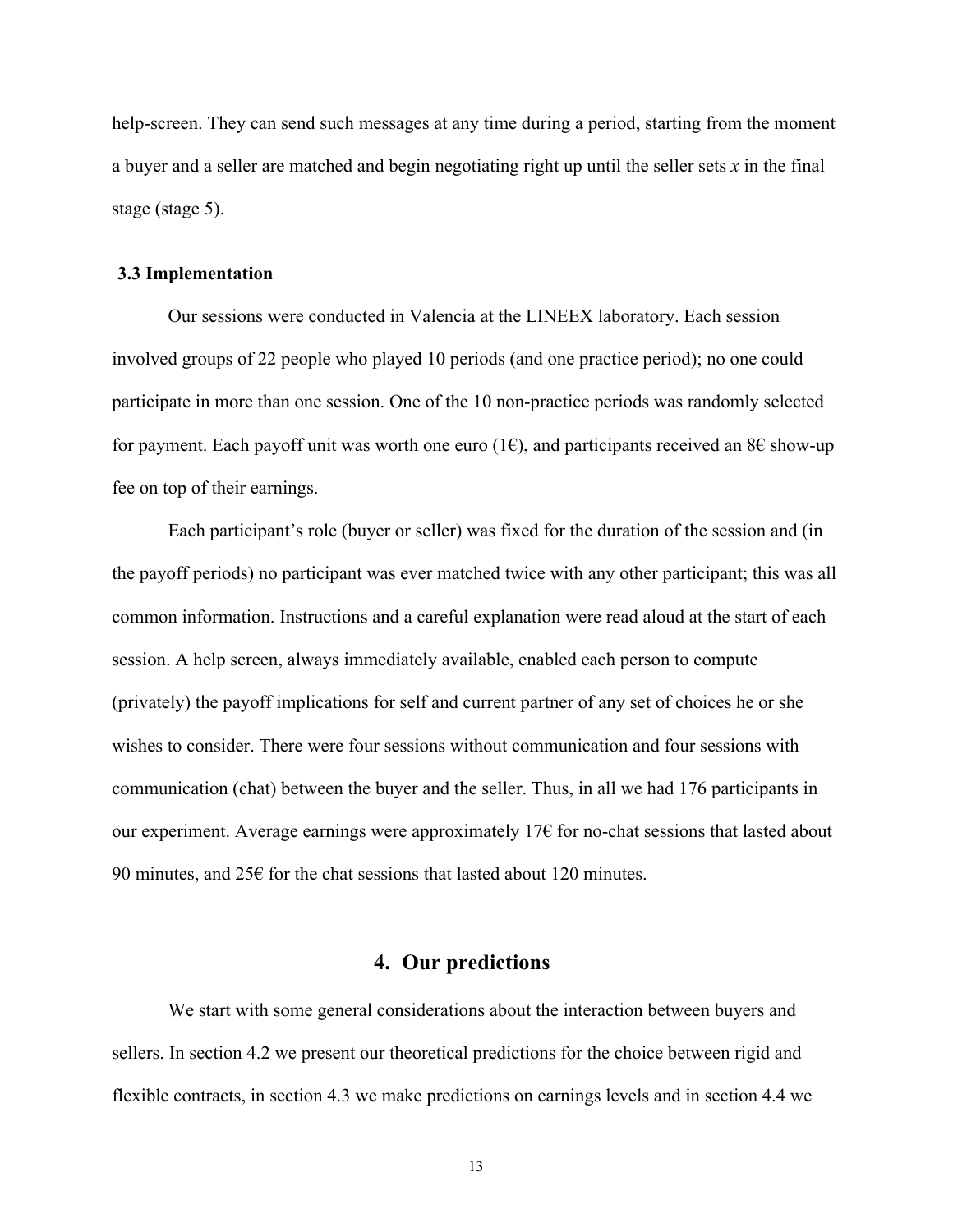discuss the predictions on the role of certain chat categories.

#### **4.1 Transfers and quality levels (general considerations)**

If the buyer (she) and seller (he) are rational, self-interested maximizers, the seller always minimizes cost and the buyer minimizes additional transfers after setting the base price P to just secure seller acceptance.<sup>16</sup> This outcome is independent of the choice between rigid and flexible contracts. Communication has no effect either.

Previous evidence from ultimatum-game experiments suggests that this prediction will not be prominent in the data. The above buyer strategy leaves the seller no share of the surplus, so the seller would (as in the ultimatum game) often reject the proposal or retaliate with inferior quality  $(x = -1)$ , which yields the buyer a payoff of 5 (her outside option) or even less (in the case with a risk premium and retaliation). Moreover, a mass of experimental evidence leads us to expect higher quality and social surplus in many encounters. The key factors permitting higher quality are pro-sociality (altruism and efficiency concerns), trust and reciprocation (e.g., from inequality aversion or social norms). Notice that the expected material surpluses from trades with quality  $x = -1$ , 0, 1 are 9, 30, 44, respectively, while the alternative trade surplus (sum of outside options) is 10.

Altruism and efficiency concerns clearly raise the levels of transfers and qualities (see Andreoni, 1990, and Charness and Rabin, 2002). Trust also raises quality and transfers, because sellers can then commit to higher quality in return for higher transfers. Contingent prosociality can also generate such reciprocation (sellers being better-disposed towards buyers who pay high transfers). Finally, inequality-aversion and norms of fairness can generate reciprocation (as of

<sup>&</sup>lt;sup>16</sup> So  $x = Q = 0$  and P = 10 + RP for some risk premium (RP) between 0 and 10; even at RP = 10, buyer earnings exceed the buyer's alternative payoff:  $\Pi_B = 5 + v(0) - 20 = 15 > 5$ .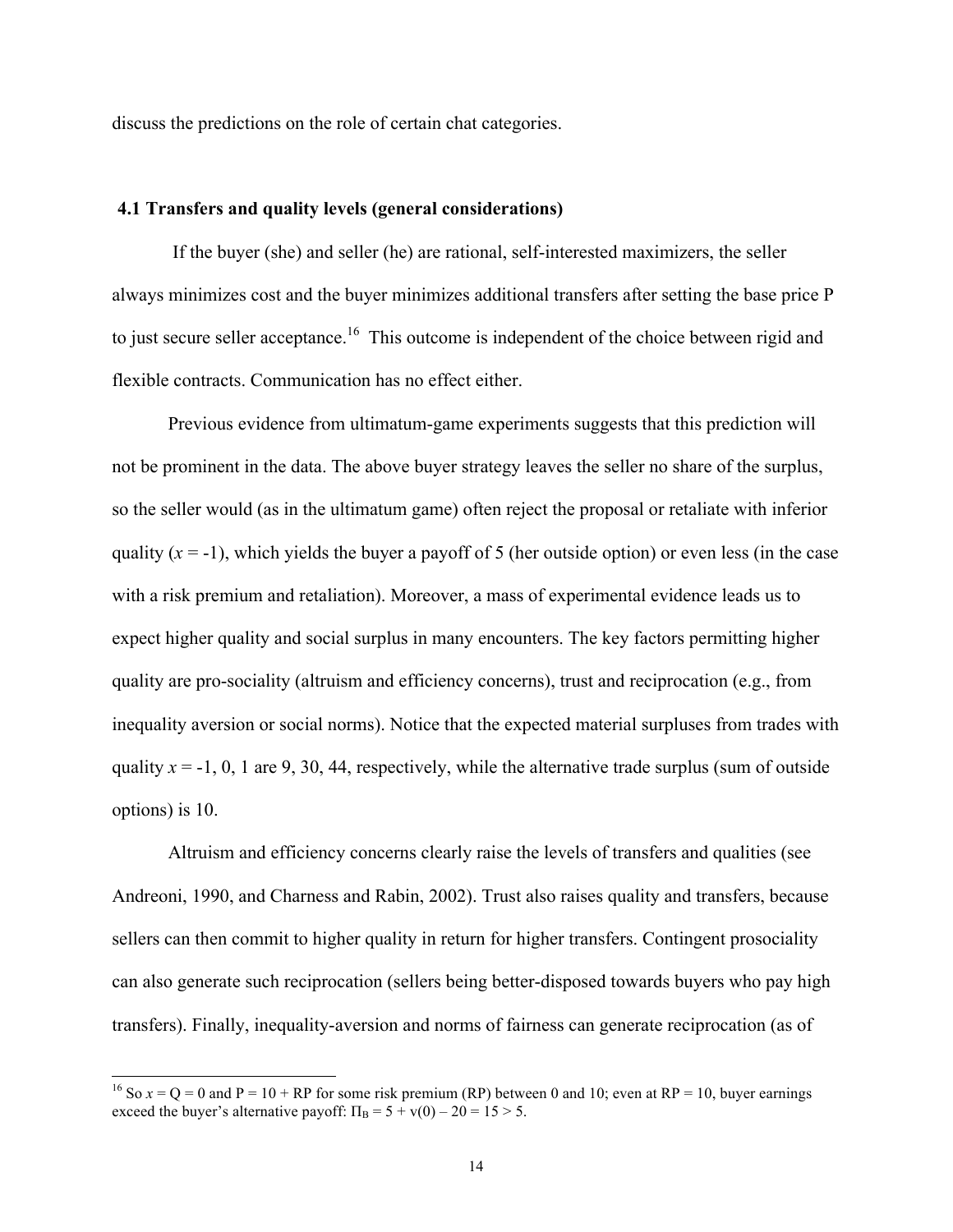course can models of intrinsic reciprocity, see Sobel, 2005); see the models of Fehr and Schmidt (1999) or Bolton and Ockenfels  $(2000).<sup>17</sup>$  Any such expected reciprocation gives the buyer an incentive to raise transfers (P and/or Q). High quality becomes likely if the buyer can reasonably estimate the seller's corresponding threshold transfer (as is plausible in the chat treatment). All three perspectives predict a correlation between the total transfer and quality  $(T \text{ and } x)$ , both being higher with prosociality, trust and (accurately-anticipated) reciprocation.<sup>18</sup>

#### **4.1.1 Cost sharing (or how transfers vary with the cost state)**

Cost sharing is only feasible with a flexible contract and is usually then both credible and attractive. A self-interested buyer is motivated to share in the seller's cost if the seller is inequality averse (or internalizes a sharing norm). Seller risk aversion also induces buyers to share if prosocial or if self-interested but able to negotiate informal insurance agreements. The latter requires communication. The agreements are then credible since the seller's cost of fulfilling quality promises is very low and the buyer has strong incentives to fulfill promises when seller quality promises are conditional on buyer fulfillment.

In the chat treatment, the social norm of equal sharing may suggest setting  $P = 23$  with Q  $= 0$  in the low cost (C = 0) and Q = 10 in the high cost (C = 20) states. So, defining  $dQ = Q(20)$ - $Q(0)$ , we might expect  $dQ = 10$  as the modal sharing outcome. We also might expect some  $dQ$  in [0,10) as a result of under-trading in insurance or if traders think the seller should bear more of the cost burden since it falls directly on the seller. Finally, dQ in (10,20] is possible if the seller is more risk averse than the buyer.

<sup>&</sup>lt;sup>17</sup> Aversion to other-favoring inequality (i.e., the other party having a higher material payoff) can explain retaliation  $(x \le 0)$ . Seller aversion to self-favoring inequality can generate  $x > 0$ ; e.g., after C = 20 and total transfer T = 33, the seller may prefer  $x = 1$  over  $x = 0$  to give the more equal buyer-seller payoff pair of (17,17)

 $^{18}$  These effects are also mutually reinforcing; for instance, when trust or prosociality raise quality, inequality aversion leads to increased transfers.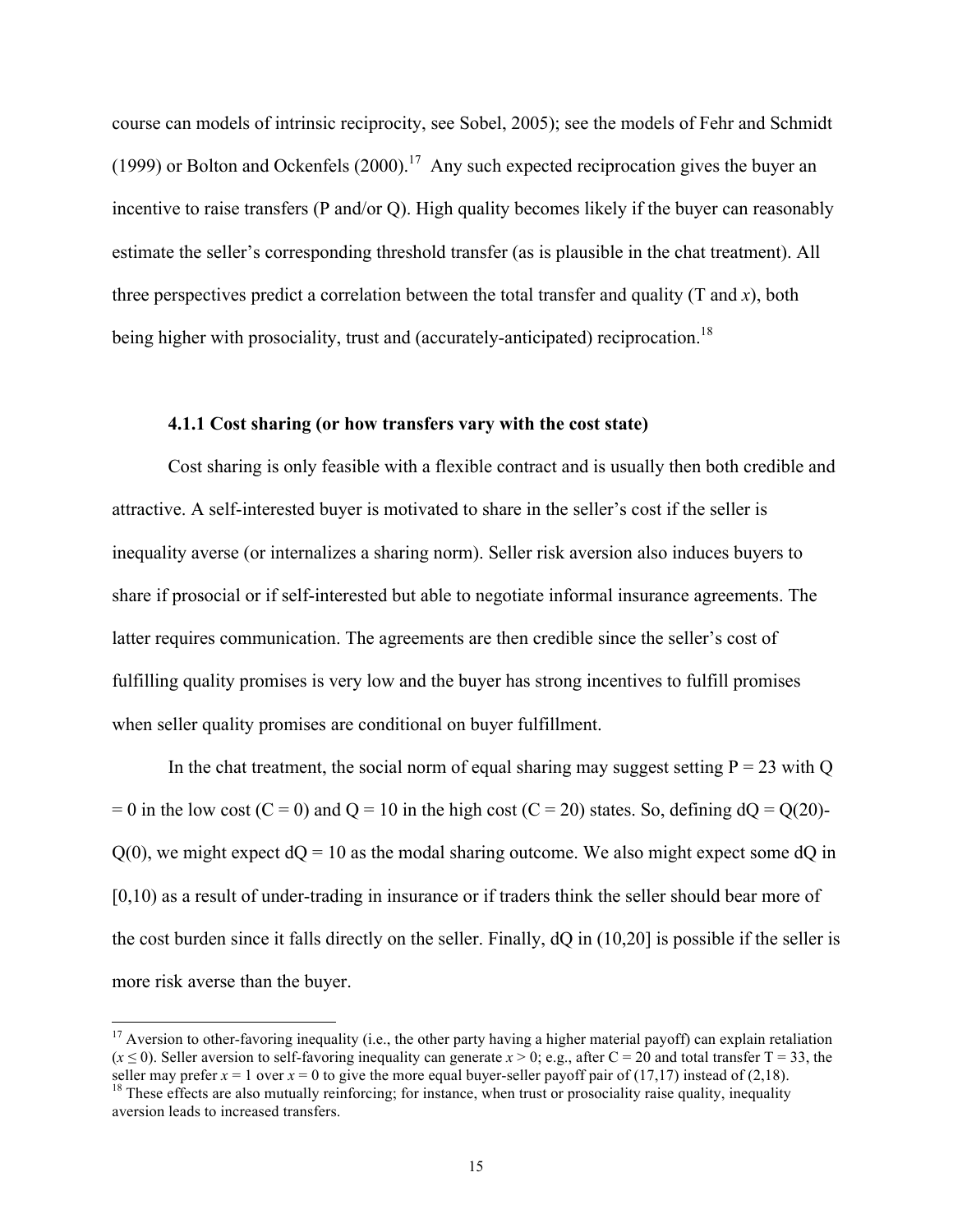In the no-chat treatment, we predict less cost sharing for three reasons. First, traders cannot negotiate reduced average transfers in return for insurance and there is less trust to support any tacit insurance agreement. Second, buyers may raise  $Q(0)$  in the fear that selfserving sellers will always demand some additional transfer. Third, social motivations for sharing are lower (see 4.2.1). So we predict dQ will be lower without chat.

#### **4.2 Communication and the choice between rigid and flexible contracts**

It is not obvious why buyers should ever pick rigid contracts. Rigidity is a commitment against paying an additional transfer later on. This has no clear strategic advantage (it can only lower the seller's material payoff and raise the risk of inciting rejection or low quality). However, a rigid contract has the advantage of simplicity. Once the seller accepts a rigid contract, there is no room for later disagreement over what the buyer should do. By contrast, a flexible contract leaves the buyer with discretion over the additional transfer Q.

This intuitive idea is formalized for settings with seller competition in HM. In their formulation, a reciprocal seller sets low quality if the buyer transfers less than a threshold value determined by the seller's reference point (or sense of seller entitlement). They posit that a competitively-determined contract price pins down this reference point, justifying that traders tend to accept the objectivity of a competitive process. In HM and FHZa, competition determines the base price and hence the final price in rigid contracts, but not in flexible contracts where final price includes an additional, post-competition transfer. Thus, competition only pins down the reference point in rigid contracts. So buyers with flexible contracts are obliged to pay higher total transfers to induce a given quality level.

We chose to have competition play no role in our bilateral negotiation setting, so HM is not directly applicable. However, we believe that the basic intuition - that flexibility may suffer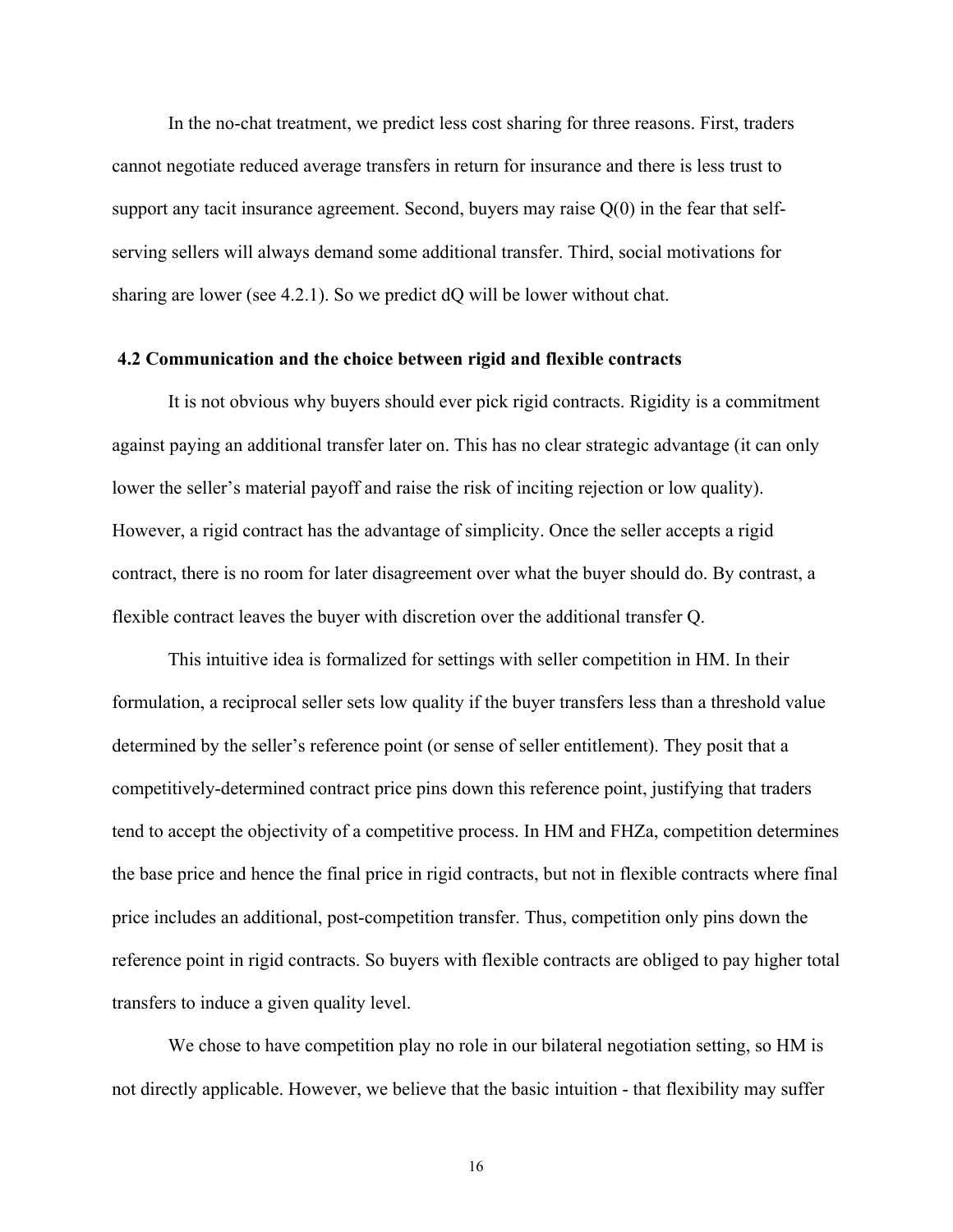from disagreement costs - still applies. The reason is that clear bilateral agreements can readily influence subsequent perceived entitlements.

In particular, it is unreasonable for a seller to expect more than the base price after agreeing to a rigid contract; peers could tell the seller, "you chose to accept that price, so you cannot complain now!"19 Consider a seller who abides by the more general norm of living with the consequences of his actions.20 *If* he accepts a rigid price, he will not later feel entitled to a transfer above that price. The buyer can therefore obtain at least normal quality by setting a rigid price sufficient to avoid rejection. By contrast, a flexible contract does not benefit from this norm unless it clearly defines what consequences the seller is accepting.<sup>21</sup> Clarity on  $Q$  demands specifying Q for each cost state and this requires communication. We can therefore generalize HM's prediction that traders may prefer rigid over flexible contracting to noncompetitive settings with bilateral bargaining, *provided* that communication is restricted. As quality has substantial efficiency implications, we have:

#### *Conjecture A: In the no-chat treatment, rigid contracts will be more frequent than flexible contracts.*

This conjecture does not apply to contexts where communication allows traders to discuss, clarify and adjust their intentions and expectations over the additional transfer. We predict that traders with access to a free (bilateral) communication channel will find a way to negotiate a clear plan (leaving no room for disagreement) even when adapting transfers to the state. Traders have a strong incentive to avoid disagreement costs in this way and our chat

<sup>&</sup>lt;sup>19</sup> There may be exceptions. The seller might claim to have only accepted in order to better punish the buyer for an aggressive proposal, but this is only reasonable when the buyer's price is so blatantly low as to merit punishment beyond rejection (and even then such heavier punishment is impossible for very low prices). <sup>20</sup> This norm is captured in the commonplace refrain, "you've made your bed – now lie in it" (see e.g. Peterson, 2012). The Austrian School motivate the norm by arguing, in Hayek's (1960, pp.76-77) formulation, that society should encourage reasonable behavior by "letting [people] bear the consequences of their decisions". This norm applies for consequences of agreements that a reasonable person could anticipate at the time of agreement.

<sup>&</sup>lt;sup>21</sup> Otherwise, the seller could claim to have only accepted in expectation of a high additional transfer.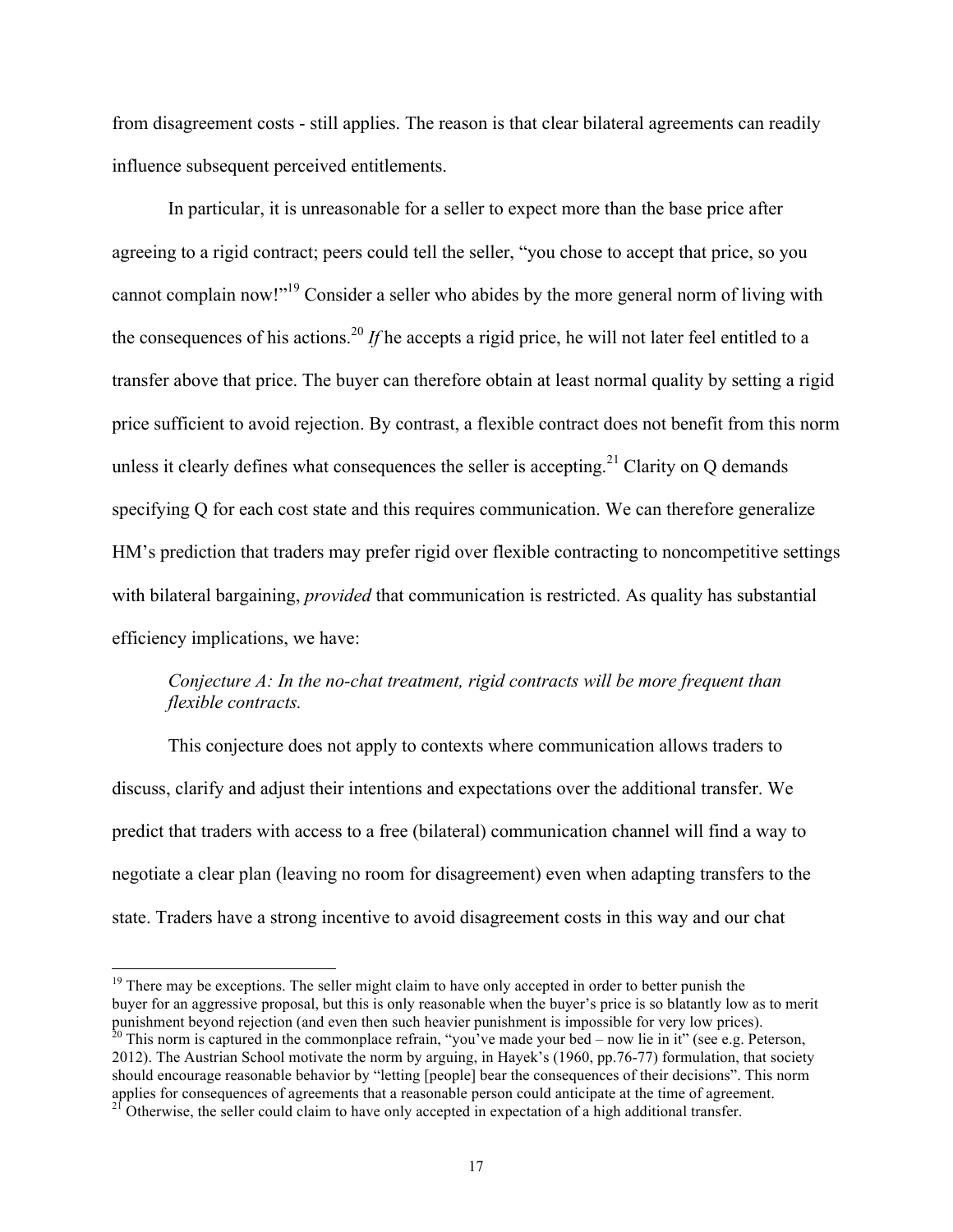treatment makes such clear agreements possible: traders can specify Q in each state. Flexible contracting then has only advantages. It permits sharing of the seller's cost shock, which raises social surplus if the seller is risk averse or if either trader is inequality averse. As noted in 4.1.1, such sharing is credible, especially with communication, so we predict:

*Conjecture B: In the chat treatment, flexible contracts will predominate.* 

#### **4.2.1 Other effects of communication.**

In addition to clarifying the size of Q transfers, communication raises social proximity. This enhances social comparison and group efficiency concerns and mutual consideration (chats tend to stay friendly in simple cooperative games like ours); see e.g., Sally (1995). Enhanced inequality and efficiency concerns raise the value of cost sharing. In addition, the ability to make promises and show mutual respect greatly enhances trust. The enhanced trust raises the credibility of cost sharing. Both effects increase the advantage of flexibility.

These effects support our Conjecture B above, but notice that the social-preference channel cannot explain why rigid contracts should be more frequent in the no-chat treatment, as in our conjecture A. The ambiguity and clarification story is therefore the most parsimonious explanation of the shift from rigid to flexible. Nonetheless, in our analysis of chats we look for evidence supporting these social preference effects as well as our clarification effect. Finally, the social-preference effects just noted all raise transfers and quality as shown in 4.1, so we predict:

*Conjecture C: Communication raises quality x, total transfers T (P for rigid contracts and P+Q for flexible ones) as well as (in flexible contracts) the degree of cost sharing, dQ =* Q(20)-Q(0)*.*

#### **4.3 Earnings levels**

We make essentially the same predictions for buyer and seller earnings as a function of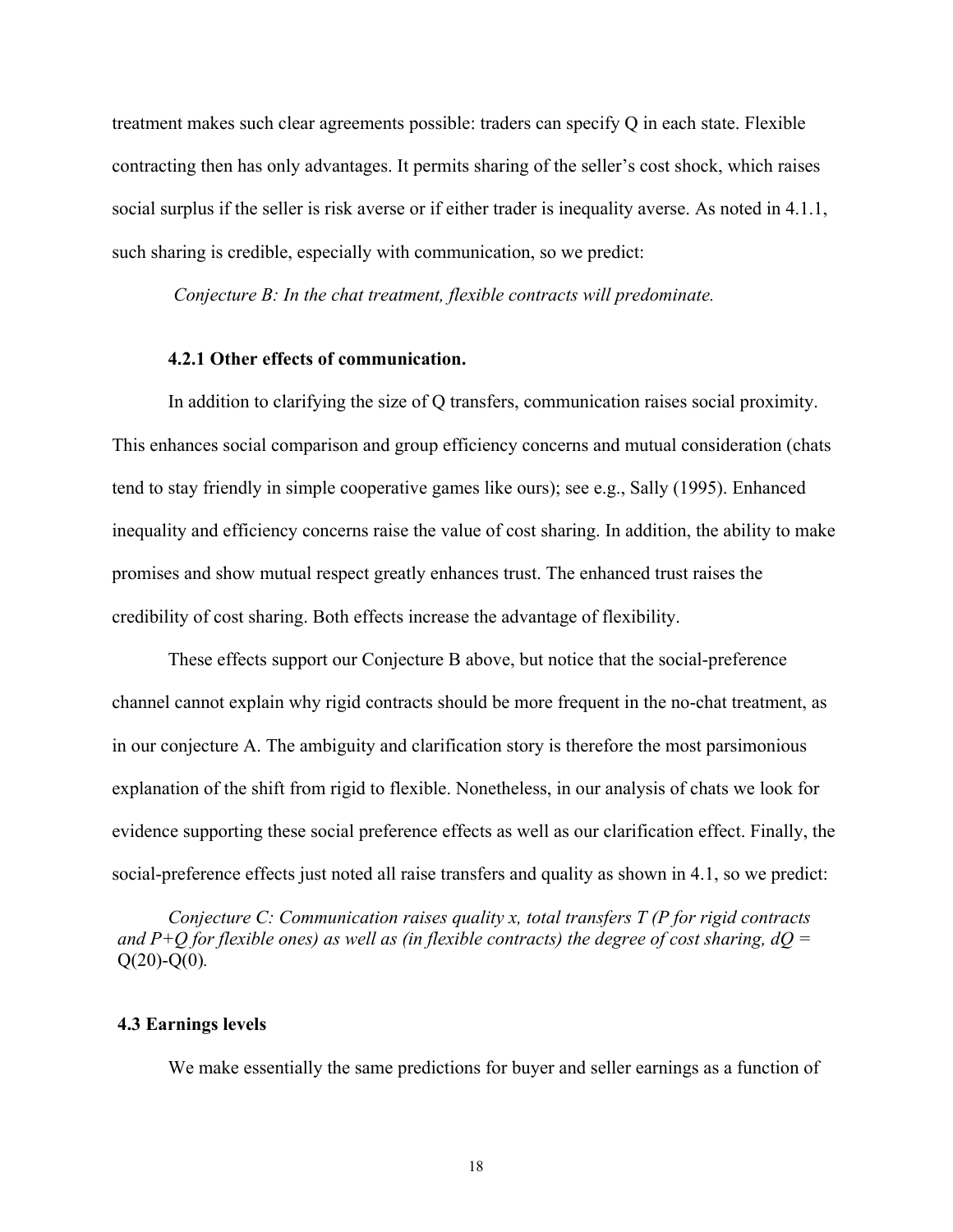contract type as we did for the frequency of contract type selection. As in HM, traders pick the contract type that works best for them, as reasonably captured by total material earnings (money is transferable). So we predict that total earnings will be higher for rigid contracts in the no-chat treatment and higher for flexible contracts in the chat treatment (experimentation and contract selection error offer simple ways to explain the presence of both contract types). We predict the same for buyer and seller earnings (though more tentatively for seller earnings in the no-chat treatment – see the caveat footnote below). In sum, we can restate the three conjectures above in terms of earnings:

*Conjecture A': Buyer and seller earnings are higher for rigid contracts in the no-chat treatment.22*

*Conjecture B': Buyer and seller earnings are higher for flexible contracts in the chat treatment.*

*Conjecture C': Communication raises buyer and seller earnings.*

#### **4.4 The effect of chat categories**

If clarification is the driving factor behind the shift to flexible in the chat treatment, we should observe a strong use of clarification in the chats that accompany flexible contracts. However, as discussed above, we also have to pay attention to the social-preference effects of communication. We therefore focus our conjectures on the effects of the clarification of Q and two other chat categories that capture the main social preference channels described in 4.1 and 4.2.1. More specifically, since there is no role for clarification in rigid contracts, we predict:

*Conjecture D: Flexible contracts accompanied by clarification chats are more effective than* 

<sup>&</sup>lt;sup>22</sup> There is a caveat: the seller earnings prediction is tentative, because sellers might possibly gain from flexible contracts if buyers anticipate how ambiguity can require higher transfers (no-chat case). This caveat is minimal for B', because in the chat treatment, contract type preferences are more aligned: first, buyers can remove ambiguity; second, sellers can pressure buyers to share the pie similarly for each contract type (approximately equally in the data) and sellers can influence contract choice.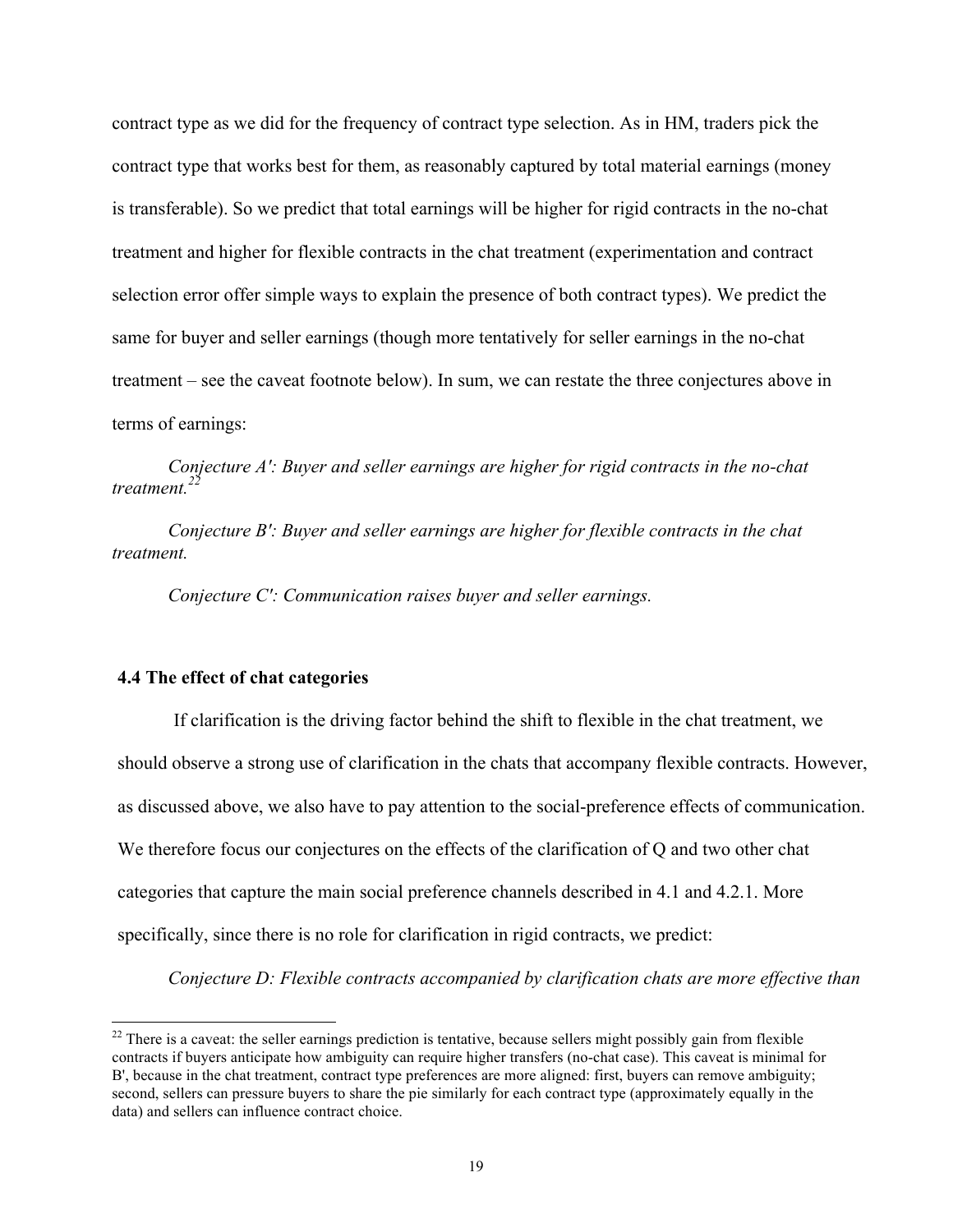*when chats are not clarifying.*

*Conjecture E: Flexible and rigid contracts accompanied by friendly chats are more effective than when chats are not friendly.*

*Conjecture F: Flexible and rigid contracts accompanied by seller promises are more effective than chats not accompanied by seller promises.*

#### **5. Experimental results**

In this section, we first provide descriptive statistics and then non-parametric tests on the outcomes observed in our two treatments. We focus on the overall effect of communication and on how the presence of communication affects the comparison between rigid and flexible contracts. We then discuss the patterns observed in the chat treatment and their correspondence to the ensuing behavior. We close section 5 with regression analysis of the various factors affecting the choices made.

#### **5.1 Descriptive statistics**

We present information about the contracts chosen, prices and transfers, quality levels and earnings in the no-chat and chat treatments in Tables 1 and 2, respectively. We first describe the results and later provide statistical tests.

In Table 1, we see that rigid contracts are chosen 11 percentage points more frequently in the no-chat treatment. Most sellers choose normal quality given either contract type, with the bulk of the rest sacrificing money to hurt the buyer; the rate of inferior quality is slightly higher with flexible contracts. Average quality is somewhat higher for rigid than flexible contracts, both with and without a cost shock. Buyer and seller earnings are higher for rigid contracts, with and without a cost shock. The contract rejection rate is just under one-third for both forms of contract. Total transfers (P+Q) are slightly higher for flexible contracts when there is a cost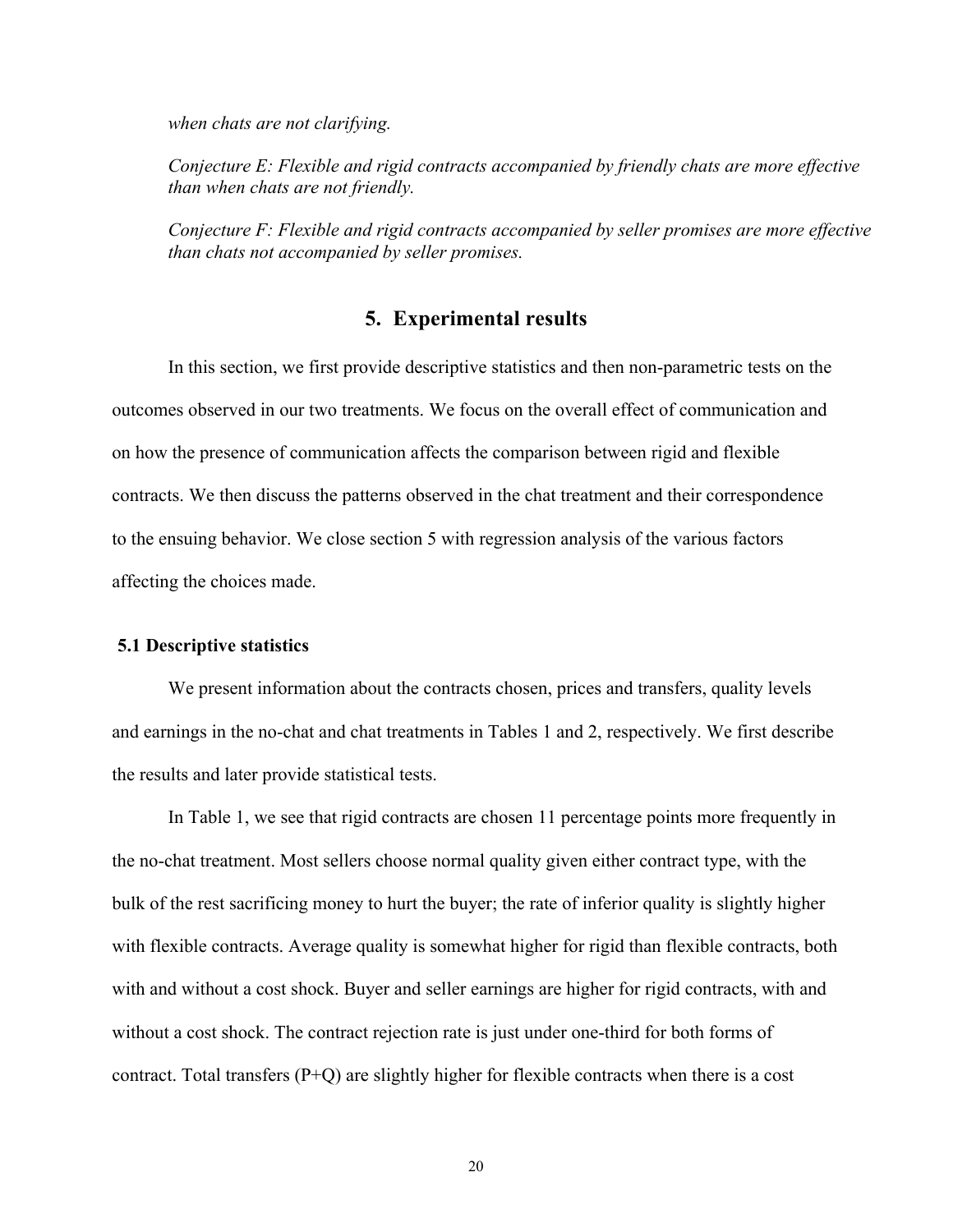shock, while this is reversed when there is no cost shock. The bottom line is that rigid contracts are used more frequently and are somewhat better for both sides of the market, when communication is not feasible.

#### [Tables 1 and 2 about here]

Comparing Tables 1 and 2, one can see the impact of communication. For both types of contract, the rejection rate with communication is greatly reduced from the rejection rate without communication, particularly with flexible contracts (down from 33.2 percent to 3.7 percent!). In the chat treatment, the flexible contract becomes the more frequent choice: the proportion of flexible contracts chosen increases from 44.6 percent in the no-chat treatment to 74.7 percent in the chat treatment.

With a cost shock, the total price paid<sup>23</sup> is now higher for flexible contracts than for rigid ones. In contrast, total prices are very similar without a cost shock. In addition, the price is now more sensitive to the cost shock: under flexible contracts, the price is 5.83 units higher after the (20-unit) cost shock than after no shock; this represents 58.3 percent of full cost sharing. In contrast, in the absence of communication, the increase of the total price in a flexible contract with the cost shock is only 1.77 units (17.7 percent of full cost sharing). This suggests that communication facilitates the use of higher Q in response to a cost shock and may well serve to limit its negative effect on quality.

Quality is now much higher than without communication for both contract types (with and without the cost shock). In addition, while in the absence of communication quality was higher with rigid contracts, it is now higher with flexible contracts. The likelihood of inferior

<sup>&</sup>lt;sup>23</sup> In this section and regressions, we refer to the total transfer,  $T = P + Q$ , as total price paid, simplifying to price paid or price, but always writing out "initial price" to identify P and "additional transfer" to indicate Q.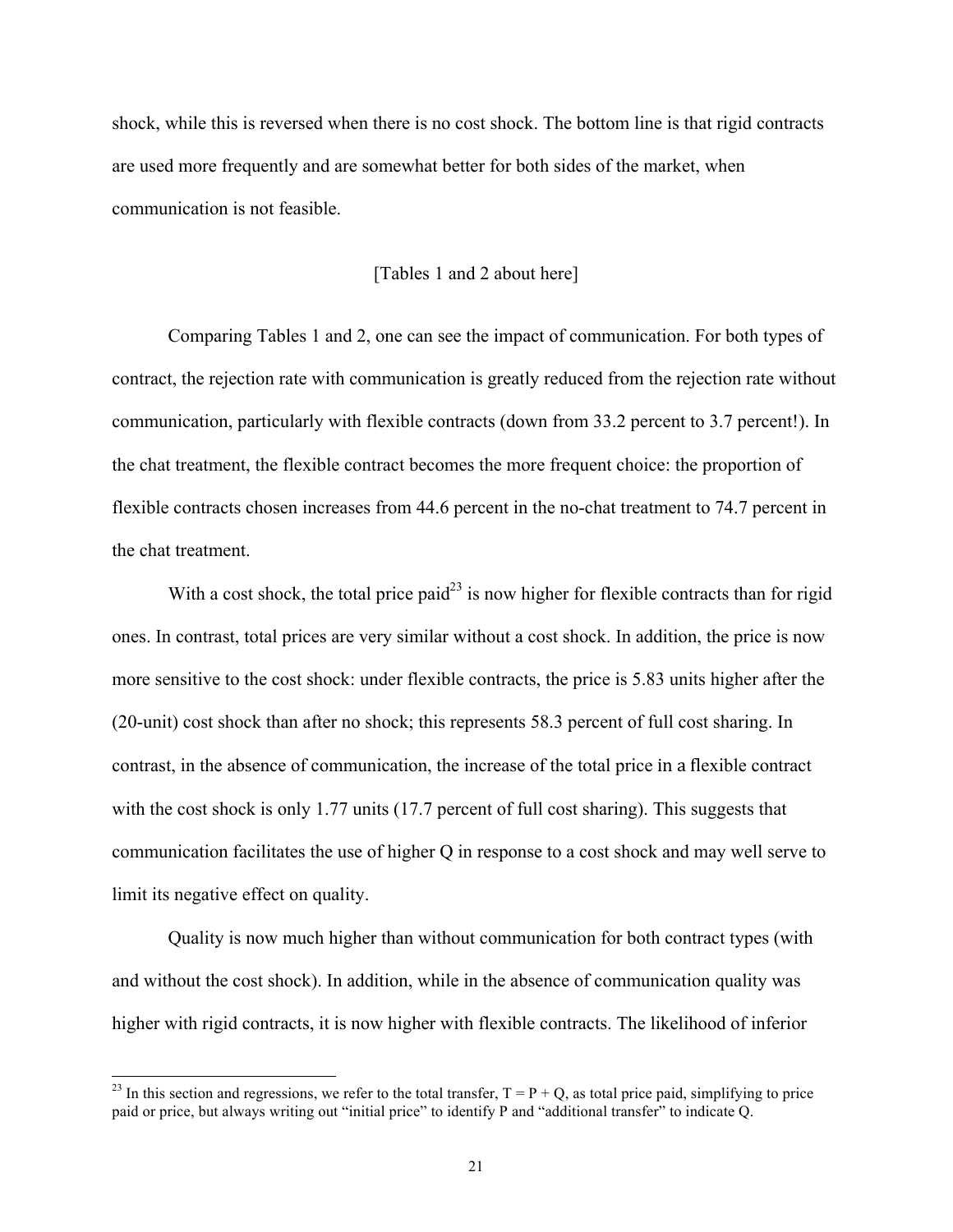quality is reduced from 31.1 percent to 14.3 percent with rigid contracts and from 40.5 percent to 6.3 percent with flexible contracts; we see corresponding (and even more dramatic) increases in the likelihood of superior quality, from 3.7 percent to 49.4 percent with rigid contracts and from 3.0 percent to 74.3 percent with flexible contracts.

The next question is how the presence of communication affects earnings. Starting with rigid contracts one can see that buyer earnings are slightly higher without a cost shock (15.28 to 16.98), but slightly lower (12.27 to 11.87) with a cost shock. Averaged over the cost shock, buyer earnings increase from 10.80 to 12.66. Seller earnings with rigid contracts increase substantially both with and without a cost shock.

In contrast to the case for rigid contracts, for flexible contracts, both buyer and seller earnings' increase substantially whether or not a cost shock occurs. In fact, total earnings increase by 128 percent across treatments with flexible contracts, compared to an increase of 58 percent with rigid contracts.

Overall, it is clear that communication leads to a much higher proportion of flexible contracts, higher prices, higher quality, fewer rejections, and greater earnings for both sides. We end the section by looking at behavior over time. Figures 1, 2 and 3 show the trends over time in each treatment for the proportion of proposed contracts that are flexible, average quality levels and average earnings, respectively. In the chat treatment, the increase in the proportion of flexible contracts is substantial, from 60% in the first two periods to 80% in the final two periods, suggesting that traders learn to use flexible contracts more as their experience increases; a simple random-effects regressions (clustered by individual; available on request) confirms that there is a strong increasing trend towards flexible contracts. In the no-chat treatment, there is initially a modest positive trend but it flattens off by periods 5-6. With respect to both quality and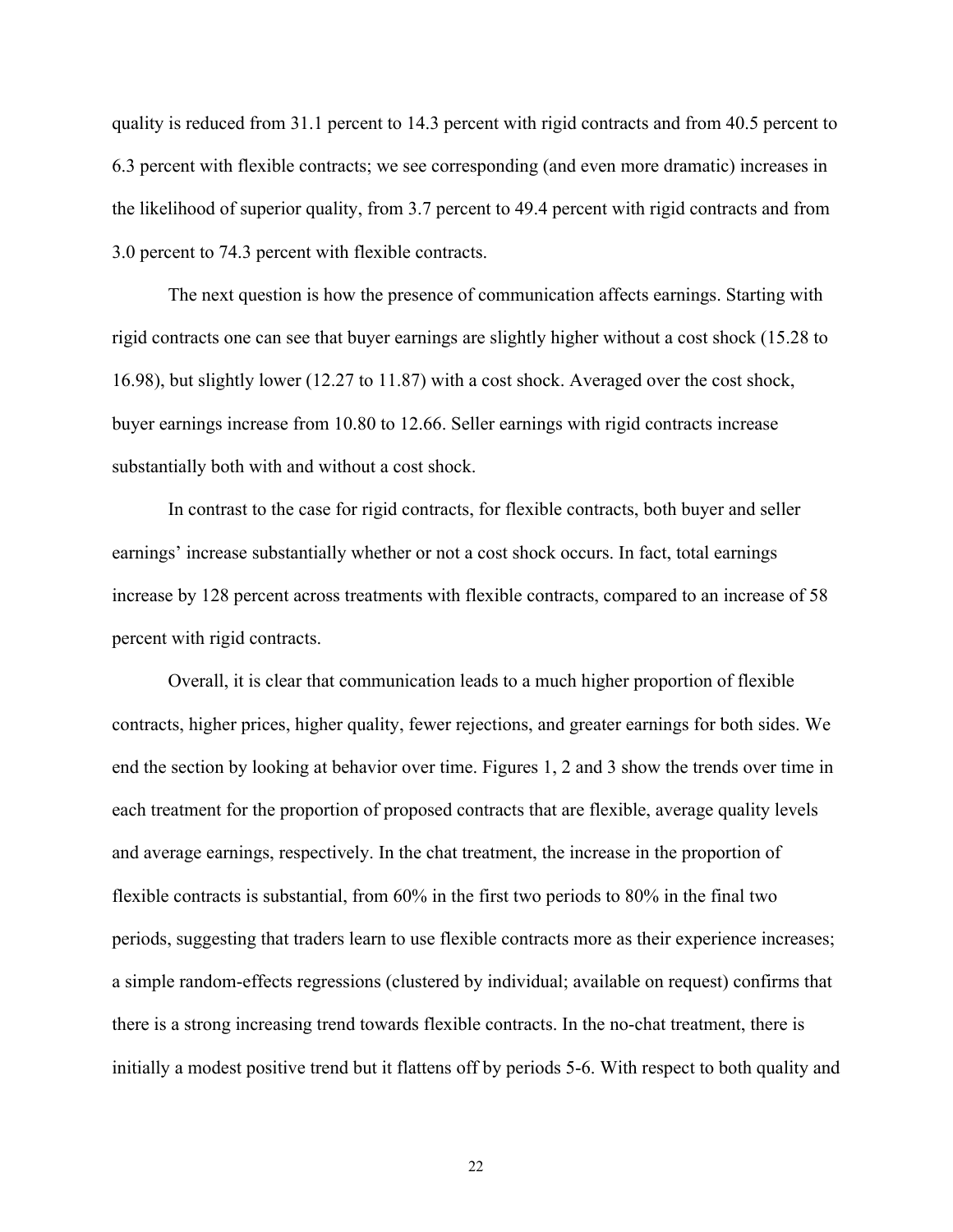total earnings, we find a pattern of significant (positive) change over time in the chat treatment but no significant trend without communication; quality increases from 0.50 in the first two periods to 0.69 in the final two periods while total earnings increases from 30.7 to 38.2.

[Figures  $1 - 3$  about here]

#### **5.2 Non-parametric tests**

In this section we present the results of statistical tests of the conjectures developed in section 4. We perform non-parametric tests of the differences we have just highlighted on two levels. A conservative testing philosophy treats each session as exactly one observation, so that we only have four observations from each treatment; the data for each session is presented in Appendix B. A more powerful but less pure statistical approach is to consider the aggregate behavior and outcomes for each individual. The individual-level tests that we present below are based on seller-level data, that is, for each seller, we average the values of the relevant variable over that seller's ten active matches with buyers.<sup>24</sup>

We start with rejection rates (not explicitly covered by our conjectures). The average rejection rate (over all contract offers) is far higher without communication, 32.8 percent versus 7.3 percent. This also holds when breaking down by contract type, especially for flexible contract offers: for rigid contract offers, the difference is significant at the individual level, but not at the session level (the Wilcoxon-Mann-Whitney ranksum test gives  $Z = 1.88$ ,  $p = 0.030$ ,

<sup>&</sup>lt;sup>24</sup> We cannot control for both buyer and seller fixed effects at the same time, since we have no repeated interactions. We expect buyer fixed effects to be less important (even self-interested buyers will share 50:50 if this is needed to get a high quality response, meanwhile sellers move last and variations in their sense of entitlement have large payoff implications for buyers). In fact, variation among sellers seems to have more impact than buyer variation. The relative standard error (RSE) of quality *x* (chosen by sellers) is greater than the RSE of total transfer (chosen by buyers) in accepted contracts: for quality, the RSE's are 0.1305 (overall), 0.0977 (no-chat), and 0.0520 (chat); as for total transfers, the RSE's are 0.0180, 0.0445, and 0.0113, respectively. So we control for seller fixed effects by using seller-level data in the signed-rank tests. Buyer-level data gives similar results but somewhat less significance.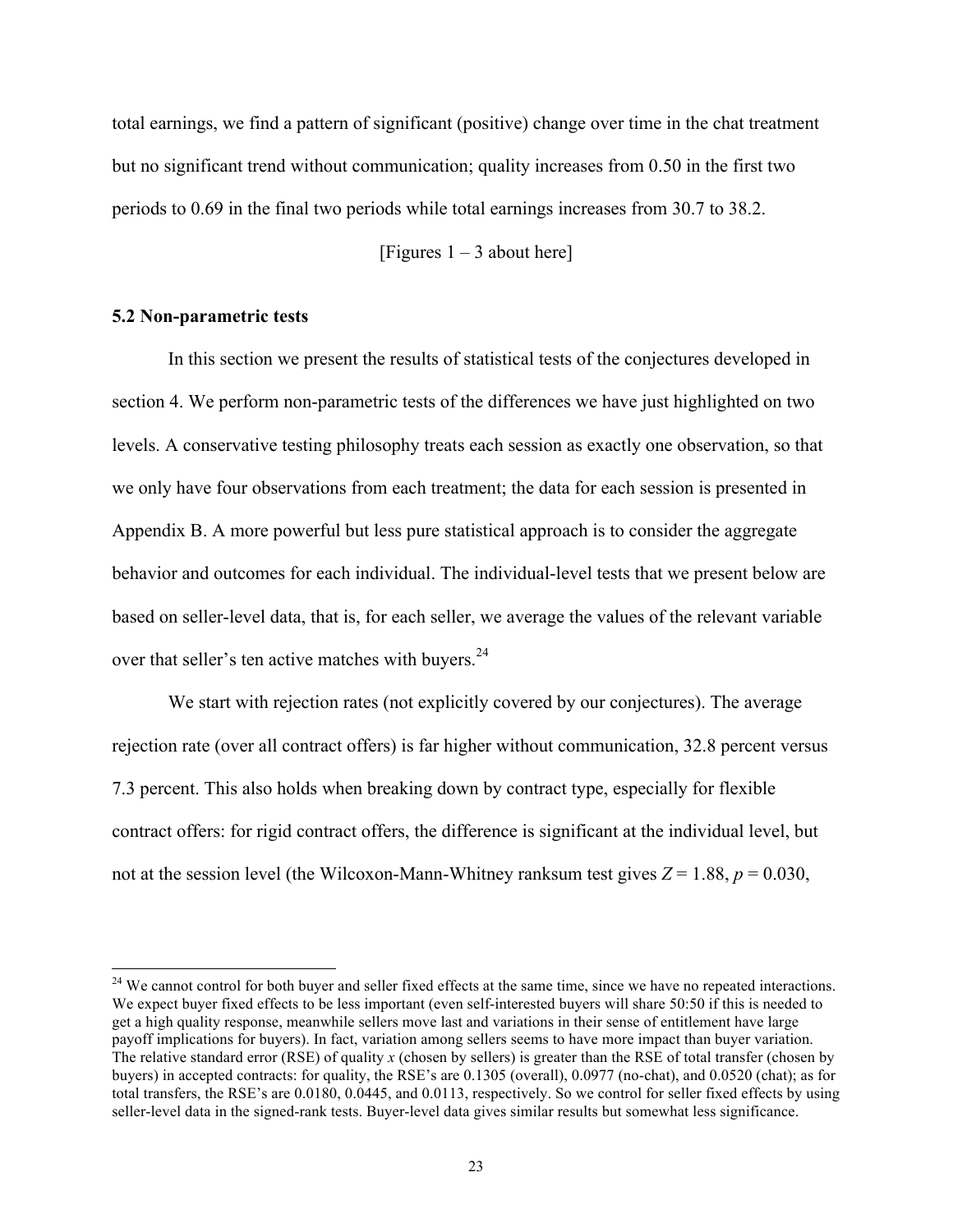and  $p = 0.343$ , respectively, one-tailed tests);<sup>25</sup> for flexible contracts, the difference in rejection rates is stronger and significant; we have  $Z = 5.34$ ,  $p = 0.000$ , and  $p = 0.014$ , one-tailed tests, for the individual- and session-level ranksum tests.<sup>26</sup> The main effect is consistent with the idea that communication allows traders to coordinate (agree) on mutually acceptable terms of trade.<sup>27</sup>

Next we present results on tests of the conjectures about contract frequencies. Conjecture A posits that in the no-chat treatment, rigid contracts will be more frequent than flexible contracts, while conjecture B proposes that in the chat treatment flexible contracts will predominate. A Wilcoxon signed-ranks test shows that there is a marginally significant difference at the individual level in the proportions of rigid and flexible contracts in the no-chat treatment  $(Z = 1.53, p = 0.063,$  one-tailed testing, in keeping with the FHZ results; at the session level, there are two sessions with more rigid contracts and two sessions with flexible contracts). Despite the support (below) for the earnings predictions that motivate conjecture A, the (revealed preference) support for conjecture A itself is fairly weak (relatedly, in FHZa, the two contract types are chosen exactly equally); this is not surprising given that the earnings differences are small in magnitude and we do not provide average earnings feedback. On the other hand, we find clear differences at both the individual and session levels in the chat treatment (one-tailed signed-ranks tests give  $Z = 5.51$ ,  $p = 0.000$ , for individual data and  $p = 0.063$  at the session level since there were more flexible contracts than rigid contracts in each of the four chat sessions). Hence, our result are consistent with conjectures A and B, although weakly so in the case of conjecture A.

<sup>&</sup>lt;sup>25</sup> We round all *p*-values to the third decimal place.<br><sup>26</sup> In the 18 instances of the chat treatment where there is no actual conversation, there are nine rejections (six with rigid contracts and three with flexible contracts), and only one case where the quality level is superior. So when there *is* a conversation there are only 23 rejections, implying a rejection rate of 5.3 percent (13.9 percent with rigid contracts and 2.8 percent with flexible contracts).

 $^{27}$  Also, we expect sellers to reject rigid contracts more than flexible ones (indeed five times as often) in the chat treatment, because seller profits are higher with flexible (as predicted by conjecture B').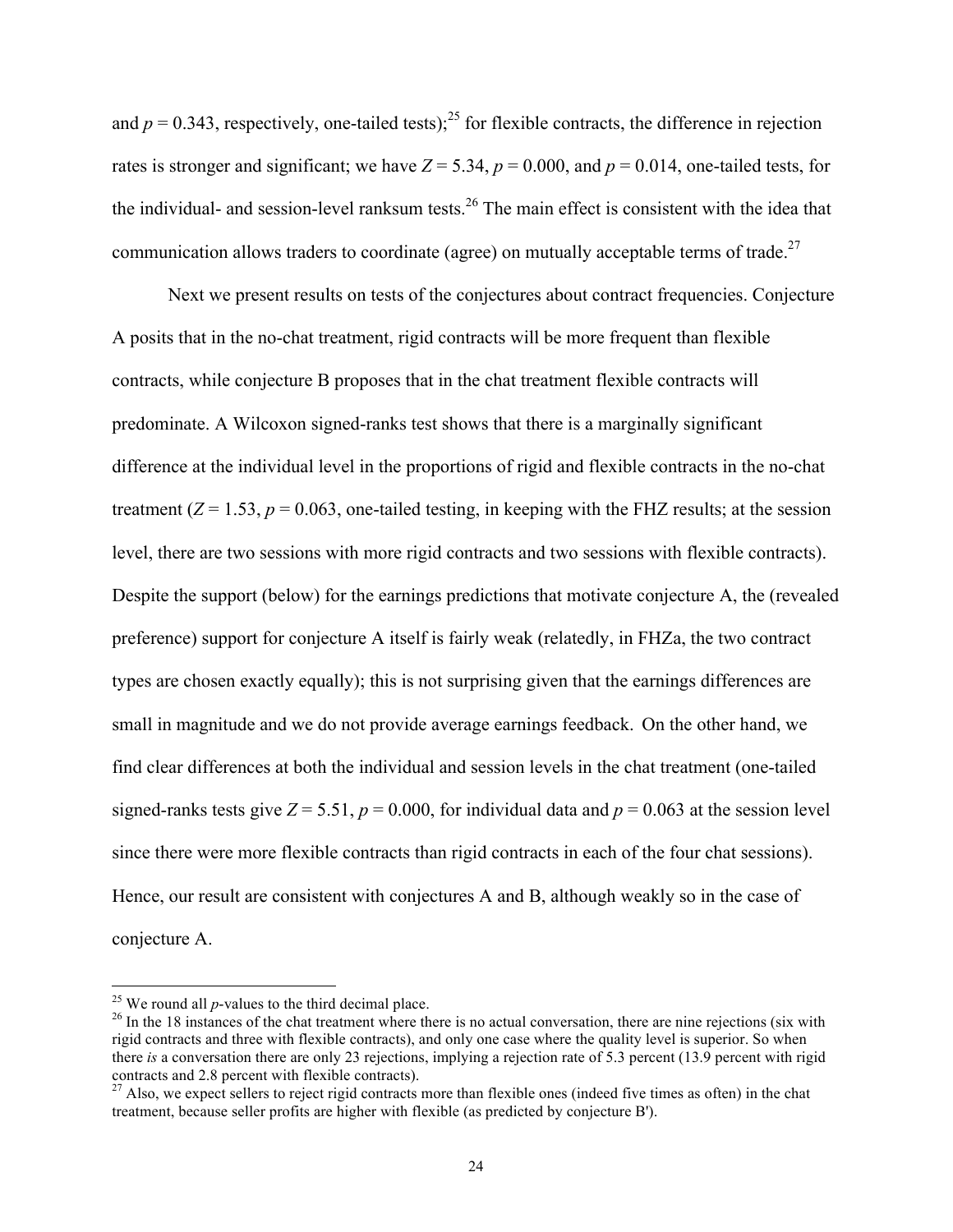Conjecture C proposes that communication will lead to an increase in quality *x*, total transfers T, and (for flexible contracts) the degree of cost sharing dQ. We start with the tests of the quality differences. Tests of quality across treatments, measured on the individual and session levels (using averages), give  $Z = 7.48$ ,  $p = 0.000$  and  $p = 0.014$ , respectively, one-tailed ranksum tests.<sup>28</sup> There is a higher rate of seller cooperation (superior quality) in each of the four chat sessions than in any of the four no-chat sessions, and the reverse is true for inferior quality. Remarkably, only two of 44 sellers provided positive average quality in the no-chat treatment, while all 44 sellers did so in the chat treatment.

Furthermore, quality is higher with rigid contracts than with flexible contracts in each session of the no-chat treatment, while the order is reversed in each session of the chat treatment  $(p = 0.063$  in both cases for one-tailed signed-ranks session-level tests). Comparing within individuals, we find that quality is significantly lower for flexible contracts than for rigid contracts in the no-chat treatment,  $Z = 2.10$ ,  $p = 0.018$ , while quality is significantly higher for flexible contracts than for rigid contracts and  $Z = 3.61$ ,  $p = 0.000$  in the chat treatment. Regarding superior quality, there is no significant difference in the no-chat treatment  $(Z = 0.21)$ , but a very significant one in the chat treatment  $(Z = 2.78, p = 0.003,$  one-tailed test), with flexible contracts leading to considerably more high quality choices.

We find that (total) prices paid in the chat treatment are typically considerably higher than in the no-chat treatment. The total price in rigid contracts (here equal to initial price P), the initial price P in flexible contracts, and the discretionary additional transfer Q in flexible contracts are all significantly higher in the chat treatment at  $p = 0.000$  on the individual level and  $p = 0.057$  on the session level (one-tailed tests). Total prices paid for accepted rigid and flexible

<sup>&</sup>lt;sup>28</sup> We exclude rejected contract offers in tests on quality and transfers (below), because there we do not observe quality choices and additional transfers (flexible case).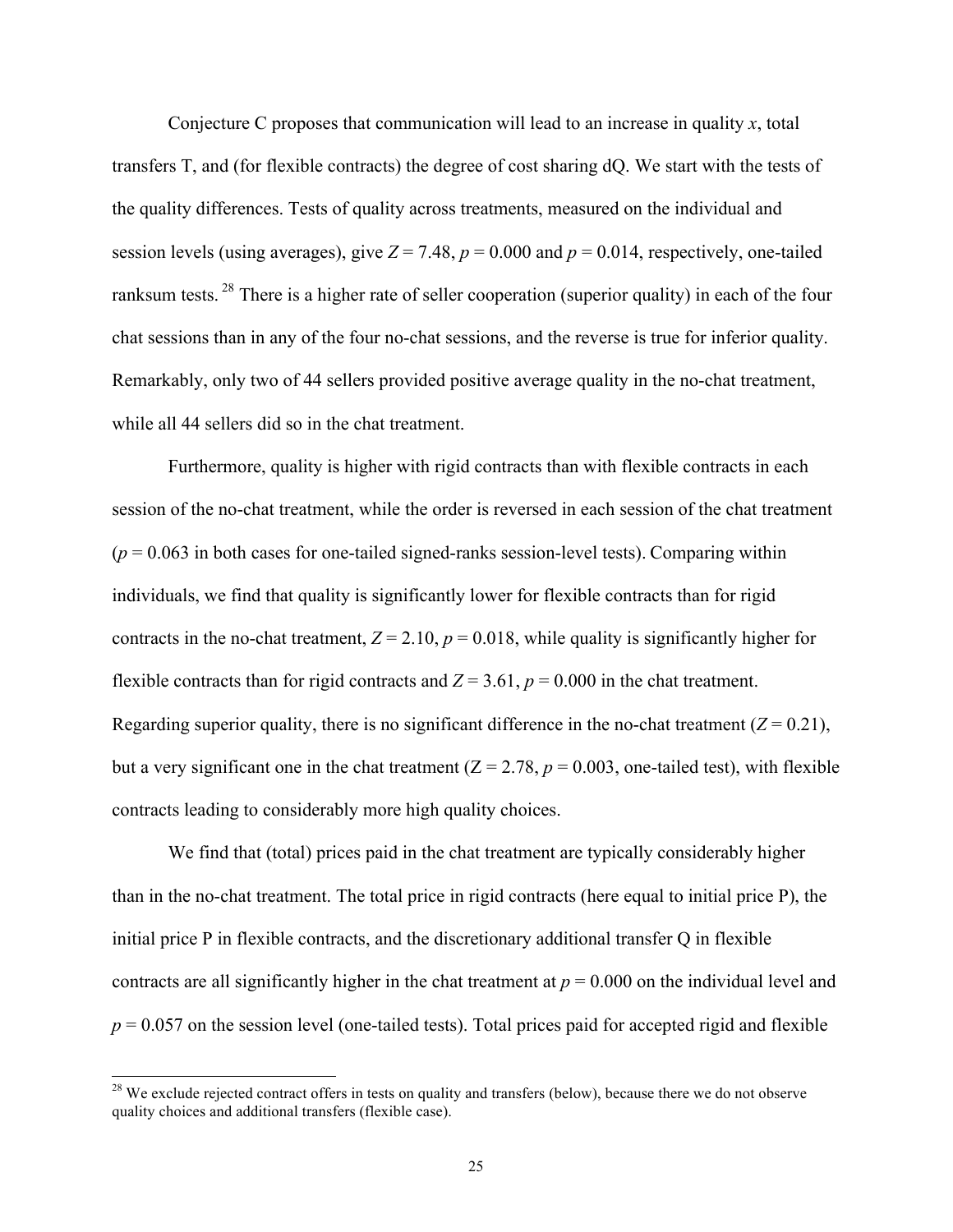contracts are similar, with no significant differences in either treatment. The difference in the values of Q is significant in the chat treatment  $(Z = 4.70, p = 0.000,$  signed-ranks test with individual-level data) but not in the no-chat treatment ( $Z = 0.766$ ,  $p = 0.444$ ). This supports the prediction that buyers are more likely to compensate sellers for adverse cost shocks when communication is feasible. The results presented in these last four paragraphs are consistent with all three parts of conjecture C.

We next turn to the conjecture about earnings. Are earnings higher when buyers propose rigid or flexible contracts? According to conjecture A', buyer and seller earnings should be higher for rigid contracts in the no-chat treatment. We find that earnings are slightly higher for both buyers and sellers. One-tailed Wilcoxon signed-ranks tests on seller-level data show that the differences are significant for buyers ( $p = 0.030$ ) and marginally significant for sellers ( $p =$ 0.061). Given the caveat on the seller prediction (footnote 22), these test results are acceptably consistent with conjecture A'. When communication is feasible, the flexible contract is notably more profitable for both buyers and sellers, consistent with our conjecture B'. Wilcoxon signedranks tests show statistically-significant differences for buyer, seller, and total earnings, using individual-level data (the *Z*-statistics are 2.77 for buyers, 2.93 for sellers, and 3.40 for the total earnings, all significant at  $p < 0.003$ , one-tailed tests).

We close the section with the test results that show that observed behavior is consistent with conjecture C', which proposes that communication will raise both buyer and seller earnings. Nearly all sellers in the chat treatment had higher earnings than sellers in the no-chat treatment. The Wilcoxon rank-sum test gives  $Z = 8.05$ ,  $p = 0.000$  on the individual level and  $p = 0.014$  on the session level (in every chat session, the earnings are higher than in any no-chat session). While the divergence in buyer earnings across treatments is not quite as extreme, the rank-sum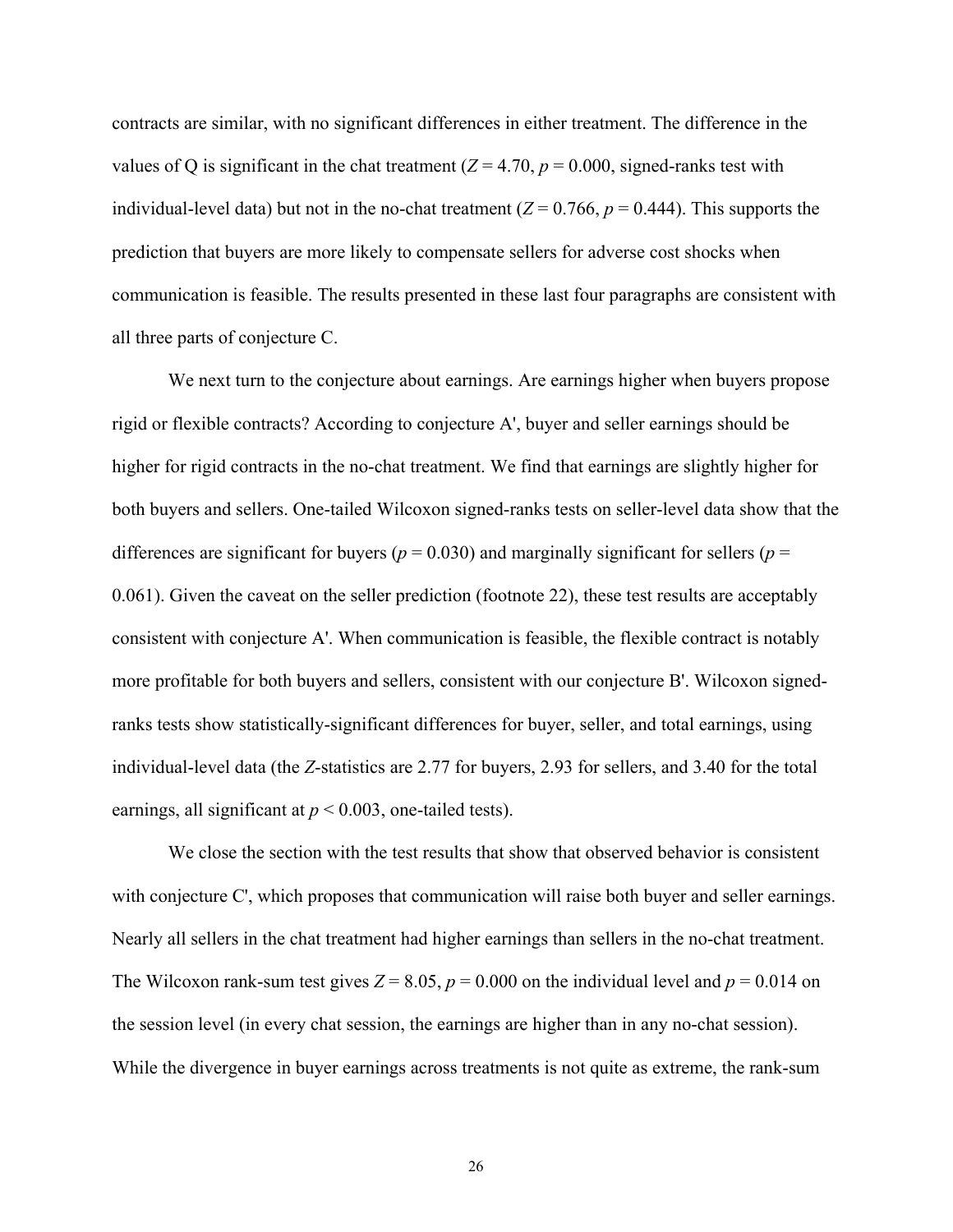test still finds a clear significant difference using both individual-level data ( $Z = 5.89$ ,  $p = 0.000$ ) and session-level data ( $p = 0.014$ ). Total earnings are higher in each session of the chat treatment, than in any session of the no-chat treatment, giving  $p = 0.014$ , one-tailed test.

#### **5.3 Regression analysis of earnings levels**

In this section, we analyze the determinants of earnings using regression analysis. The results essentially corroborate those obtained with non-parametric tests reported above and allow us to study the impact of prices on earnings levels. We will be able to highlight some differences in the process of earnings determination of buyers and sellers.

The regressions are shown in Table 3. Our simplest specifications, (1) and (4), include only "Period", "Treatment" and "Cost shock" as independent variables. The results for these specifications show that both buyers and sellers earn significantly more in the chat treatment, as seen by the significant coefficient for the "Treatment" dummy. Being in the chat treatment by itself implies higher earnings for both buyers and sellers, with the effect being much stronger for sellers. Naturally enough, a cost shock affects earnings negatively for the seller (who bears the direct cost), but also for the buyer (who shares the burden to some extent). In addition, there is some increase over time in seller earnings but not in buyer earnings, as Figure 3 suggests.

In specifications (2) and (5) we add "Flexible" and an interaction variable "Treatment\*flexible". Including those variables allows us to confirm and qualify some of the results revealed by the non-parametric tests discussed in the previous section. Using a flexible contract has by itself no effect on earnings of either buyers or sellers. It is the interaction variable "Treatment\*flexible" that has a strong positive effect on the earnings of buyers and sellers. This is consistent with our non-parametric results and adds support for our predictions that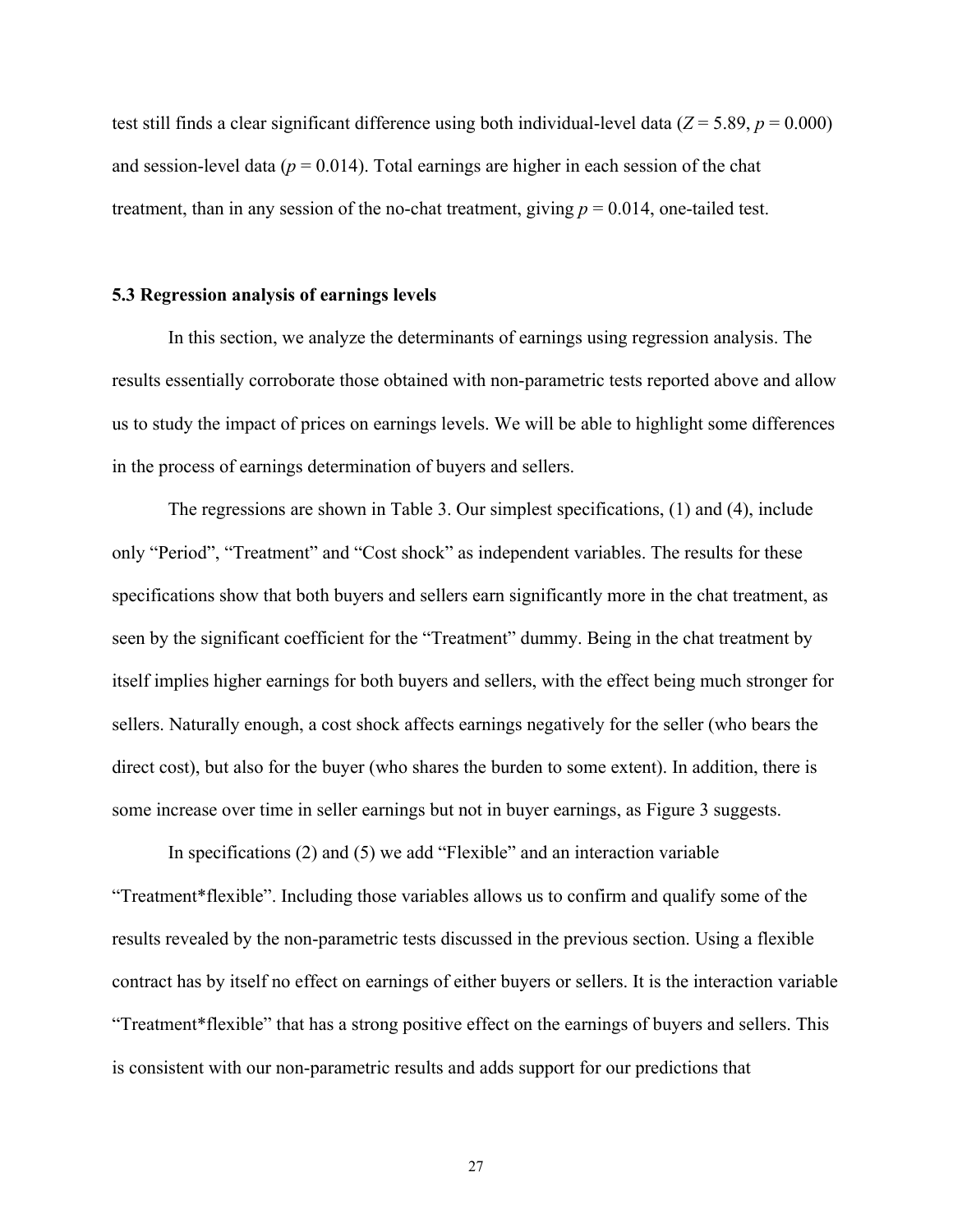communication has a positive level effect on earnings and that communication complements flexible contracting.

Specifications (3) and (6) provide insight into how prices affect earnings levels. Recall from footnote 23, that "Price paid" refers to the total transfer or sum of initial price P and additional transfer Q (T = P + Q; simply equal to P in the case of rigid contracts). As seen in the  $R^2$  for specification (3) and (6), including the price paid, its square, and price-interaction terms greatly adds to the explanatory power of the regressions.<sup>29</sup> Both buyer and seller earnings increase with the price paid, tempered slightly by the negative coefficient on the price-squared term. Higher prices directly favor sellers. What is more remarkable is that buyers also profit from higher prices, presumably because they are associated with higher quality levels, which have a strong impact on buyer earnings. The negative coefficient on price squared (for buyers) reflects the decreasing returns to, and upper bound on, quality; for sellers, the effect is far smaller and reflects how seller cost initially decreases and then increases as price increases first shift *x* from - 1 to 0 and then to +1. The impact of price on buyer and seller earnings does not differ statistically between contract types, as evidenced by the lack of significance of the "Price paid\*flexible" variable in specifications (3) and (6).

There are some differences in the earnings determination of buyers and sellers. First, the inclusion of the price variables does not alter the insignificant effect of time on buyer earnings, but changes the impact on seller earnings from a significantly positive effect to a significantly negative albeit smaller effect (consistent with buyers learning to raise prices). Second, with price variables included, the effect of "Treatment" continues to be significantly positive (but much smaller) for seller earnings, but no longer significant for buyer earnings. At the same time, the

 $^{29}$  The explanatory power of the final regressions (controlling for price paid and cost shock) is unusually high, reflecting the fact that the seller's payoff is almost fully determined by price paid and cost shock. This is because quality choice *x* barely affects cost. Nonetheless, quality has a big impact on the buyer (and so on contract design).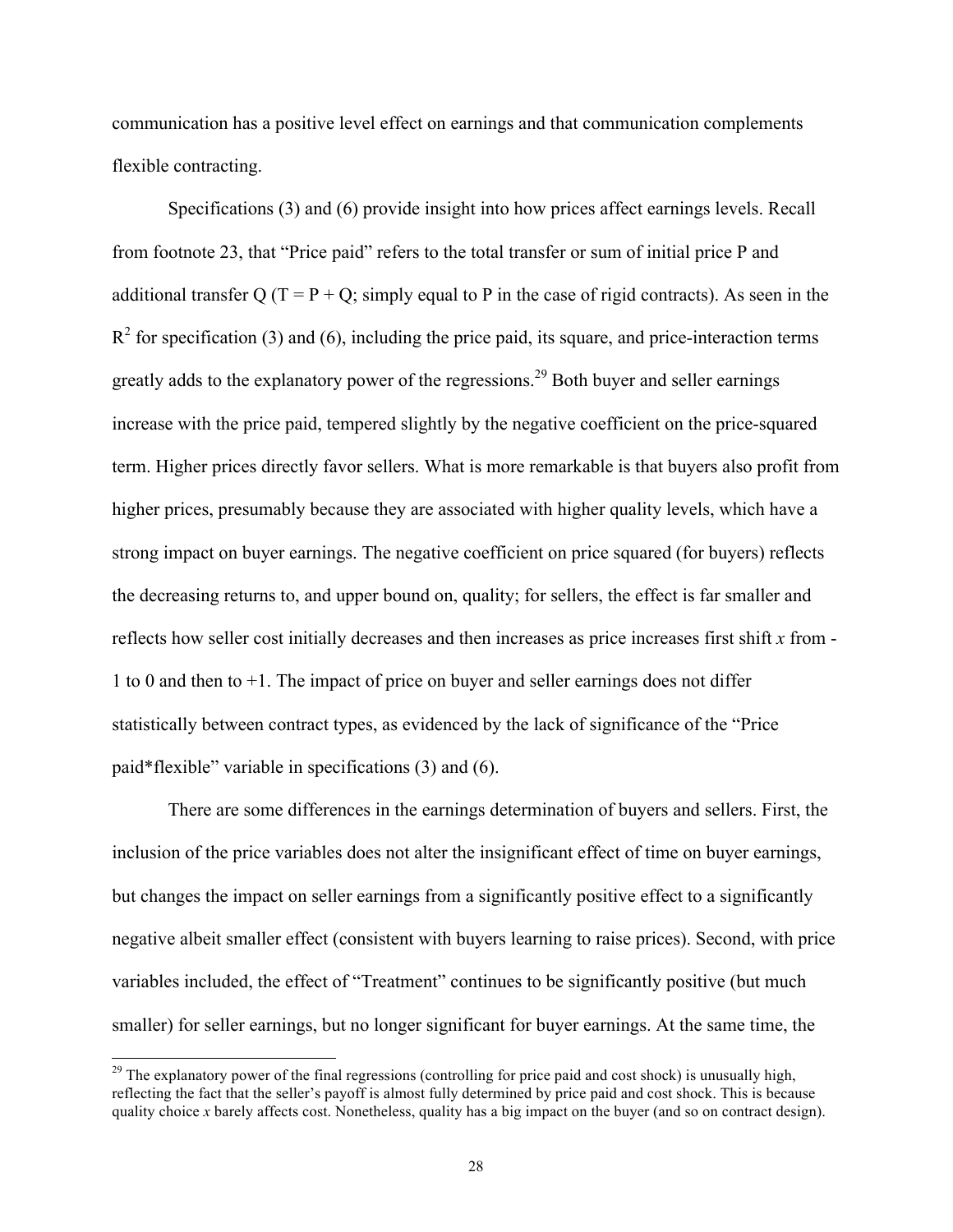coefficient on "Treatment\*flexible" remains strongly positive in the buyer earnings specification (3), but is now not significant in the seller earnings specification (6). We interpret this to mean that the possibility of communicating with sellers allows buyers to use flexible contracts to obtain higher quality increases, controlling for prices. In contrast, for sellers, it is purely the possibility of communicating and not particularly the fact of communicating in the context of flexible contracts that has a positive effect on earnings.

#### [Table 3 about here]

Third, specification (3) shows that the negative effect of the cost shock on buyer earnings is captured through the terms involving the price paid. This is natural: cost shocks induce buyers to raise prices paid to share in seller cost burdens but have no direct effect on buyers. By contrast, specification (6) shows that these higher prices only partially mitigate the negative effect of cost shocks on seller earnings.

#### **6. Discussion and analysis of chat data**

We have seen that communication leads to a far higher proportion of flexible contracts, and is very effective in achieving higher prices, quality, and earnings. But which elements of the contents of this communication drive this result? And how well do the patterns that we observe fit with our theoretical predictions? We discuss these issues in turn.

#### **6.1 Message content**

We developed and implemented a systematic scheme for coding message content. Our methods paralleled those employed by Cooper and Kagel (2004), Brandts and Cooper (2007) and Ellman and Pezanis-Christou (2010). The coding of our chats was a demanding task, since a buyer and seller could communicate starting from the time they were matched together until the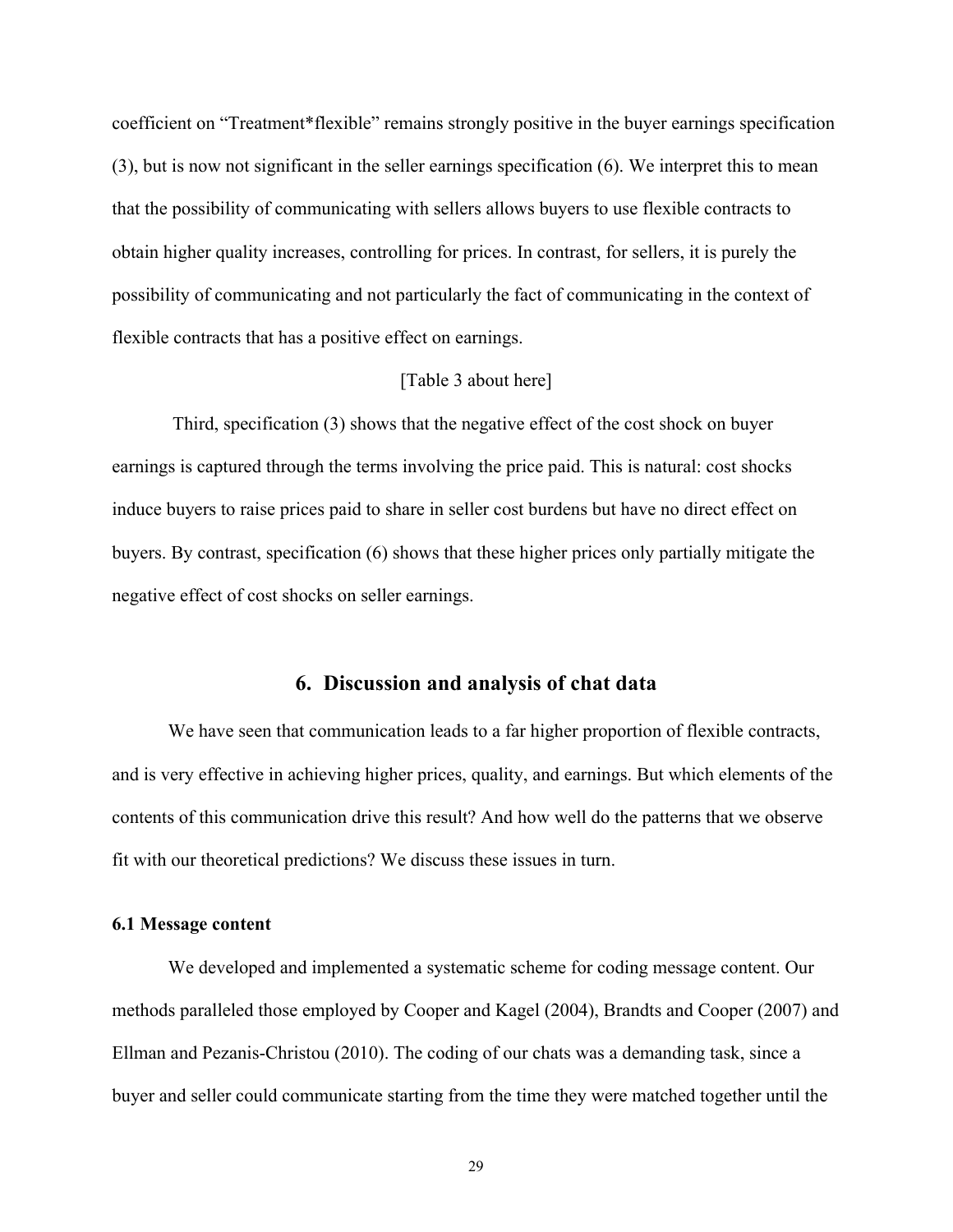moment the seller made the quality decision.

We began by positing some coding categories based on our theoretical framework presented in section 3 and prior research. Having read a sample of chats, we then developed a provisional coding scheme, which included categories based on our theoretical approach and others that appeared to be relevant based on our reading of the chat samples. Two research assistants (RAs) then independently coded the chats between all matched buyers and sellers. We then looked at the results of the coding and refined the coding scheme to improve on some of the ambiguities of the first coding scheme. Finally, we gave the new coding scheme to a new research assistant who then independently coded all chats again.

At no point in the process of developing or implementing the coding scheme were any of the RAs informed about any hypotheses the co-authors had about the messages. The RAs were repeatedly and explicitly told that their job was to capture what had been said rather than why it was said or what effect it had. Coding was primarily binary – with a small number of exceptions, a message was coded as a 1 if it was deemed to contain the relevant category of content and zero otherwise. We had no requirement on the number of codings for a message – the coder could check as many or few categories as he or she deemed appropriate.

The eighteen coding categories that we used are shown in Appendix D. Tables C1, C2, and C3 in Appendix C show the average values for each category both overall and for the nochat and chat treatments separately. We briefly discuss some of the coding values for each category. The frequency of use varies widely: for instance, only 1.7% of conversations mention problems of cost risk as a reason for choosing the rigid contract while in 73.4% of the conversations, the buyer pressures the seller to set a reasonable quality  $(x = 1 \text{ or } 0)$ . Comparing the coding values between matches in which a rigid contract emerged and those in which a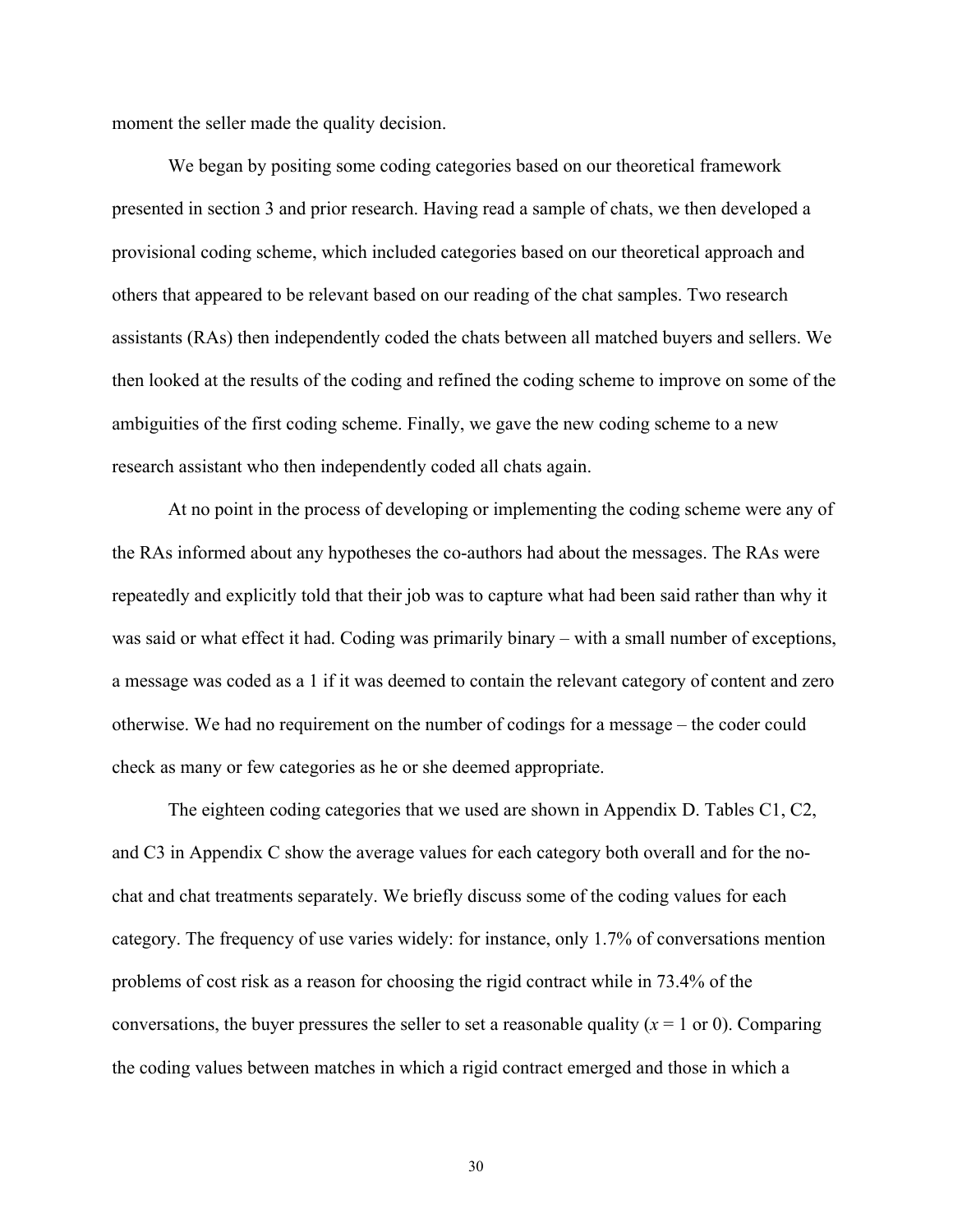flexible contract emerged, the entries in tables C2 and C3 show clearly that the coding values tend to be higher for flexible contracts than for rigid ones. That is, conversations had more overall content in cases with a flexible contract.

More importantly, the key chat categories are used more frequently in connection to flexible contracts. The frequency of *Q-clarification* is 0.109 with rigid contracts and a remarkable 0.866 with flexible contracts. *Promises by the seller* about the quality he/she will set have a frequency of 0.307 with rigid contracts and of 0.488 with flexible ones.<sup>30</sup> For *Friendly* the frequencies are 0.119 vs. 0.419 respectively. There is a high degree of correlation between various categories, as seen in Table C4 of Appendix C. For instance, *Q-clarification* and *Friendly* are significantly correlated with most other categories.

#### **6.2 Support for theoretical conjectures about chat content**

Conjectures D, E, and F predict how three different chat categories affect earnings. Average total earnings for flexible contracts with and without *Q-Clarification* were 39.07 (0.89) and 33.84 (2.33), respectively (standard errors in parentheses). A regression (clustered by individual sellers and controlling for total price and cost shock) with total earnings as the dependent variable finds that the coefficient for *Q-Clarification* is highly significant ( $Z = 3.18$ , *p*  $= 0.002$ , one-tailed test) for flexible contracts. Meanwhile for rigid contracts, average total earnings with and with clarification were 29.55 (5.72) and 30.46 (1.94), respectively. A similar regression finds that the coefficient for *Q-Clarification* is not significant ( $Z = 1.12$ ,  $p = 0.263$ , two-tailed test for our non-directional hypothesis here) for rigid contracts. This evidence is consistent with both parts of Conjecture D.

 <sup>30</sup> Promise-keeping was as follows: There were 185 cases in which a promise was made concerning *<sup>x</sup>* and a contract was accepted; high quality was delivered 146 times (78.9 percent), regular quality 29 times (15.7 percent), and low quality 10 times (5.4 percent).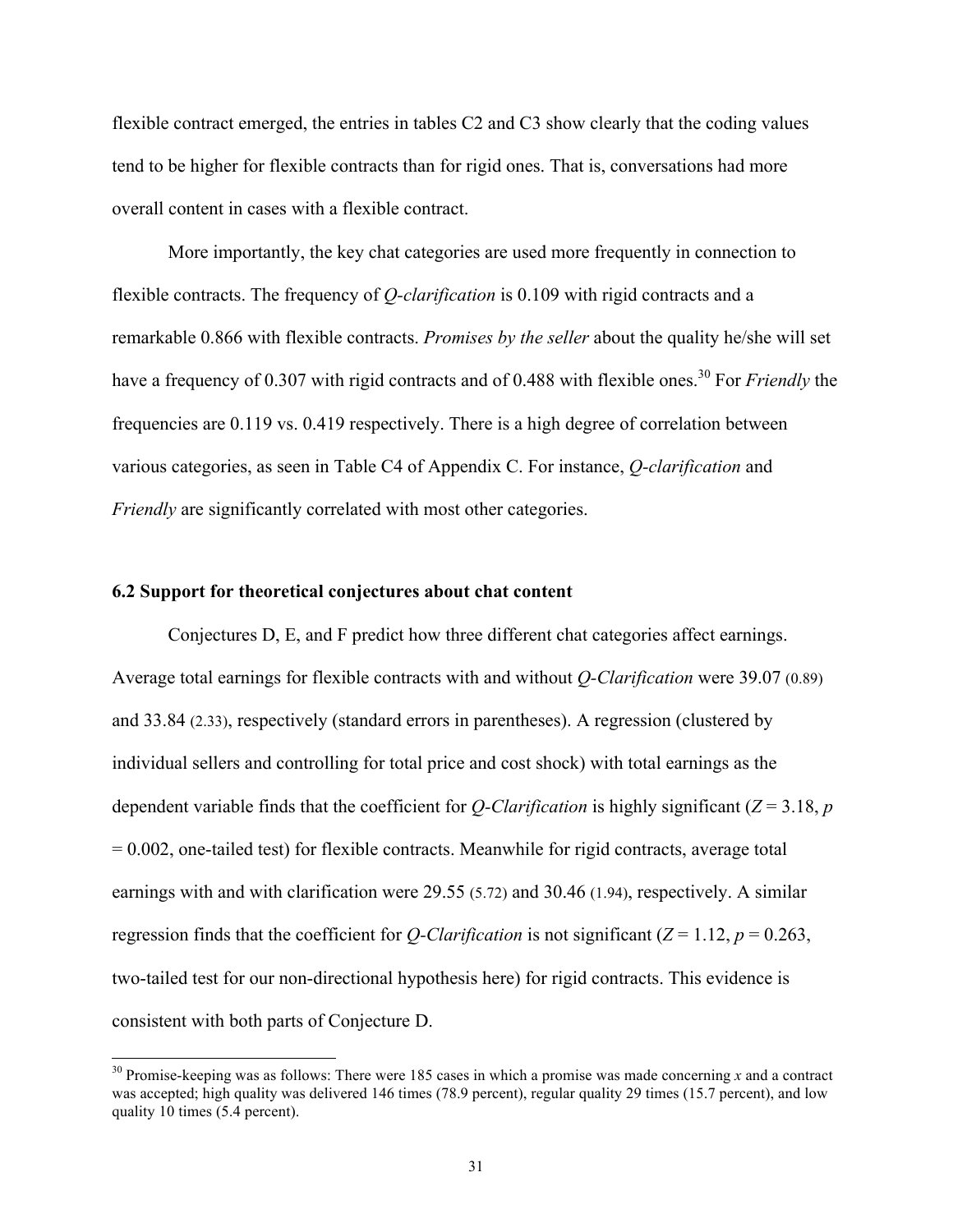The data are also consistent with conjecture E. Average total earnings for flexible contracts with and without *Friendly* were 43.08 (0.92) and 36.03 (1.23); the same type of regression as in the previous paragraph finds that the coefficient on *Friendly* is highly significant  $(Z = 5.95, p = 0.000,$  one-tailed test). Average total earnings for rigid contracts with and without *Friendly* were 41.27 (2.87) and 29.57 (2.23); a similar regression finds that the coefficient on *Friendly* is significant  $(Z = 2.18, p = 0.015$ , one-tailed test). Thus, there is strong support for Conjecture E for both flexible and rigid contracts.

Finally, average total earnings for flexible contracts with and without seller promises were 38.87 (1.10) and 36.03 (1.23); the above type of regression finds that the coefficient on *Promises over x* is quite significant ( $Z = 3.12$ ,  $p = 0.004$ , one-tailed test). Average total earnings for rigid contracts with and without seller promises were 37.74 (3.14) and 27.09 (2.14); a similar regression finds that the coefficient on *Promises over x* is marginally significant ( $Z = 1.29$ ,  $p =$ 0.099, one-tailed test). Thus, Conjecture F receives moderate support.

We also check for differences using non-parametric tests, though these tests do not control for other variables. Using Wilcoxon signed-rank tests on the individual seller level, we find supportive evidence for D ( $Z = 1.32$ ,  $p = 0.093$ , one-tailed test, for flexible contracts and  $Z =$ -0.280,  $p = 0.779$ , two-tailed test, for rigid contracts), significant evidence for E ( $Z = 3.27$ ,  $p =$ 0.001 for flexible contracts and  $Z = 2.58$ ,  $p = 0.005$  for rigid contracts, one-tailed tests), but no support for F ( $Z = 0.53$ ,  $p = 0.298$  for flexible contracts and  $Z = -0.64$ ,  $p = 0.761$  for rigid contracts, one-tailed tests).

In sum, there is evidence that *Q-clarification* helps in flexible and not in rigid, while *Friendly* and (to a lesser extent) *Promises over x* help in both types of contract, as predicted in Conjectures D, E and F.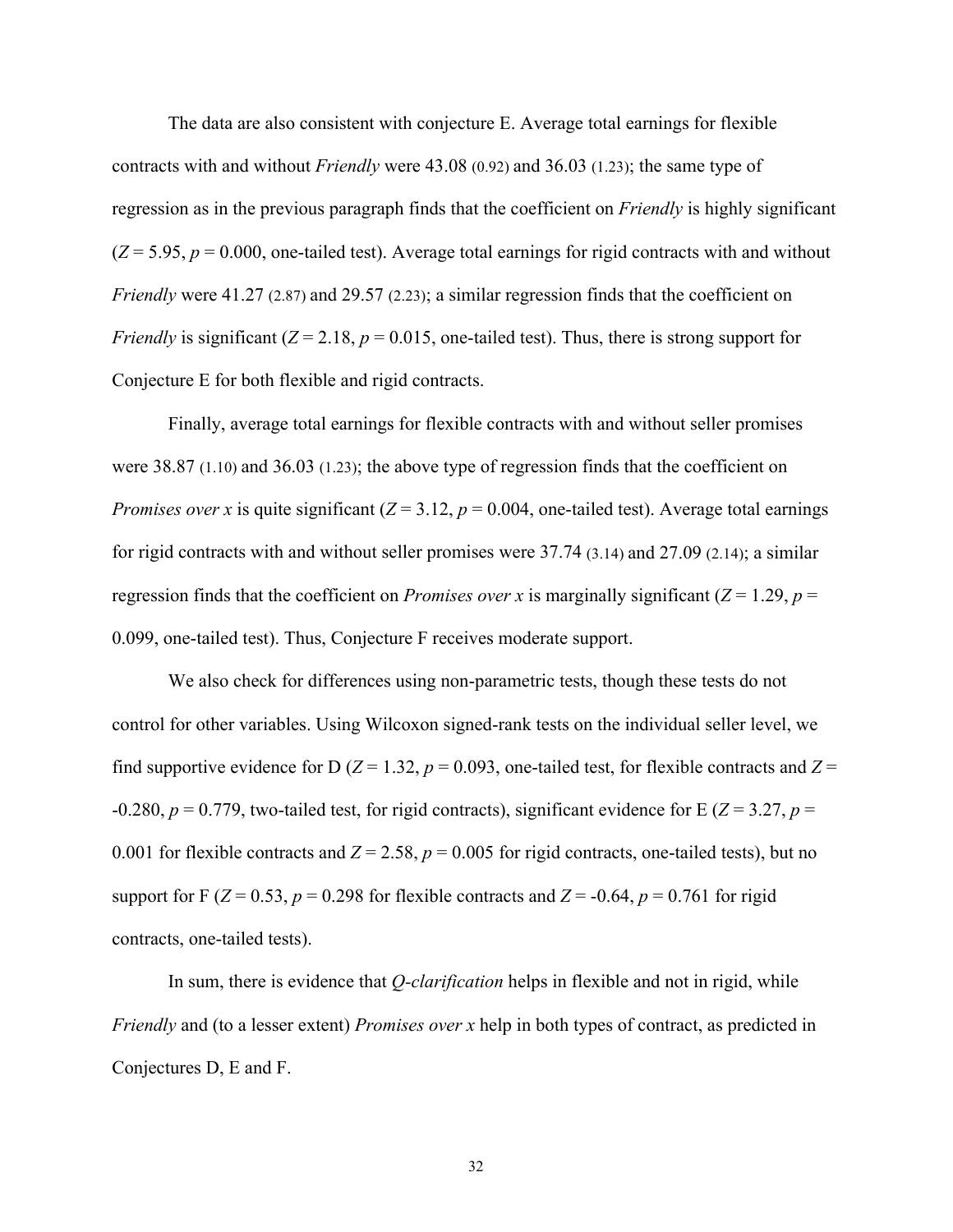#### **7. Conclusion**

In principle, flexible contracts are superior to rigid ones, because traders can then adapt their terms of trade to better reflect the changing state of the world. Yet ambiguity over how to interpret flexible contracts may make it useful for traders to tie their hands. A flexible contract can leave considerable room for disagreement after an event such as a cost shock and disagreements can result in dissatisfaction with a concomitant risk of low quality. Recent work has found that in fact there are laboratory environments where rigid contracts are better than flexible ones (at least for buyers).

Our results without communication qualitatively confirm and generalize these ideas. We find it interesting that the advantage of rigid contracts in the absence of communication is robust to a number of design features. The fundamental intuition – that flexible contracts leave room for disagreements where sellers feel mistreated and supply inefficiently low quality – appears quite solid. Indeed, our no-communication results provide support for the so far unconfirmed prediction of HM that flexibility can lead to reduced social welfare: we find that not only buyers but also sellers earn less with flexible contracts than with rigid ones. Furthermore, we find that rigid contracts are more frequent than flexible contracts in this case.

But is the problem flexibility *per se*, or is it the ambiguity of the situation that drives this result? Not much can be done to achieve better efficiency if the former is the case. However, there are ways in which one can ameliorate ambiguity and potentially induce better social outcomes in the latter case. In this paper, our most important contribution is to test for the effect of unrestricted communication on the nature and effectiveness of contracting. We see that matters change dramatically when the contracting parties are able to freely communicate from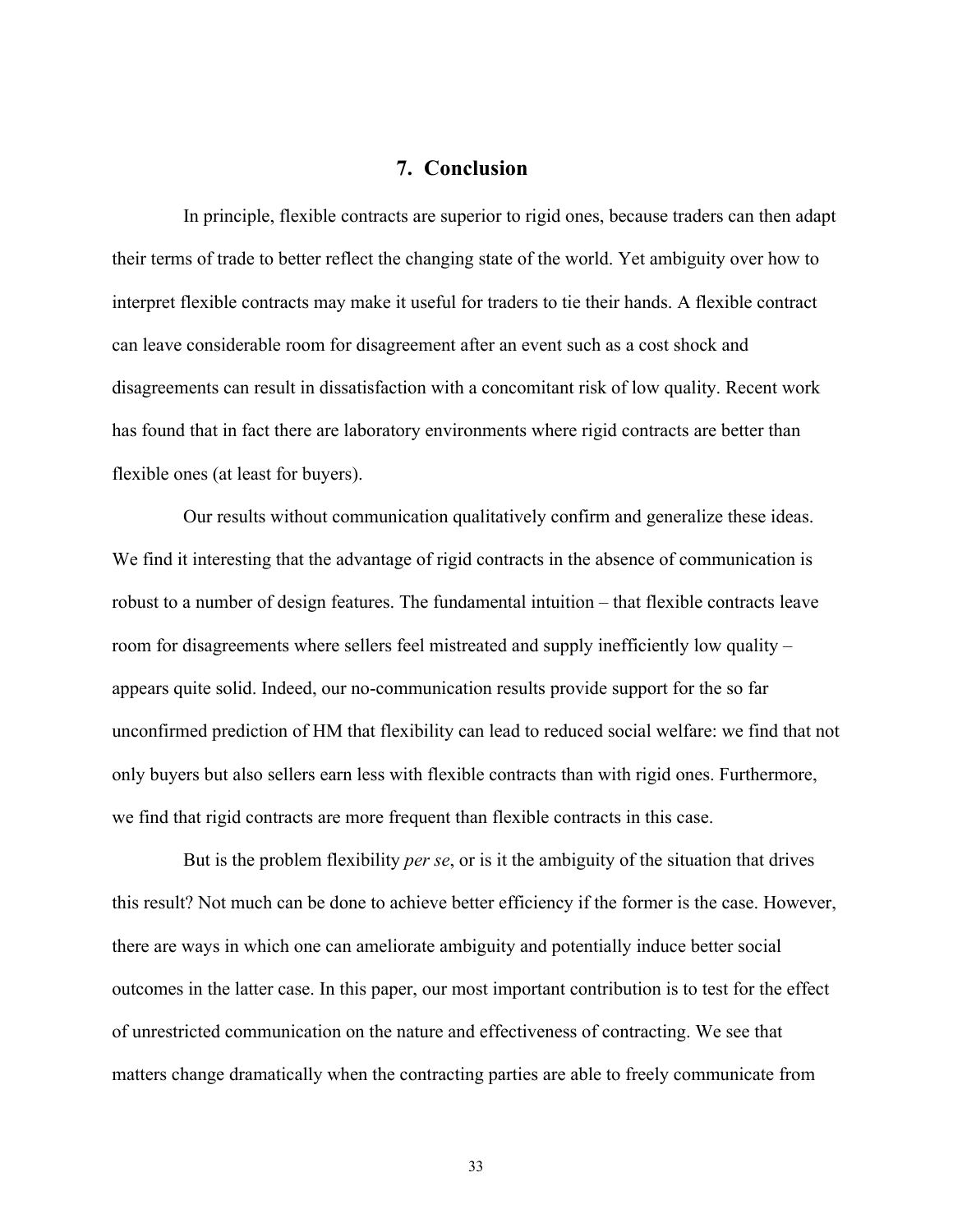before trade is agreed until the seller chooses quality. With this natural feature, people can make agreements (that remove the ambiguity in flexible contracts) and promises (which, though unenforceable, tend to be honored); this leads to higher transfers and higher quality.

Our results show that transfers are higher, quality is higher, and earnings are substantially greater for both sides when unrestricted communication becomes feasible. Flexible contracts then emerge as the instrument that allows traders to raise efficiency. They become increasingly frequent over time, consistent with the view that traders experiment and learn across rounds that flexible works best.

We also propose a conceptual approach that formalizes the intuition that free communication helps to align expectations and resolve ambiguity. In line with this, content analysis of our chat data reveals that clarification of the transfer plan is associated with better quality and earnings outcomes in flexible contracts.<sup>31</sup> In general, we find that it is not flexibility *per se* that causes problems in the contractual environment, but rather the risk of ambiguity over how flexible contract terms are to be adapted to subsequent events. Free (but still anonymous) communication appears to largely resolve this ambiguity while preserving the adaptive benefits of flexibility. Overall, our work points to large benefits from informal agreements when traders cannot write complete state-contingent (formal) contracts.

In light of these sharp implications for contract design, it is important to know whether the presence or absence of communication channels between buyers and sellers is the more relevant case. Instances in which communication is simply not feasible (or is very limited) do exist, but are rare because of the large overall inefficiencies with restricted communication.

<sup>&</sup>lt;sup>31</sup> For the decision-responsibility norm to apply, this clarification must occur *ex ante*; while we allow communication throughout, the results of our chat content analysis offer some support for the prediction that it is the ex ante communication captured by the Q-clarification category that enables flexible contracts to work well. In addition, find that communication improves outcomes for both types of contract when chats indicate mutual respect and contain promises.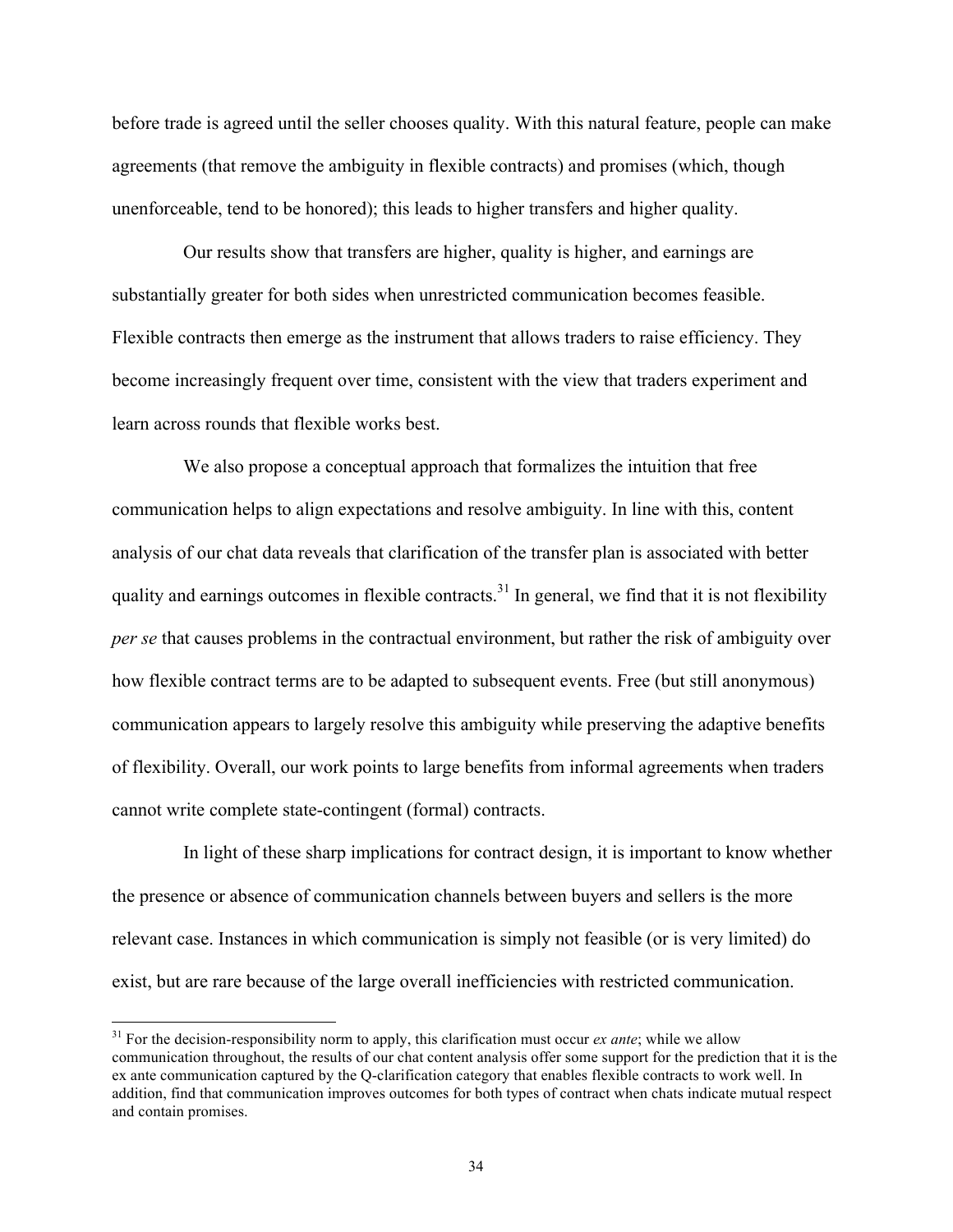Moreover, our results clearly support the intuition that traders have very strong incentives for finding ways to communicate (exchanging views and clarifying plans). Of course, communication is much more difficult in more complex environments where traders with different experiences may fail to understand each other's perspectives and explain their own plans without ambiguity. Such environments are extremely difficult to analyze in a controlled fashion.

Nonetheless, we do wish to point out a potential limitation of our study (and the other studies) that is more amenable to investigation. We consider symmetric information, in that both parties observe the cost shock. Yet even small information asymmetries could potentially lead to substantial distortion, limiting the power of communication. Results from Charness and Dufwenberg (2006, 2011) indicate that free-form communication can strongly facilitate efficient outcomes even in asymmetric information environments with moral hazard and adverse selection, but the impact might be different here. We believe this issue calls for future research.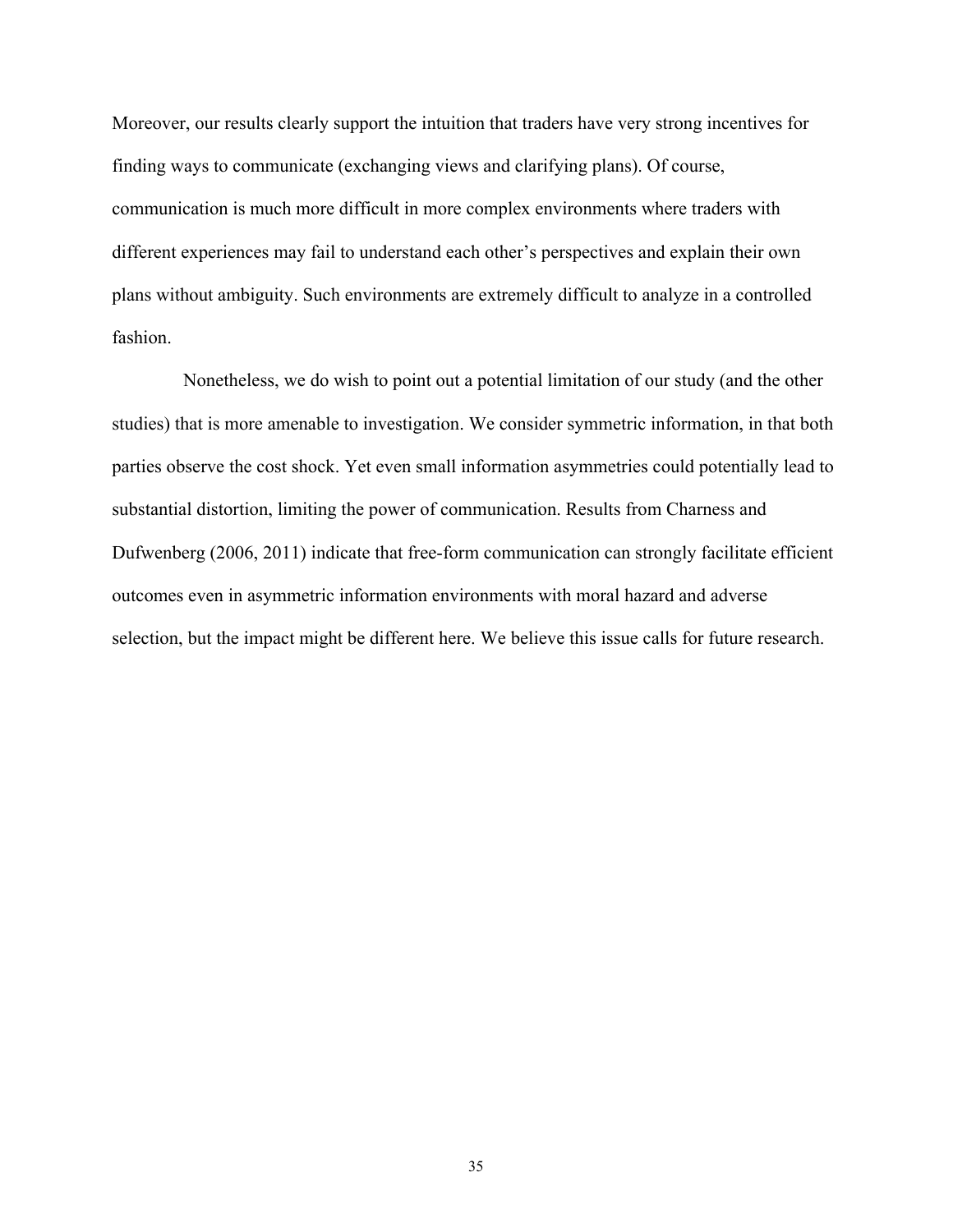#### **References**

- Andreoni, James (1990), "Impure Altruism and Donations to Public Goods: A Theory of Warm-Glow Giving?," *Economic Journal*, 100, 464-77.
- Andreoni, James (2005), "Trust, Reciprocity, and Contract Enforcement: Experiments on Satisfaction Guaranteed," mimeo.
- Aumann, Robert (1990), "Nash-Equilibria are not Self-Enforcing," in *Economic Decision Making: Games, Econometrics and Optimisation* (J. Gabszewicz, J.-F. Richard, and L. Wolsey, Eds.), 201–206. Amsterdam: North-Holland.
- Ben-Ner, Avner, Louis Putterman and Ting Ren (2011), "Lavish Returns on Cheap Talk: Non-binding Communication in a Trust Experiment," *Journal of Socio-Economics*, 40, 1-13.
- Bolton, Gary and Axel Ockenfels (2000), "ERC: A Theory of Equity, Reciprocity, and Competition," *American Economic Review*, 90, 166-193.
- Brandts, Jordi and David Cooper (2007), "It's What You Say Not What You Pay: An Experimental Study of Manager-Employee Relationships in Overcoming Coordination Failure," *Journal of the European Economic Association*, 5, 1223-1268.
- Charness, Gary (2000), "Self-serving Cheap Talk and Credibility: A Test of Aumann's Conjecture," *Games and Economic Behavior*, 33, 177-194
- Charness, Gary and Martin Dufwenberg (2006), "Promises and Partnership," *Econometrica*, 74, 1579-1601.
- Charness, Gary and Martin Dufwenberg (2010), "Bare Promises: An Experiment," *Economics Letters*, 107, 281- 283.
- Charness, Gary and Martin Dufwenberg (2011), "Participation," *American Economic Review*, 101, 1211-1237.
- Charness, Gary and Matthew Rabin (2002), "Understanding Social Preferences with Simple Tests," *Quarterly Journal of Economics*, 117, 817-869.
- Cooper, Russell W., Douglas V. Dejong, Robert Forsythe and Thomas Ross (1990), "Selection Criteria in Coordination Games: Experimental Results," *American Economic Review*, 80, 218-233.
- Cooper, David and John Kagel (2004), "Are Two Heads Better than One? Team vs. Individual Play in Signaling Games," *American Economic Review*, 95, 477-509.
- Ellingsen, Tore and Robert Östling (1989), "When Does Communication Improve Coordination?," *American Economic Review*, 100, 1695-1724.
- Ellman, Matthew and Paul Pezanis-Christou (2011), "Organizational Structure, Communication and Group Ethics," *American Economic Review*, 100, 2478-2491.
- Erlei, Matthias and Christian Reinhold (2011), "To Choose or Not to Choose: Contracts, Reference Points, Reciprocity, and Signaling," working paper.
- Fehr, Ernst, Oliver Hart and Christian Zehnder (2009), "Contracts, Reference Points, and Competition Behavioral Effects of the Fundamental Transformation," *Journal of the European Economic Association*, 7, 561-572.
- Fehr, Ernst, Oliver Hart and Christian Zehnder (2011A), "Contracts as Reference Points Experimental Evidence," *American Economic Review*, 101, 493-525.
- Fehr, Ernst, Oliver Hart and Christian Zehnder (2011B), "How Do Informal Agreements and Renegotiation Shape Contractual Reference Points?," working paper.
- Fehr, Ernst and Klaus Schmidt (1999), "A Theory of Fairness, Competition, and Cooperation," *Quarterly Journal of Economics*, 114, 817-868.
- Hart, Oliver (1995), *Firms, Contracts, and Financial Structure*, Clarendon Press, Oxford.
- Hart, Oliver and John Moore (2008), "Contracts as Reference Points," *Quarterly Journal of Economics*, 123, 1-48.
- Hayek, Friedrich (1960), *The Constitution of Liberty*, University of Chicago Press.
- MacLeod, W. Bentley (2007), "Reputations, Relationships, and Contract Enforcement," *Journal of Economic Literature*, 45, 595-628.
- Maskin, Eric and Jean Tirole (1999), "Implementation and Renegotiation," *Review of Economic Studies*, 66, 39-56.
- Oprea, Ryan, Gary Charness and Daniel Friedman (2012), "Continuous Time and Communication in a Public-goods Experiment," mimeo.
- Peterson, Eugene (2012), Proverbs 1:29, *The Message* (www.biblegateway.com).
- Sally, David (1995) "Conversation and Cooperation in Social Dilemmas: A Meta-Analysis of Experiments from 1958 to 1992," *Rationality and Society,* 7, 58-92.
- Sobel, Joel (2005), "Interdependent Preferences and Reciprocity," *Journal of Economic Literature,* 93, 392-436.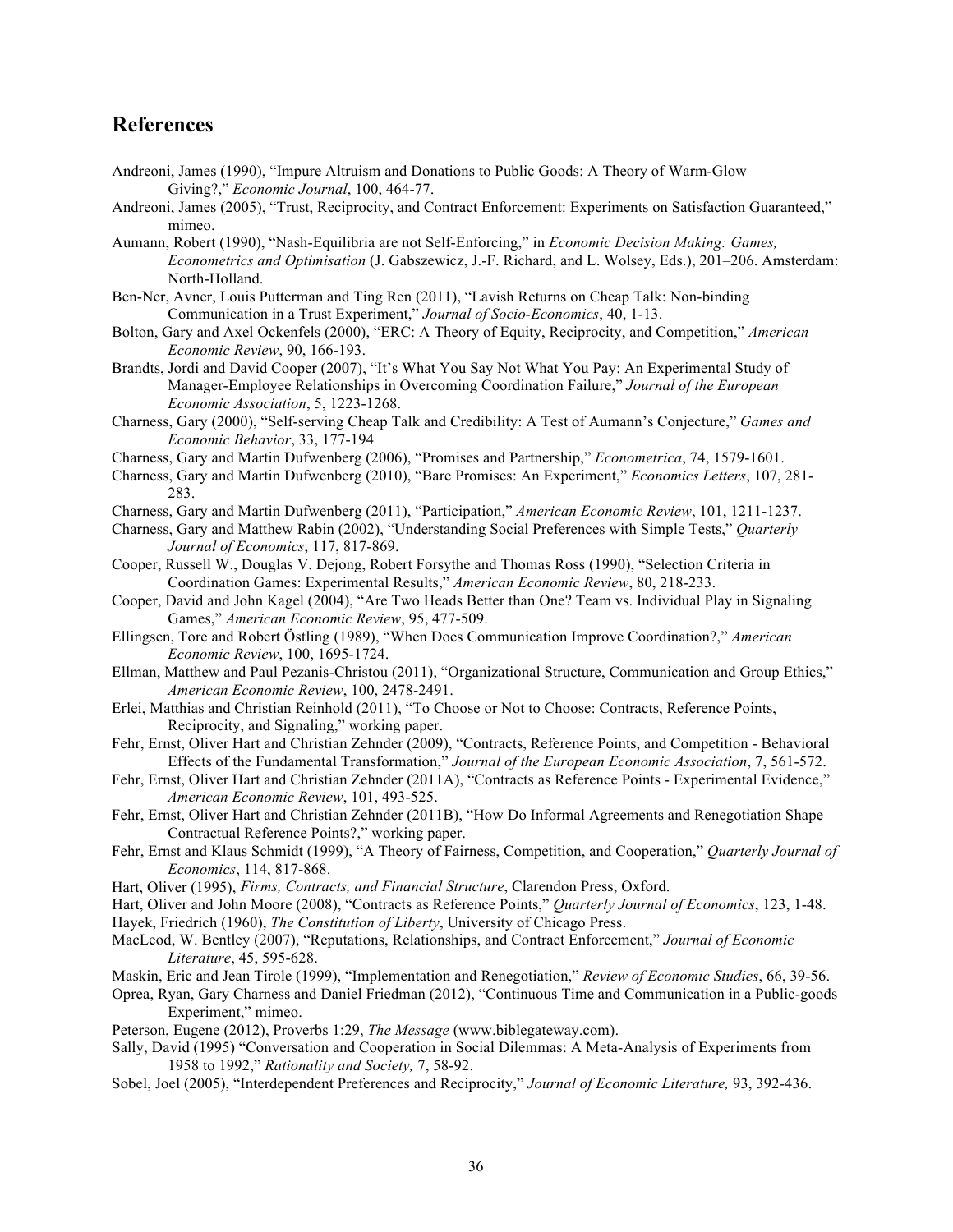| Category                            | Rigid contract | Flexible contract                            |
|-------------------------------------|----------------|----------------------------------------------|
| Frequency*                          | 243 (55.4%)^   | 196 (44.6%)^                                 |
| Rejections                          | 79 (32.5%)     | 65 (33.2%) $\wedge$                          |
| Average P (all offers)              | 13.28 [0.41]   | 11.13 $[0.37]$ ^                             |
| Average P (accepted offers)         | 15.74 [0.43]   | 12.58 $[0.46]$ <sup><math>\land</math></sup> |
| Average Q with cost shock           |                | 3.35 [0.49]                                  |
| Average Q with no cost shock        |                | 1.58 $[0.30]$ <sup><math>\wedge</math></sup> |
| Inferior quality                    | 51 $(31.1\%)$  | 53 (40.5%)^                                  |
| Normal quality                      | $107(62.2\%)$  | 74 (56.5%)^                                  |
| Superior quality                    | $6(3.7\%)$     | 4 $(3.0\%)^{\wedge}$                         |
| Avg. quality with cost shock        | $-0.32$ [0.06] | $-0.45$ [0.06]                               |
| Avg. quality if no cost shock       | $-0.22$ [0.06] | $-0.26$ [0.08] <sup><math>\land</math></sup> |
| Avg. buyer earnings, cost shock     | 12.27 [0.58]   | $10.16$ [1.17]                               |
| Avg. buyer earnings, no cost shock  | 15.28 [1.06]   | 14.91 [1.26]^                                |
| Avg. buyer earnings (overall)       | 10.80 [0.58]   | 8.84 [1.09]^                                 |
| Avg. seller earnings, cost shock    | $0.80$ [0.61]  | $0.27$ [0.82]                                |
| Avg. seller earnings, no cost shock | 19.86 [0.62]   | 19.15 [0.85]^                                |
| Avg. seller earnings (overall)      | 7.81 [0.59]    | 7.96 [1.22]^                                 |
| Avg. total earnings, cost shock     | 13.08 [1.14]   | $10.36$ [1.23]                               |
| Avg. total earnings, no cost shock  | 35.14 [1.14]   | 34.17 [1.48]^                                |
| Avg. total earnings (overall)       | 18.61 [0.88]   | 16.80 [0.99]^                                |

**Table 1: Behavior in the no-chat treatment**

\* No contract was offered on one occasion. ^We exclude one case in which the buyer received a very large negative payoff (in the final period). Average buyer, seller, and total earnings with cost shock or no cost shock refer to accepted contracts. Average.buyer, seller, and total earnings (overall) refer to all offered contracts. Except for row 3 (Average P (all offers)), all other values refer to accepted offers. Standard errors are in brackets.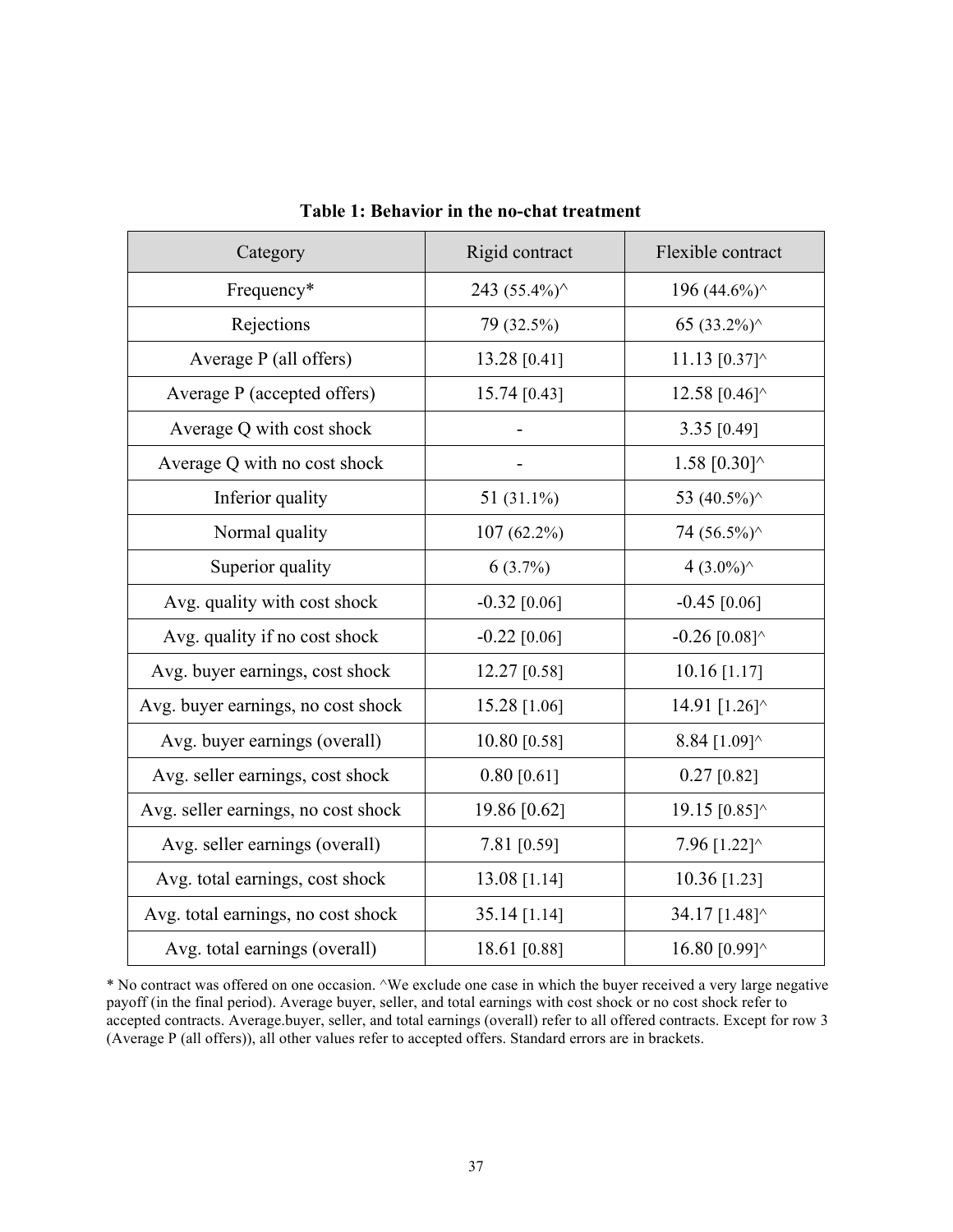| Category                            | Rigid contract | Flexible contract |
|-------------------------------------|----------------|-------------------|
| Frequency*                          | 111 (25.3%)    | 327 (74.7%)       |
| Rejections                          | $20(18.0\%)$   | $12(3.7\%)$       |
| Average P (all offers)              | 22.76 [0.83]   | 16.91 [0.37]      |
| Average P (accepted offers)         | 25.22 [0.72]   | 17.22 [0.47]      |
| Average Q with cost shock           |                | 13.08 [0.66]      |
| Average Q with no cost shock        |                | $7.25$ [0.66]     |
| Inferior quality                    | 13 (14.3%)     | $20(6.3\%)$       |
| Normal quality                      | 33 (36.3%)     | $61(19.4\%)$      |
| Superior quality                    | 45 (49.4%)     | 234 (74.3%)       |
| Avg. quality with cost shock        | $0.19$ [0.10]  | $0.63$ [0.05]     |
| Avg. quality if no cost shock       | $0.52$ [0.11]  | $0.73$ [0.04]     |
| Avg. buyer earnings, cost shock     | 11.87 [1.75]   | 13.23 [0.66]      |
| Avg. buyer earnings, no cost shock  | 16.98 [1.34]   | 21.76 [0.78]      |
| Avg. buyer earnings (overall)       | 12.66 [0.99]   | 17.02 [0.56]      |
| Avg. seller earnings, cost shock    | 9.61 [1.08]    | 15.15 [0.42]      |
| Avg. seller earnings, no cost shock | 29.55 [0.93]   | 28.01 [0.29]      |
| Avg. seller earnings (overall)      | 16.68 [1.16]   | 20.95 [0.46]      |
| Avg. total earnings, cost shock     | 21.49 [1.77]   | 28.37 [0.79]      |
| Avg. total earnings, no cost shock  | 46.52 [1.75]   | 49.76 [0.73]      |
| Avg. total earnings (overall)       | 29.34 [1.72]   | 37.97 [0.84]      |

**Table 2: Behavior in the chat treatment**

\* No contract was offered on two occasions. Average buyer, seller, and total earnings with cost shock or no cost shock refer to accepted contracts. Average buyer, seller, and total earnings (overall) refer to all offered contracts. Except for row 3 (Average P (all offers)), all other values refer to accepted offers. Standard errors are in brackets.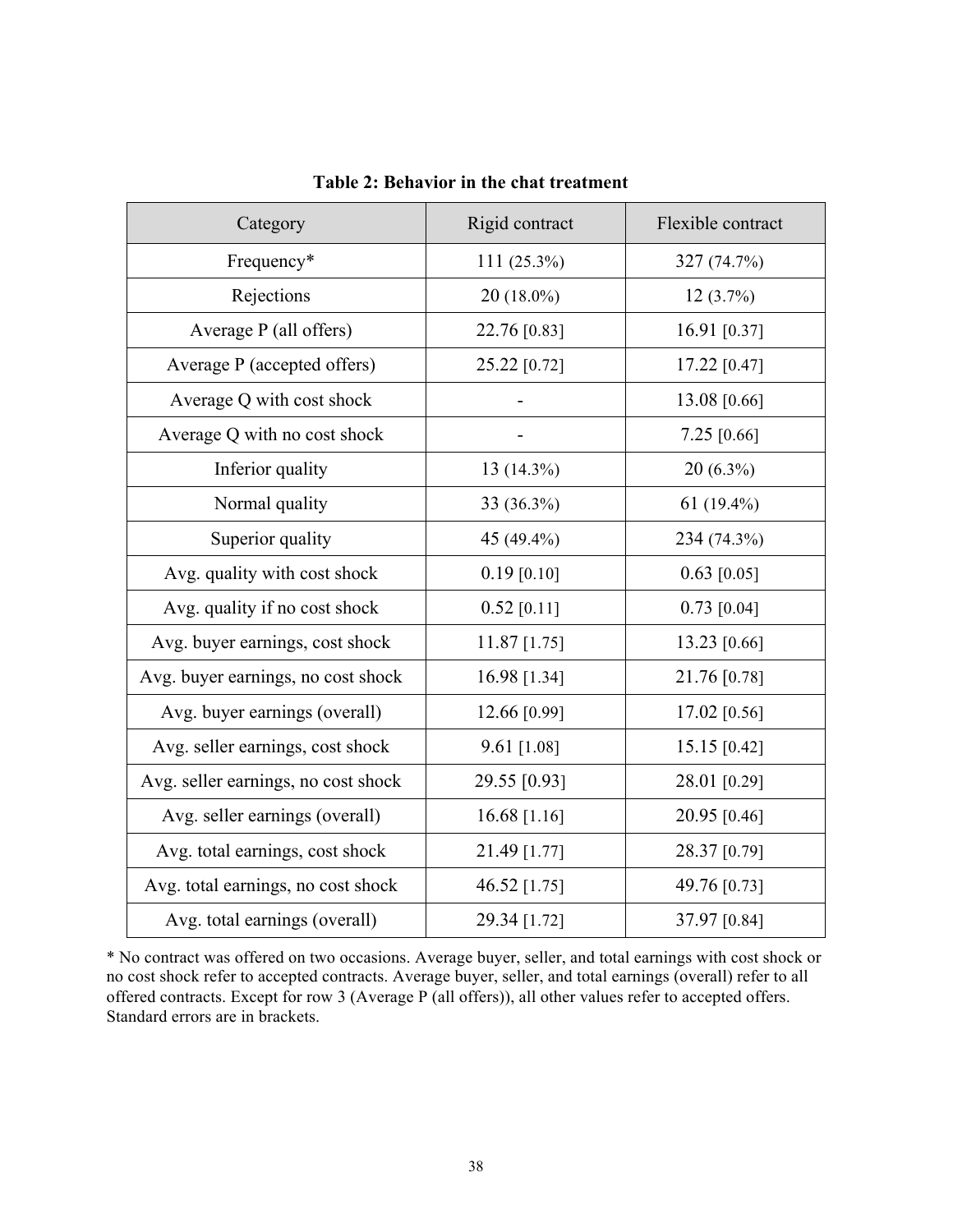| Independent<br>variables  | (1)<br><b>Buyer</b>    | (2)<br><b>Buyer</b>    | (3)<br><b>Buyer</b>    | (4)<br>Seller          | (5)<br>Seller          | (6)<br>Seller           |
|---------------------------|------------------------|------------------------|------------------------|------------------------|------------------------|-------------------------|
| Period                    | 0.086<br>(0.112)       | 0.027<br>(0.113)       | $-0.047$<br>(0.104)    | $0.280***$<br>(0.094)  | $0.219**$<br>(0.093)   | $-0.012**$<br>(0.068)   |
| Treatment                 | $5.735***$<br>(0.742)  | 1.857*<br>(1.091)      | 1.309<br>(1.144)       | 13.276***<br>(0.572)   | 9.206***<br>(0.899)    | $0.170***$<br>(0.057)   |
| Cost shock                | $-0.110***$<br>(0.033) | $-0.108***$<br>(0.033) | $0.150*$<br>(0.090)    | $-0.559***$<br>(0.026) | $-0.566***$<br>(0.026) | $-1.029***$<br>(0.004)  |
| Flexible                  |                        | $-1.017$<br>(0.919)    | $-0.887$<br>(1.102)    |                        | $-0.827$<br>(0.726)    | $-0.065$<br>(0.050)     |
| Treatment*<br>flexible    |                        | $5.621***$<br>(1.393)  | 4.845***<br>(1.569)    |                        | 5.824***<br>(1.106)    | $-0.101$<br>(0.070)     |
| Price paid                |                        |                        | $0.879***$<br>(0.100)  |                        |                        | $0.988***$<br>(0.005)   |
| Price paid*<br>flexible   |                        |                        | $-0.015$<br>(0.069)    |                        |                        | $-0.0002$<br>(0.003)    |
| Price paid<br>squared     |                        |                        | $-0.019***$<br>(0.004) |                        |                        | $-0.0004**$<br>(0.0002) |
| Price paid*<br>cost shock |                        |                        | $-0.017***$<br>(0.004) |                        |                        | $0.001***$<br>(0.0002)  |
| Constant                  | 10.676***<br>(0.846)   | $11.441***$<br>(0.896) | $6.149***$<br>(0.962)  | 10.194***<br>(0.687)   | 10.949***<br>(0.741)   | $5.072***$<br>(0.049)   |
| $\mathbf N$               | 879                    | 879                    | 879                    | 879                    | 879                    | 879                     |
| $R^2$                     | 0.087                  | 0.108                  | 0.260                  | 0.538                  | 0.556                  | 0.999                   |

**Table 3 - Determinants of earnings, Random-effects GLS regressions**

Standard errors are in parentheses. \*\*\*, \*\*, and \* indicate significance at  $p = 0.01$ ,  $p = 0.05$ , and  $p = 0.10$ (two-tailed tests), respectively. Rigid contract =  $0$ , Flexible contract = 1. Treatment= 0 for the no-chat case and Treatment = 1 with chat. We exclude the one case with an extreme buyer (seller) loss (gain).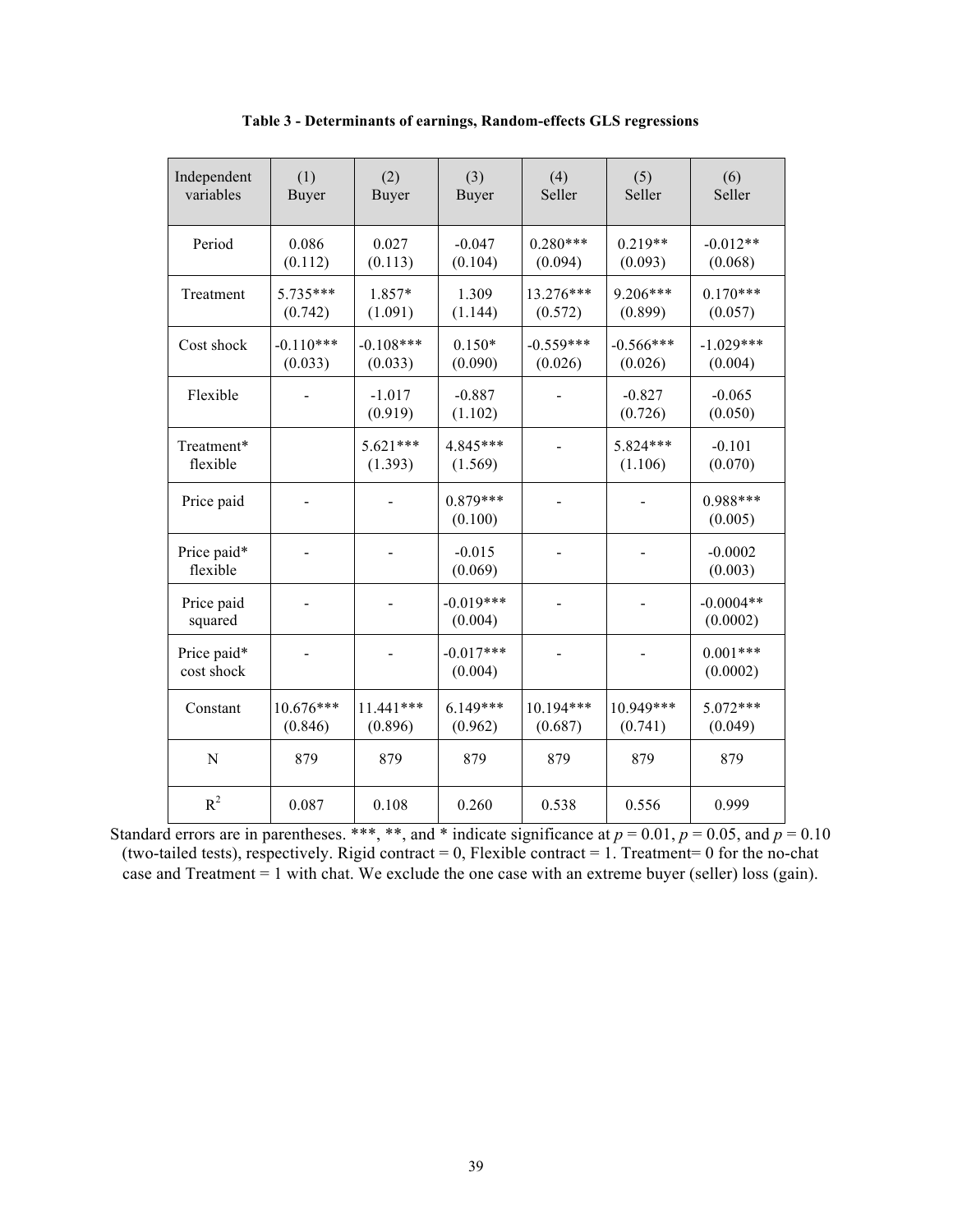## **Figures 1-3: Patterns over time**

**Figure 1: Proportion of flexible contracts over time** 



#### Figure 2: Average quality over time



**Figure 3: Average earnings over time** 

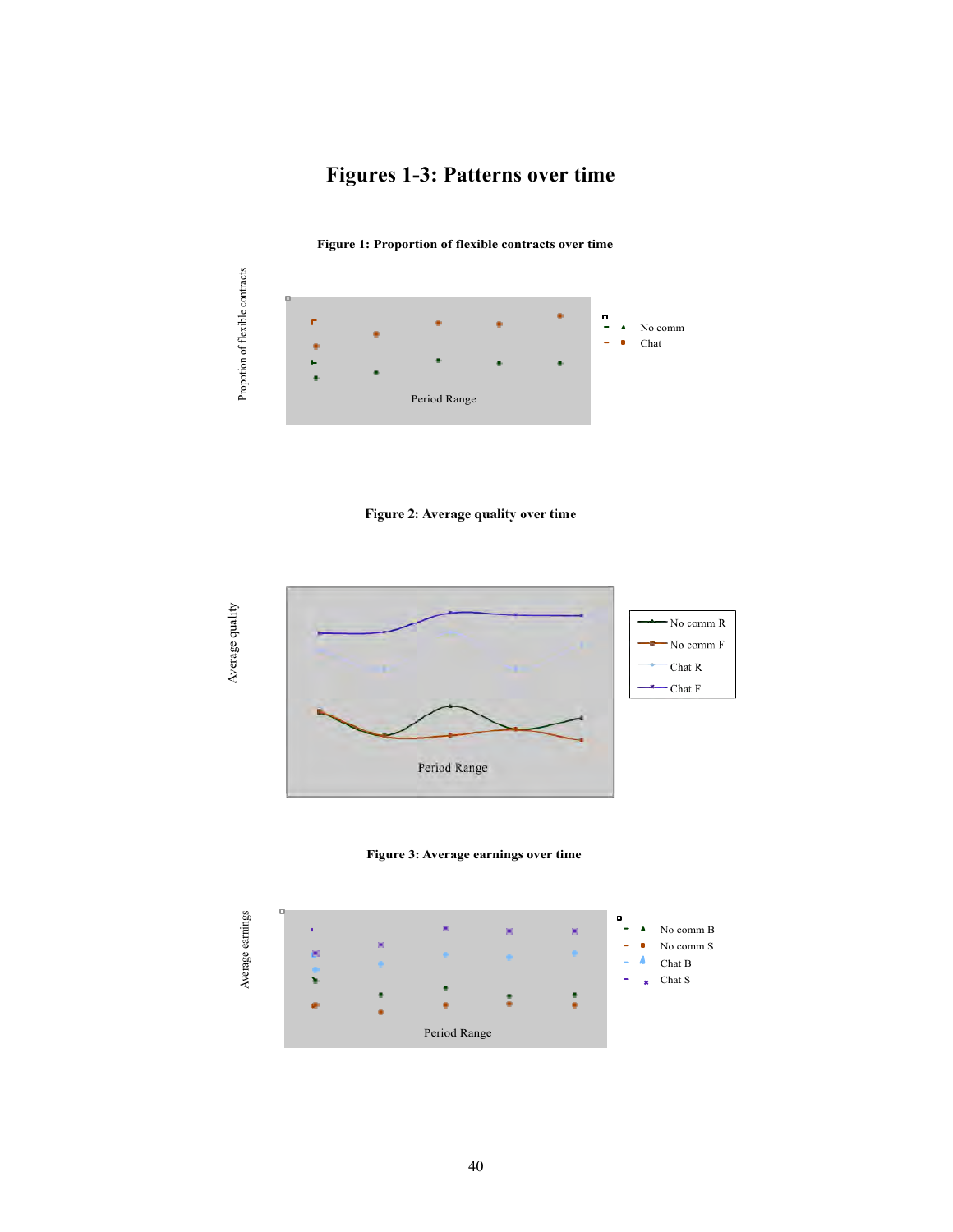### **Appendix A: Instructions**

(Notes to reader: the only difference between the chat and no-chat treatments is the presence of the paragraph on communication; we relabeled quality *x* as response R to maintain neutrality.)

Thanks for coming to the experiment. You will receive 8 Euro for having shown up on time. In addition you will make money during the session.

The participants have been randomly divided into two roles – agents A and agents B – according to the seat number. These roles will remain constant during the whole experiment.

The experiment will have 11 periods. In each period you will be matched with another person in the other role. This person will change from period to period and you will never be paired twice with the same person. At no point will you know with whom you are matched.

Each period is independent and develops as follows. Agent A and agent B each has an endowment of 5 monetary units and an opportunity to interact. To interact with B, A has to propose a contract type (I or II) and a transfer, P, and B must accept this; all this occurs before knowing whether B's cost is high (20) or low (0). After observing this cost (and if A and B agreed to interact), agent A can make an additional transfer, Q, but only if the negotiated contract is of type II. If, by contrast, the negotiated contract is of type I, the transfer remains fixed at P. After observing the cost and agent A's final transfer (P or P+Q), agent B chooses his/her response R between the values -1, 0 and 1, where  $R = -1$  or  $R = 1$  imply an additional cost of 1 on B relative to  $R = 0$ . This response affects what agent A receives as explained below. In fuller detail, each period contains 5 stages:

- Stage 1: Agent A proposes to agent B: a contract of type I with a non-negative transfer P(I) --or- a contract of type II with a non-negative transfer of P(II) (the initial transfer)
- Stage 2: Agent B accepts or rejects this proposal. If agent B rejects, then the period ends without the following steps. If agent B accepts, then the period proceeds to step 3.
- Stage 3: The cost of agent B is randomly determined by the computer. With probability  $\frac{1}{2}$  the cost is 0 and with probability  $\frac{1}{2}$  the cost is 20.
- Stage 4: If a contract of type II is agreed, then agent A can now increase the initial transfer with an additional non-negative transfer  $O$  (that is, can make a total transfer of  $P+O$  instead of P).
- Stage 5: Agent B chooses a response level  $R = -1$ ,  $R = 0$  or  $R = 1$ .

At each stage, agent A and agent B are both directly informed of what happened in all earlier stages (of that period).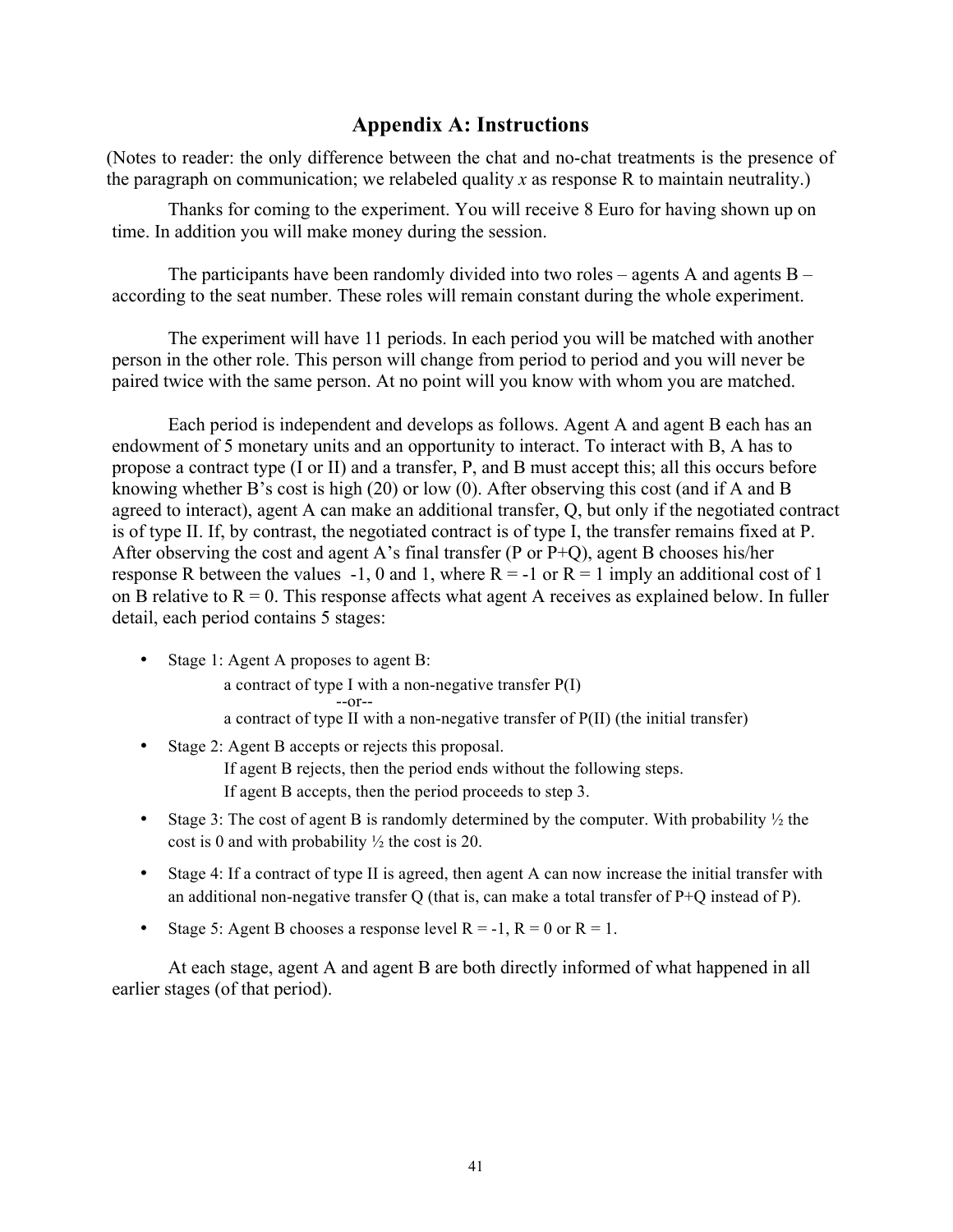At the end of a period, the results are as follows:

If agent B rejects the contract proposed by agent A:

Agent A and agent B each receive their initial endowment of 5 units.

If agent B accepts:

Agent A receives:  $15 + 0$  (if R=-1)  $+ 20$  (if R=0)  $+ 35$  (if R=1)  $-$  transfer from A to B. Agent B receives  $5 - \cos t - |R| + \text{transfer from } A \text{ to } B.$ where the cost is  $= 0$  or 20, depending of the outcome given by the computer, and the transfer from A to  $B = P(I)$  if the contract is of type I, and  $= P(II) + Q$  if the contract if of type II.

After this we will proceed to the next period which will develop in the same way. Remember that you will never play the same person twice.

The first period, called period 0, will be a trial period and will not be taken into account in determining what you will earn in the experiment. Periods 1 to 10 will not be trial periods. One of these will be randomly selected to determine what you earn in the experiment.

Each monetary unit is worth 1 Euro. At the end of the session you will be paid 8 Euros plus what you will have earned in the period that is selected randomly.

**Communication:** During each period, the agents A and B, can communicate through a chat. To do this, they have to write a message in the appropriate field and push "ENTER". Each participant A and B can close his/her chat window and can open it again after having closed it (all previous messages of the period will remain visible). While one participant has his chat window closed, he/she will not be able to read or send messages, but the participant he is matched with will continue to be able to send messages (which will be visible for the matched person once he/she reopens the chat window).

You can ask questions at any time. If you have a question, raise your hand and one of us will come to your cubicle to answer it.

Now we will briefly explain the screens that you will see once the experiment starts.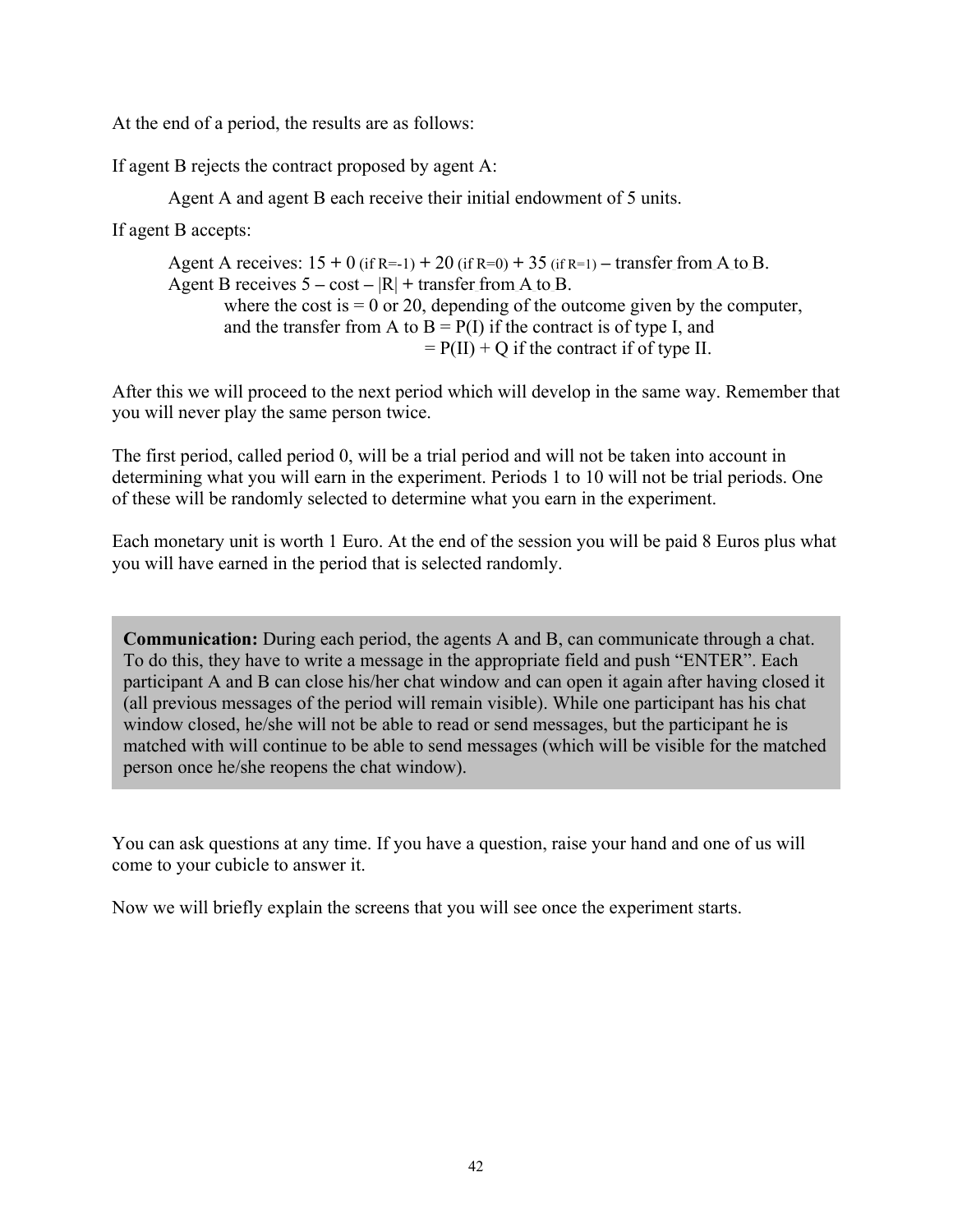## **Appendix B: Session-level data**

Averages and frequencies are for all (offered) contracts, except with Q and quality (accepted contracts).

| Category                       | Rigid contract | Flexible contract |
|--------------------------------|----------------|-------------------|
| Frequency*                     | 53 (48.6%)     | 56 (51.4%)        |
| Rejections                     | 13(24.5%)      | $13(23.2\%)$      |
| Average P                      | $15.15$ [1.00] | 13.00 [0.83]      |
| Average Q                      |                | 2.44 [0.58]       |
| Inferior quality               | $10(25.0\%)$   | $12(27.9\%)$      |
| Normal quality                 | $25(62.5\%)$   | $30(69.8\%)$      |
| Superior quality               | $5(12.5\%)$    | $1(2.3\%)$        |
| Avg. buyer earnings (overall)  | $12.08$ [1.41] | 11.00 [1.20]      |
| Avg. seller earnings (overall) | $9.62$ [1.48]  | $9.21$ [1.42]     |
| Avg. total earnings (overall)  | 21.70 [1.83]   | 20.21 [1.82]      |

**Table B1: Behavior in session 1 of the no-chat treatment**

\* No contract was offered on one occasion. Standard errors are in brackets.

| Table B2: Behavior in session 2 of the no-chat treatment |  |  |
|----------------------------------------------------------|--|--|
|----------------------------------------------------------|--|--|

| Category                       | Rigid contract | Flexible contract |
|--------------------------------|----------------|-------------------|
| Frequency*                     | $65(59.6\%)$   | 44 (40.4%)        |
| Rejections                     | $24(36.4\%)$   | $26(59.1\%)$      |
| Average P                      | 14.09 [0.62]   | $10.00$ [0.55]    |
| Average Q                      |                | $1.78$ [0.83]     |
| Inferior quality               | $14(34.1\%)$   | $8(44.4\%)$       |
| Normal quality                 | $26(63.4\%)$   | $10(55.6\%)$      |
| Superior quality               | $1(2.4\%)$     | $0(0.0\%)$        |
| Avg. buyer earnings (overall)  | 9.78 [1.08]    | 8.55 [1.32]       |
| Avg. seller earnings (overall) | $8.68$ [1.11]  | 4.00 $[0.92]$     |
| Avg. total earnings (overall)  | 18.46 [1.74]   | $12.55$ [1.45]    |

\* No contract was offered on one occasion. Standard errors are in brackets.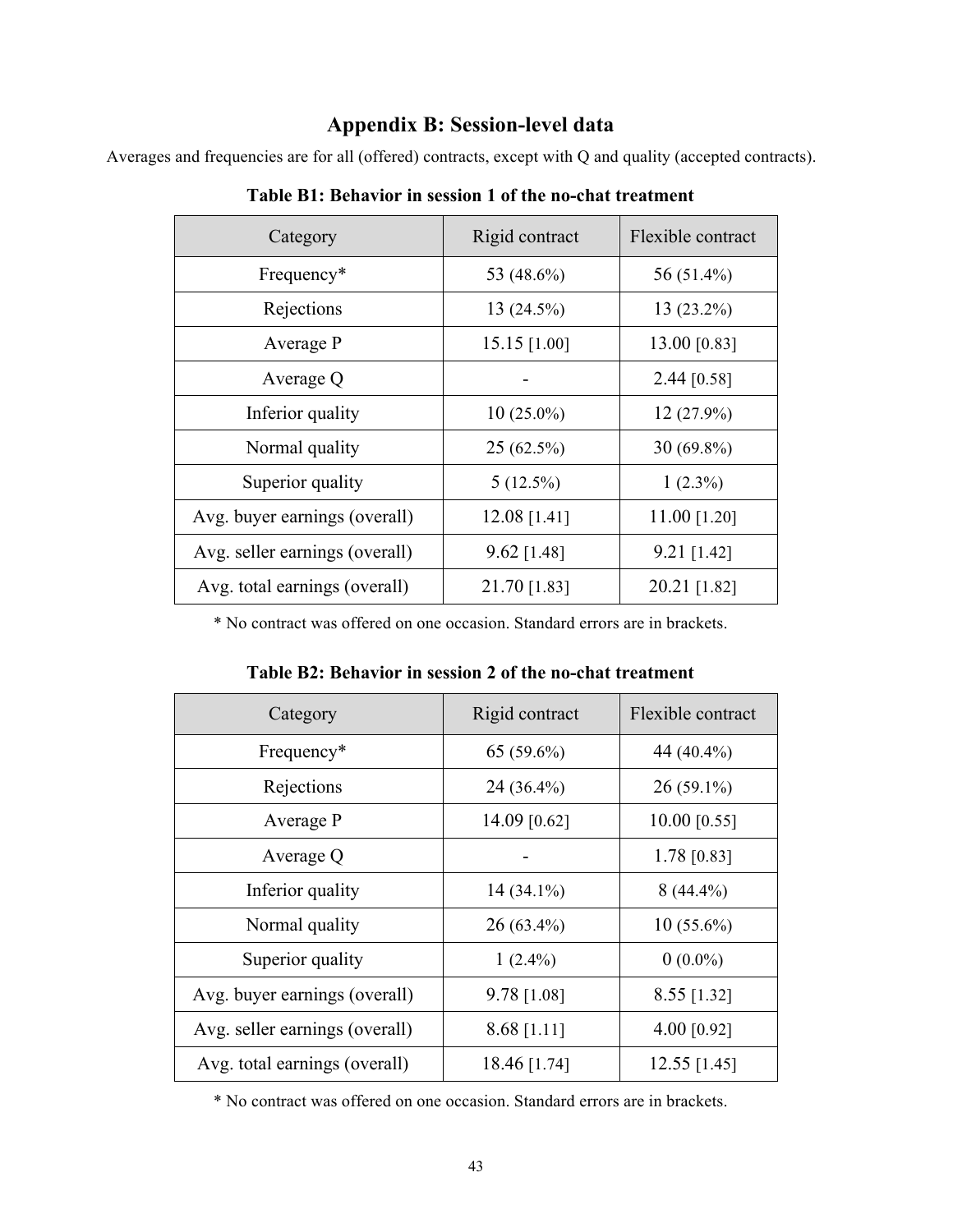| Category                       | Rigid contract | Flexible contract |
|--------------------------------|----------------|-------------------|
| Frequency                      | 46 $(41.8\%)$  | 64 (58.2%)        |
| Rejections                     | $11(23.9\%)$   | $15(23.4\%)$      |
| Average P                      | 12.93 [0.88]   | $10.66$ [0.48]    |
| Average Q                      |                | 2.78 [0.44]       |
| Inferior quality               | 9(25.7%)       | 22 (44.9%)        |
| Normal quality                 | $26(74.3\%)$   | $26(53.1\%)$      |
| Superior quality               | $0(0.0\%)$     | 1 $(2.0\%)$       |
| Avg. buyer earnings (overall)  | $12.61$ [1.35] | $10.34$ [1.19]    |
| Avg. seller earnings (overall) | 7.41 [1.32]    | 6.88 $[1.20]$     |
| Avg. total earnings (overall)  | 20.02 [2.13]   | 17.22 [1.86]      |

**Table B3: Behavior in session 3 of the no-chat treatment**

Standard errors are in brackets.

| Category                       | Rigid contract         | Flexible contract                             |
|--------------------------------|------------------------|-----------------------------------------------|
| Frequency                      | 79 $(71.8\%)^{\wedge}$ | 31 $(28.2\%)^{\wedge}$                        |
| Rejections                     | 31(39.7%)              | 11 $(35.5\%)^{\wedge}$                        |
| Average P                      | 11.56 $[0.76]$         | $10.35$ [1.19] <sup><math>\wedge</math></sup> |
| Average Q                      |                        | 3.45 $[0.72]$ <sup><math>\land</math></sup>   |
| Inferior quality               | 18 (38.3%)             | 11 $(35.5\%)^{\wedge}$                        |
| Normal quality                 | $30(62.0\%)$           | $7(22.6\%)^{\wedge}$                          |
| Superior quality               | $0(0.0\%)$             | $2(6.4\%)^{\wedge}$                           |
| Avg. buyer earnings (overall)  | $9.72$ [0.94]          | 7.84 $[1.28]$ <sup><math>\wedge</math></sup>  |
| Avg. seller earnings (overall) | $6.13$ [0.94]          | 7.23 $[1.89]$ <sup><math>\land</math></sup>   |
| Avg. total earnings (overall)  | 15.85 [1.48]           | 15.06 [2.82] <sup><math>\land</math></sup>    |

| Table B4: Behavior in session 4 of the no-chat treatment |  |
|----------------------------------------------------------|--|
|----------------------------------------------------------|--|

^We exclude one case in which the buyer received a very large negative payoff in the final period. Standard errors are in brackets.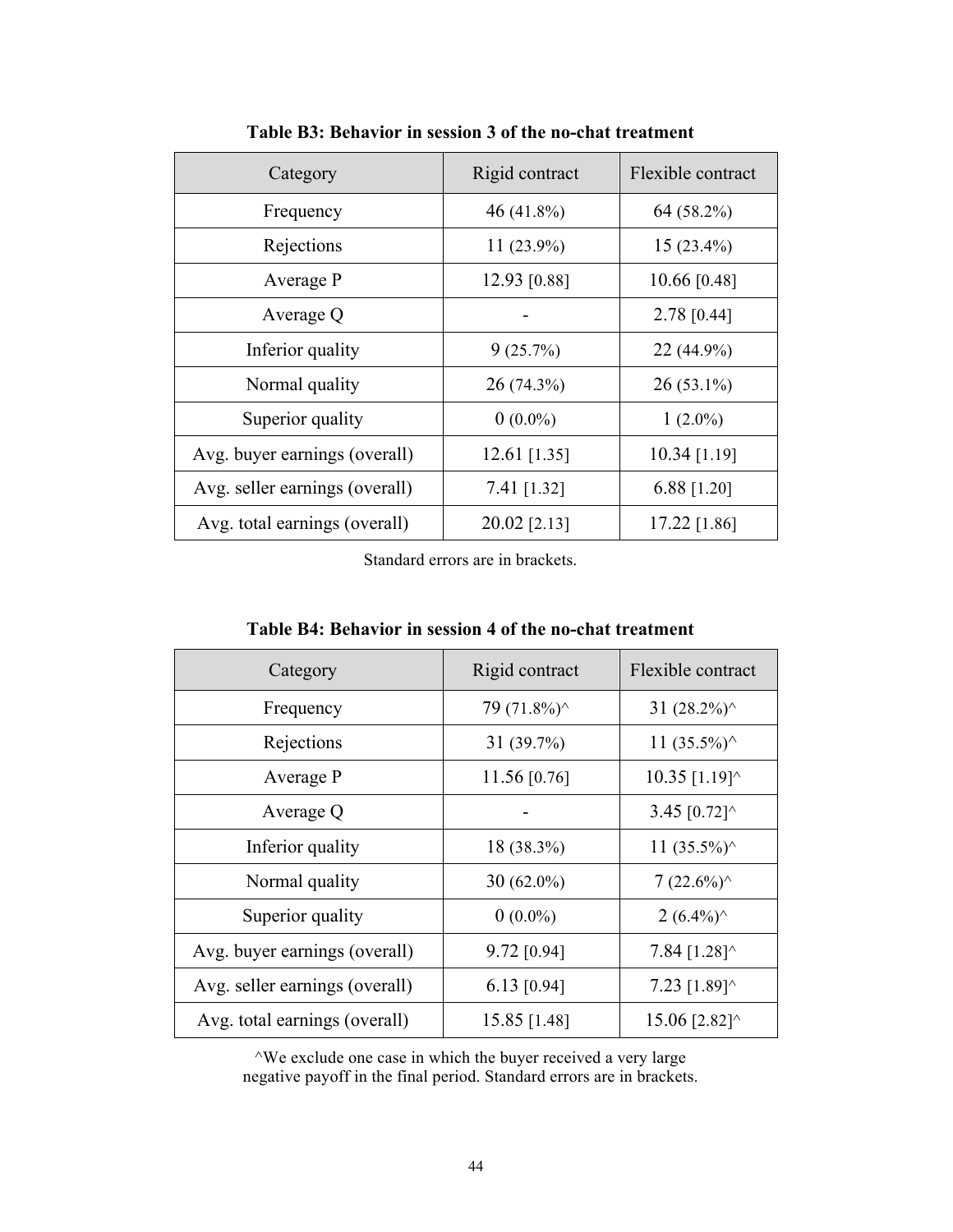| Category                       | Rigid contract | Flexible contract |
|--------------------------------|----------------|-------------------|
| Frequency                      | 29 (26.4%)     | 81 (73.6%)        |
| Rejections                     | 9(23.7%)       | 4(4.7%)           |
| Average P                      | 19.41 [1.76]   | 17.37 [0.84]      |
| Average Q                      |                | $9.29$ [0.86]     |
| Inferior quality               | $6(30.0\%)$    | $8(10.4\%)$       |
| Normal quality                 | $3(15.0\%)$    | $15(19.5\%)$      |
| Superior quality               | 11 $(55.0\%)$  | 54 (70.1%)        |
| Avg. buyer earnings (overall)  | 10.83 [0.58]   | $15.59$ [1.45]    |
| Avg. seller earnings (overall) | 16.00 [2.03]   | 21.54 [0.93]      |
| Avg. total earnings (overall)  | 26.83 [3.62]   | 37.14 [1.94]      |

**Table B5: Behavior in session 1 of the chat treatment**

Standard errors are in brackets.

| Category                       | Rigid contract | Flexible contract |
|--------------------------------|----------------|-------------------|
| Frequency*                     | $12(11.1\%)$   | 96 (88.9%)        |
| Rejections                     | $6(50.0\%)$    | $2(2.0\%)$        |
| Average P                      | 13.42 [2.28]   | 10.92 [0.97]      |
| Average Q                      |                | 15.74 [1.02]      |
| Inferior quality               | $0(0.0\%)$     | $5(5.3\%)$        |
| Normal quality                 | 4(66.7%)       | $17(18.1\%)$      |
| Superior quality               | $2(33.3\%)$    | $72(76.6\%)$      |
| Avg. buyer earnings (overall)  | 14.42 [3.63]   | 18.39 [0.79]      |
| Avg. seller earnings (overall) | 7.92 [3.78]    | 20.81 [0.95]      |
| Avg. total earnings (overall)  | 22.33 [4.51]   | 39.20 [1.44]      |

**Table B6: Behavior in session 2 of the chat treatment**

\* No contract was offered on two occasions. Standard errors are in brackets.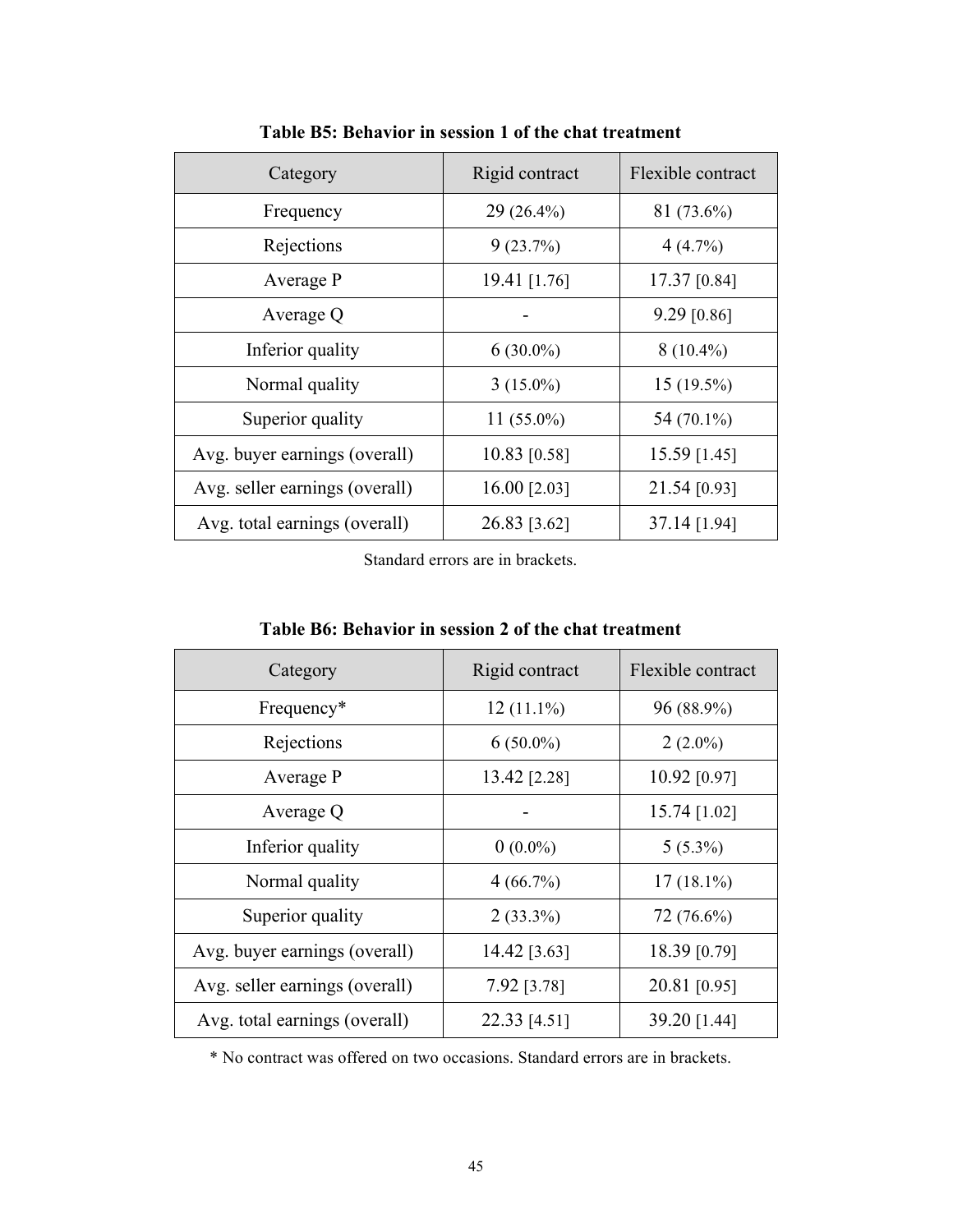| Category                       | Rigid contract | Flexible contract |
|--------------------------------|----------------|-------------------|
| Frequency                      | 53 (48.2%)     | 57 $(51.8\%)$     |
| Rejections                     | $3(5.7\%)$     | $6(10.5\%)$       |
| Average P                      | 25.91 [0.85]   | 19.23 [1.04]      |
| Average Q                      |                | $7.92$ [1.17]     |
| Inferior quality               | $3(6.0\%)$     | $4(7.8\%)$        |
| Normal quality                 | $21(42.0\%)$   | $15(29.4\%)$      |
| Superior quality               | $26(52.0\%)$   | $32(62.8\%)$      |
| Avg. buyer earnings (overall)  | 14.47 [1.24]   | 13.86 [1.41]      |
| Avg. seller earnings (overall) | 18.94 [1.69]   | 19.19 [1.23]      |
| Avg. total earnings (overall)  | 33.42 [2.37]   | 33.05 [2.19]      |

**Table B7: Behavior in session 3 of the chat treatment**

Standard errors are in brackets.

| Category                       | Rigid contract | Flexible contract |  |  |
|--------------------------------|----------------|-------------------|--|--|
| Frequency                      | $17(15.4\%)$   | 93 (84.6%)        |  |  |
| Rejections                     | $2(11.8\%)$    | $0(0.0\%)$        |  |  |
| Average P                      | 25.24 [2.08]   | 21.30 [0.32]      |  |  |
| Average Q                      |                | 6.52 [0.58]       |  |  |
| Inferior quality               | 4(26.7%)       | $3(3.2\%)$        |  |  |
| Normal quality                 | $5(33.3\%)$    | $14(15.1\%)$      |  |  |
| Superior quality               | $6(40.0\%)$    | 76 (81.7%)        |  |  |
| Avg. buyer earnings (overall)  | 8.88 [2.59]    | 18.80 [0.86]      |  |  |
| Avg. seller earnings (overall) | $17.00$ [1.16] | 21.65 [2.80]      |  |  |
| Avg. total earnings (overall)  | 25.88 [4.39]   | 40.44 [1.27]      |  |  |

**Table B8: Behavior in session 4 of the chat treatment**

Standard errors are in brackets.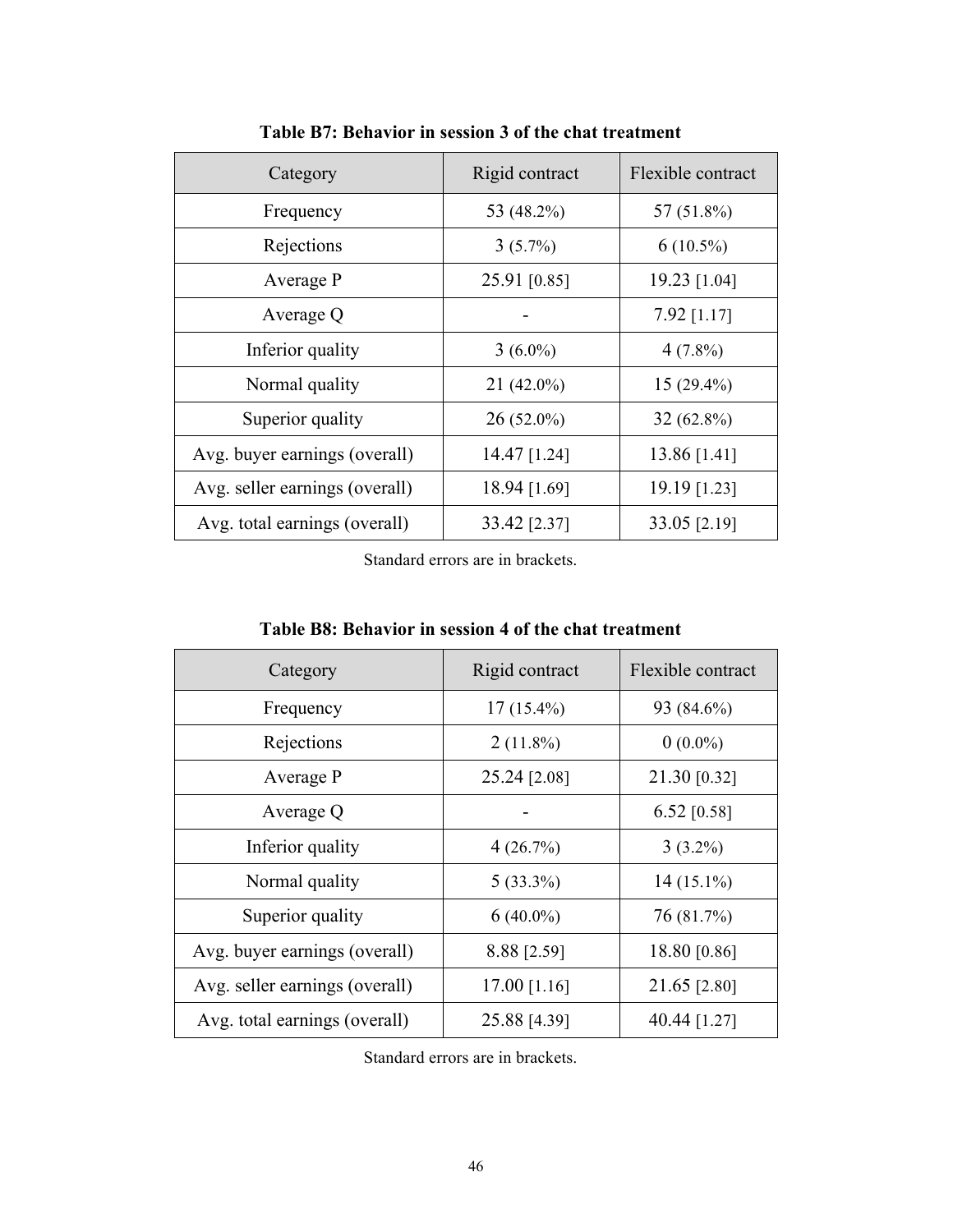| Category                              |      | Values and Frequency | Average value  |                |       |
|---------------------------------------|------|----------------------|----------------|----------------|-------|
|                                       | $-1$ | $\boldsymbol{0}$     | $\mathbf{1}$   | $\overline{2}$ |       |
| Q-Plan-Clarification                  |      | 133                  | 288            |                | 0.684 |
| Q-Discussion                          |      | 314                  | 107            |                | 0.254 |
| Influence by seller                   |      | 206                  | 54             | 160            | 0.652 |
| Friendly                              | 38   | 199                  | 184            |                | 0.347 |
| Fairness rigid contract (buyers)      |      | 406                  | 15             |                | 0.036 |
| Fairness rigid contract (sellers)     |      | 407                  | 14             |                | 0.033 |
| Fairness flexible contract (buyers)   |      | 277                  | 144            |                | 0.342 |
| Fairness flexible contract (sellers)  |      | 319                  | 102            |                | 0.242 |
| Cost-risk rigid contract (buyers)     |      | 414                  | $\overline{7}$ |                | 0.017 |
| Cost-risk rigid contract (sellers)    |      | 388                  | 33             |                | 0.078 |
| Cost-risk flexible contract (buyers)  |      | 413                  | 8              |                | 0.019 |
| Cost-risk flexible contract (sellers) |      | 394                  | 27             |                | 0.064 |
| Pressure over $x$                     |      | 112                  | 309            |                | 0.734 |
| Pressure over Q                       |      | 238                  | 183            |                | 0.435 |
| Promises over $x$                     |      | 234                  | 187            |                | 0.444 |
| Promises over Q                       |      | 385                  | 36             |                | 0.086 |
| Impatience buyer                      |      | 362                  | 16             | 43             | 0.242 |
| Impatience seller                     |      | 353                  | 22             | 46             | 0.271 |
| Agreement                             | 58   | 97                   | 266            |                | 0.494 |
| Unity                                 |      | 126                  | 295            |                | 0.701 |
| Implicit disagreement                 |      | 364                  | 57             |                | 0.135 |
| Buyer fulfillment                     | 3    | 386                  | 32             |                | 0.069 |
| Seller fulfillment                    | 38   | 234                  | 149            |                | 0.263 |

## **Appendix C: Chat categories, distribution, and correlations**

**Table C1: Chat classifications and values (Offered contracts, overall)**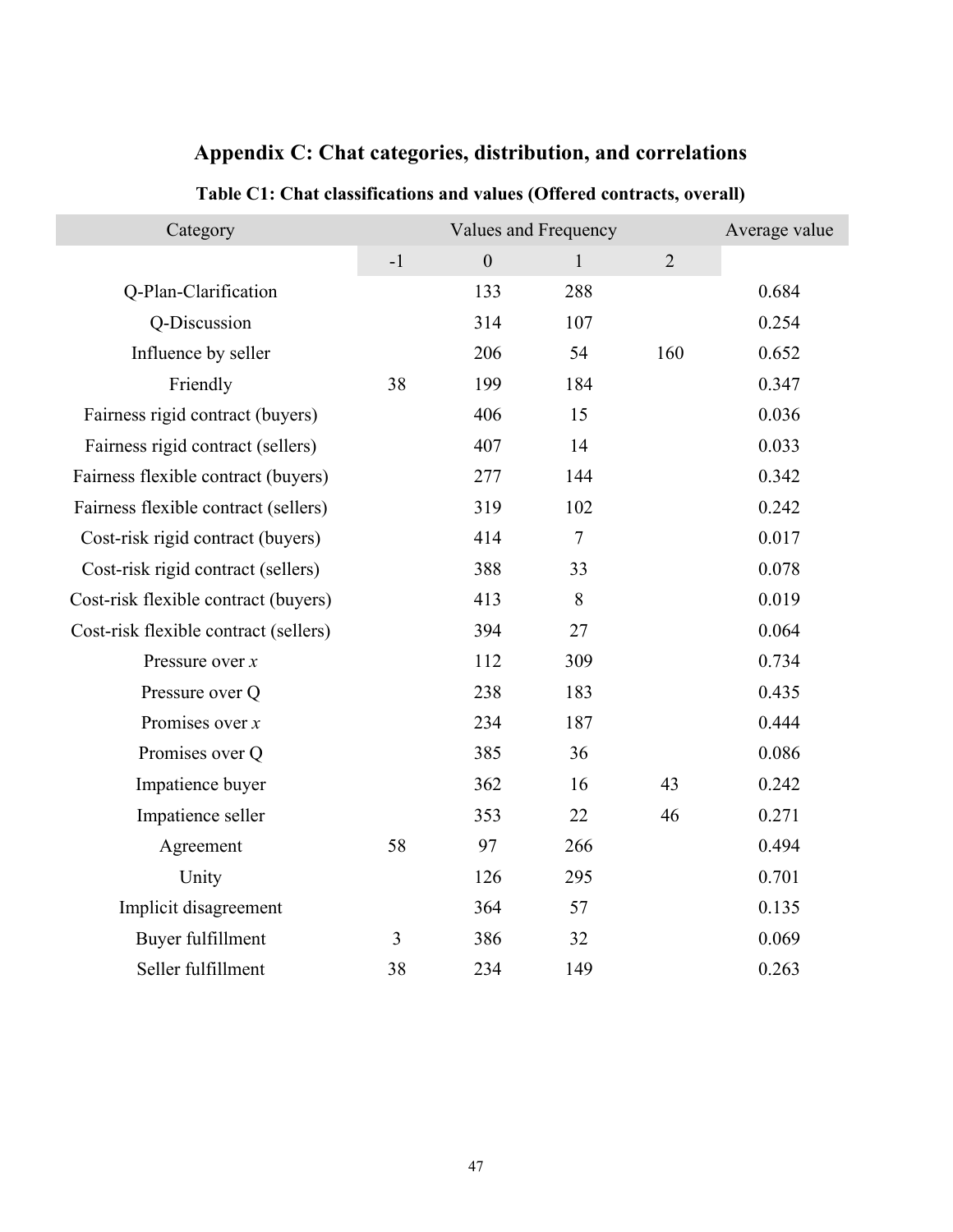| Category                              |      | Values and Frequency |                  | Average value  |       |
|---------------------------------------|------|----------------------|------------------|----------------|-------|
|                                       | $-1$ | $\mathbf{0}$         | $\mathbf{1}$     | $\overline{2}$ |       |
| Q-Plan-Clarification                  |      | 90                   | 11               |                | 0.109 |
| Q-Discussion                          |      | 111                  | $\boldsymbol{0}$ |                | 0.000 |
| Influence by seller                   |      | 56                   | 37               | 8              | 0.525 |
| Friendly                              | 18   | 53                   | 30               |                | 0.119 |
| Fairness rigid contract (buyers)      |      | 88                   | 13               |                | 0.129 |
| Fairness rigid contract (sellers)     |      | 89                   | 12               |                | 0.119 |
| Fairness flexible contract (buyers)   |      | 93                   | 8                |                | 0.079 |
| Fairness flexible contract (sellers)  |      | 98                   | 3                |                | 0.030 |
| Cost-risk rigid contract (buyers)     |      | 94                   | $\overline{7}$   |                | 0.069 |
| Cost-risk rigid contract (sellers)    |      | 76                   | 25               |                | 0.248 |
| Cost-risk flexible contract (buyers)  |      | 100                  | $\mathbf{1}$     |                | 0.010 |
| Cost-risk flexible contract (sellers) |      | 97                   | $\overline{4}$   |                | 0.040 |
| Pressure over $x$                     |      | 42                   | 59               |                | 0.584 |
| Pressure over Q                       |      | 97                   | $\overline{4}$   |                | 0.040 |
| Promises over $x$                     |      | 31                   | 70               |                | 0.307 |
| Promises over Q                       |      | 101                  | $\boldsymbol{0}$ |                | 0.000 |
| Impatience buyer                      |      | 92                   | 3                | 6              | 0.149 |
| Impatience seller                     |      | 91                   | $\overline{4}$   | 6              | 0.158 |
| Agreement                             | 30   | 24                   | 47               |                | 0.168 |
| Unity                                 |      | 46                   | 55               |                | 0.545 |
| Implicit disagreement                 |      | 75                   | 26               |                | 0.137 |
| Buyer fulfillment                     |      | 101                  |                  |                | 0.000 |
| Seller fulfillment                    | 7    | 70                   | 24               |                | 0.168 |

## **Table C2: Chat classifications and values (Offered rigid contracts)**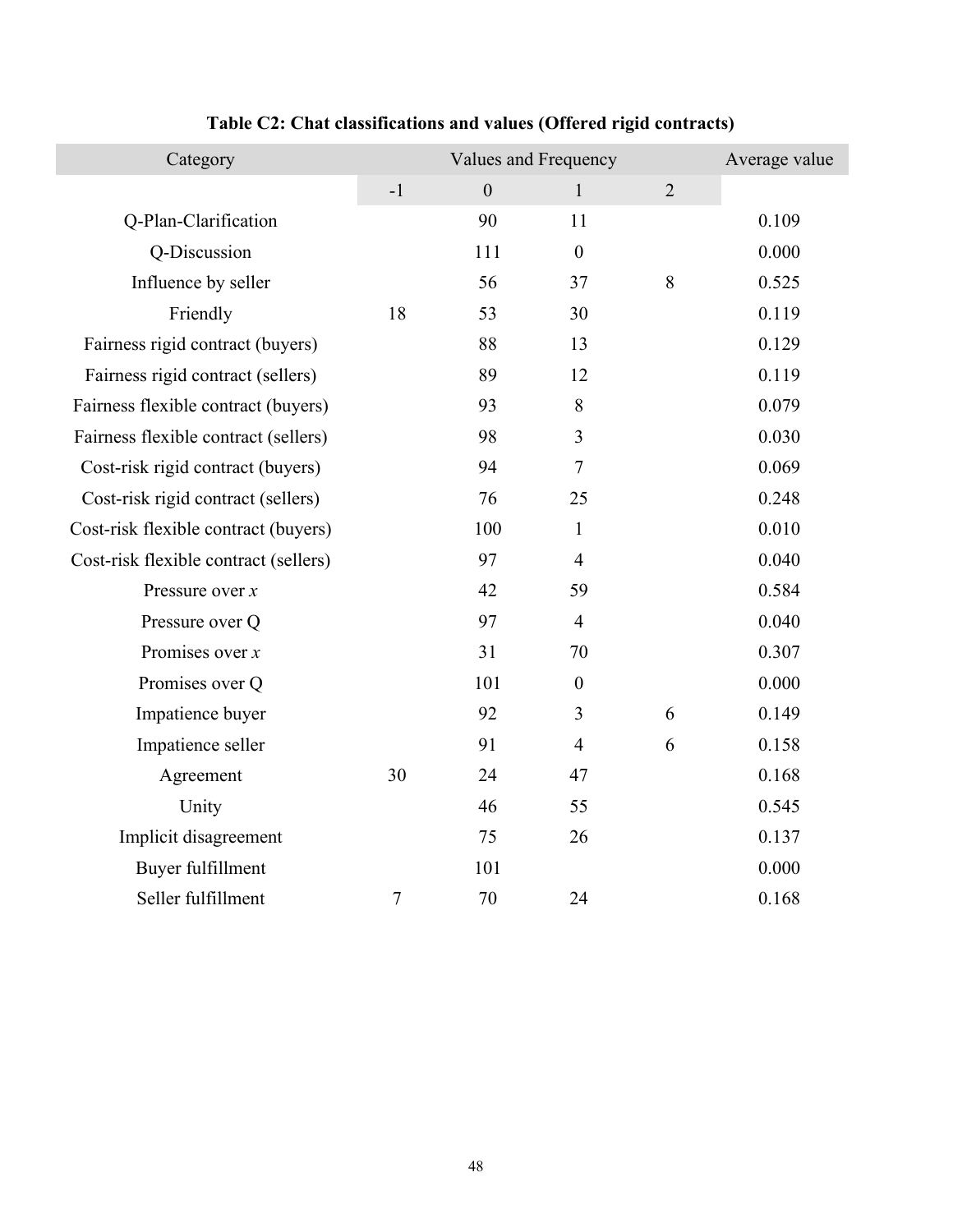| Category                              | Values and Frequency |              |                  |                | Average value |
|---------------------------------------|----------------------|--------------|------------------|----------------|---------------|
|                                       | $-1$                 | $\mathbf{0}$ | $\mathbf{1}$     | $\overline{2}$ |               |
| Q-Plan-Clarification                  |                      | 43           | 277              |                | 0.866         |
| Q-Discussion                          |                      | 217          | 107              |                | 0.334         |
| Influence by seller                   |                      | 150          | 17               | 152            | 1.006         |
| Friendly                              | 20                   | 146          | 154              |                | 0.419         |
| Fairness rigid contract (buyers)      |                      | 318          | $\overline{2}$   |                | 0.006         |
| Fairness rigid contract (sellers)     |                      | 318          | $\overline{2}$   |                | 0.033         |
| Fairness flexible contract (buyers)   |                      | 184          | 136              |                | 0.425         |
| Fairness flexible contract (sellers)  |                      | 221          | 99               |                | 0.309         |
| Cost-risk rigid contract (buyers)     |                      | 320          | $\boldsymbol{0}$ |                | 0.000         |
| Cost-risk rigid contract (sellers)    |                      | 312          | $8\,$            |                | 0.025         |
| Cost-risk flexible contract (buyers)  |                      | 313          | $\overline{7}$   |                | 0.219         |
| Cost-risk flexible contract (sellers) |                      | 297          | 23               |                | 0.072         |
| Pressure over $x$                     |                      | 70           | 250              |                | 0.781         |
| Pressure over Q                       |                      | 141          | 179              |                | 0.559         |
| Promises over $x$                     |                      | 164          | 156              |                | 0.488         |
| Promises over Q                       |                      | 284          | 36               |                | 0.112         |
| Impatience buyer                      |                      | 270          | 13               | 37             | 0.272         |
| Impatience seller                     |                      | 262          | 18               | 40             | 0.306         |
| Agreement                             | 28                   | 73           | 219              |                | 0.597         |
| Unity                                 |                      | 80           | 240              |                | 0.750         |
| Implicit disagreement                 |                      | 364          | 58               |                | 0.137         |
| Buyer fulfillment                     | 3                    | 285          | 32               |                | 0.091         |
| Seller fulfillment                    | 31                   | 164          | 125              |                | 0.294         |

## **Table C3: Chat classifications and values (Offered flexible contracts)**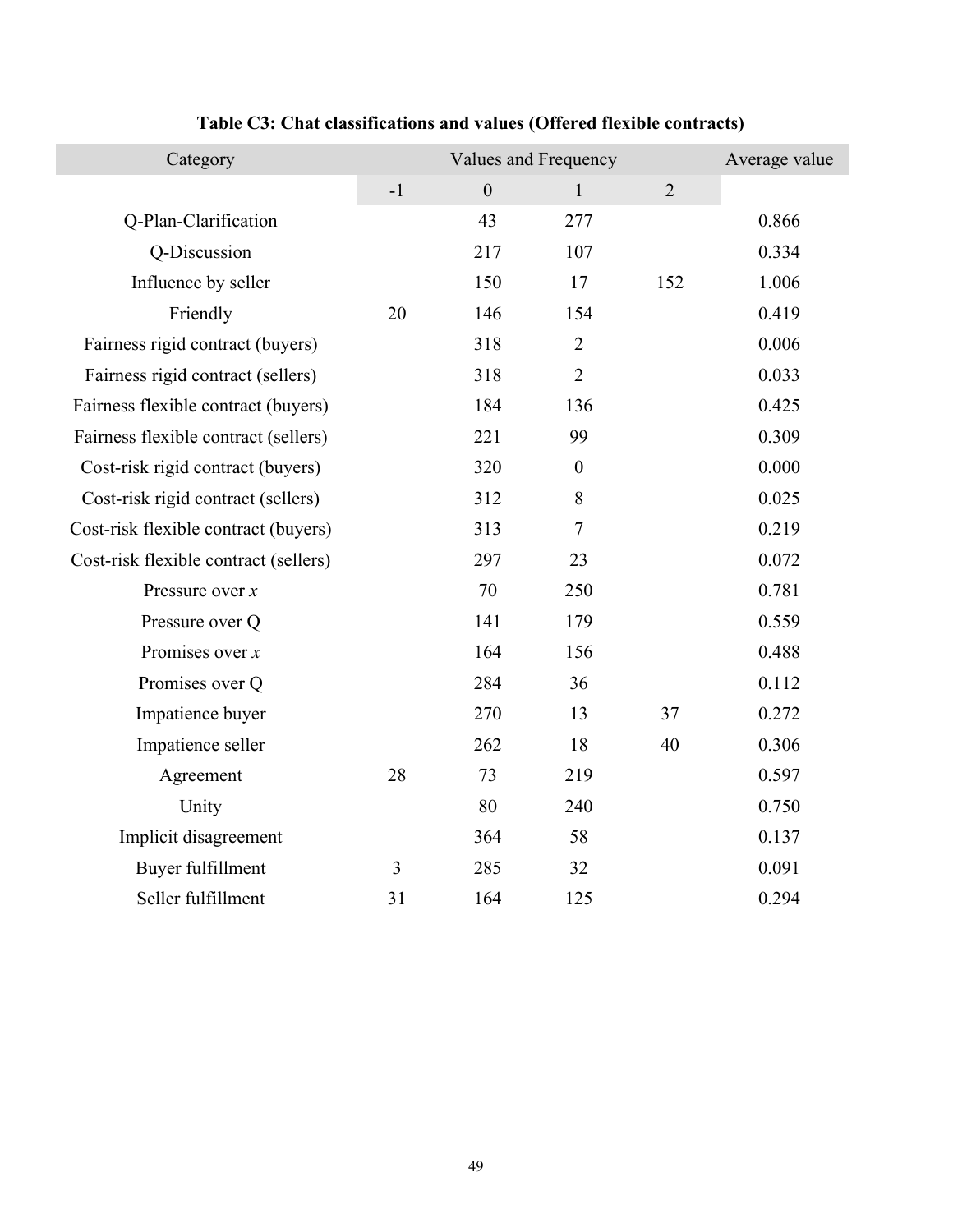|                    | Q-clar              | Q-disc              | Influence           | Friendly            | $Press_x$           | Press_Q             | Agree               | Unity               | Disagree            | Fulfill B        | Fulfill S |
|--------------------|---------------------|---------------------|---------------------|---------------------|---------------------|---------------------|---------------------|---------------------|---------------------|------------------|-----------|
| Q-clar             | 1.000               |                     |                     |                     |                     |                     |                     |                     |                     |                  |           |
| Q-disc             | $-0.079$<br>(0.610) | 1.000               |                     |                     |                     |                     |                     |                     |                     |                  |           |
| Influence          | 0.229<br>(0.135)    | $-0.104$<br>(0.501) | 1.000               |                     |                     |                     |                     |                     |                     |                  |           |
| Friendly           | 0.448<br>(0.002)    | $-0.012$<br>(0.939) | 0.436<br>(0.003)    | 1.000               |                     |                     |                     |                     |                     |                  |           |
| $Press_x$          | 0.370<br>(0.013)    | 0.166<br>(0.283)    | 0.260<br>(0.089)    | 0.557<br>(0.000)    | 1.000               |                     |                     |                     |                     |                  |           |
| Press <sub>Q</sub> | 0.371<br>(0.013)    | 0.096<br>(0.538)    | 0.472<br>(0.001)    | 0.362<br>(0.016)    | 0.262<br>(0.085)    | 1.000               |                     |                     |                     |                  |           |
| Agree              | 0.589<br>(0.000)    | $-0.092$<br>(0.550) | 0.237<br>(0.122)    | 0.782<br>(0.000)    | 0.636<br>(0.000)    | 0.400<br>(0.007)    | 1.000               |                     |                     |                  |           |
| Unity              | 0.452<br>(0.002)    | 0.328<br>(0.030)    | 0.193<br>(0.210)    | 0.632<br>(0.000)    | 0.517<br>(0.000)    | 0.047<br>(0.762)    | 0.520<br>(0.000)    | 1.000               |                     |                  |           |
| Disagree           | $-0.587$<br>(0.000) | $-0.085$<br>(0.582) | $-0.271$<br>(0.075) | $-0.789$<br>(0.000) | $-0.607$<br>(0.000) | $-0.360$<br>(0.016) | $-0.841$<br>(0.000) | $-0.669$<br>(0.000) | 1.000               |                  |           |
| Fulfill B          | 0.288<br>(0.058)    | 0.149<br>(0.335)    | $-0.161$<br>(0.296) | $-0.017$<br>(0.911) | 0.352<br>(0.019)    | 0.213<br>(0.165)    | 0.149<br>(0.334)    | 0.229<br>(0.135)    | $-0.220$<br>(0.152) | 1.000            |           |
| Fulfill S          | 0.422<br>(0.004)    | $-0.228$<br>(0.136) | 0.262<br>(0.086)    | 0.373<br>(0.013)    | 0.384<br>(0.010)    | 0.308<br>(0.042)    | 0.516<br>(0.000)    | 0.371<br>(0.013)    | $-0.446$<br>(0.002) | 0.167<br>(0.278) | 1.000     |

**Table C4: Correlations across chat categories**

The top number in each cell represents the correlation coefficient between the row and the column. Two-tailed *p*-values are below, in parentheses.

This correlation table was constructed by considering each individual and constructing a measure of how often he or she uses the unit value of that chat category, in the binary 0-1 case (and more generally, the average value of that chat variable) and then taking all individuals and looking at the pairwise correlations.

Q-clar means Q-clarification, Q-disc means Q-discussion, Influence means influence by seller, Press x means pressure over quality, Press Q means pressure over Q, Fulfill B means fulfillment by buyer, and Fulfill\_S means fulfillment by seller.